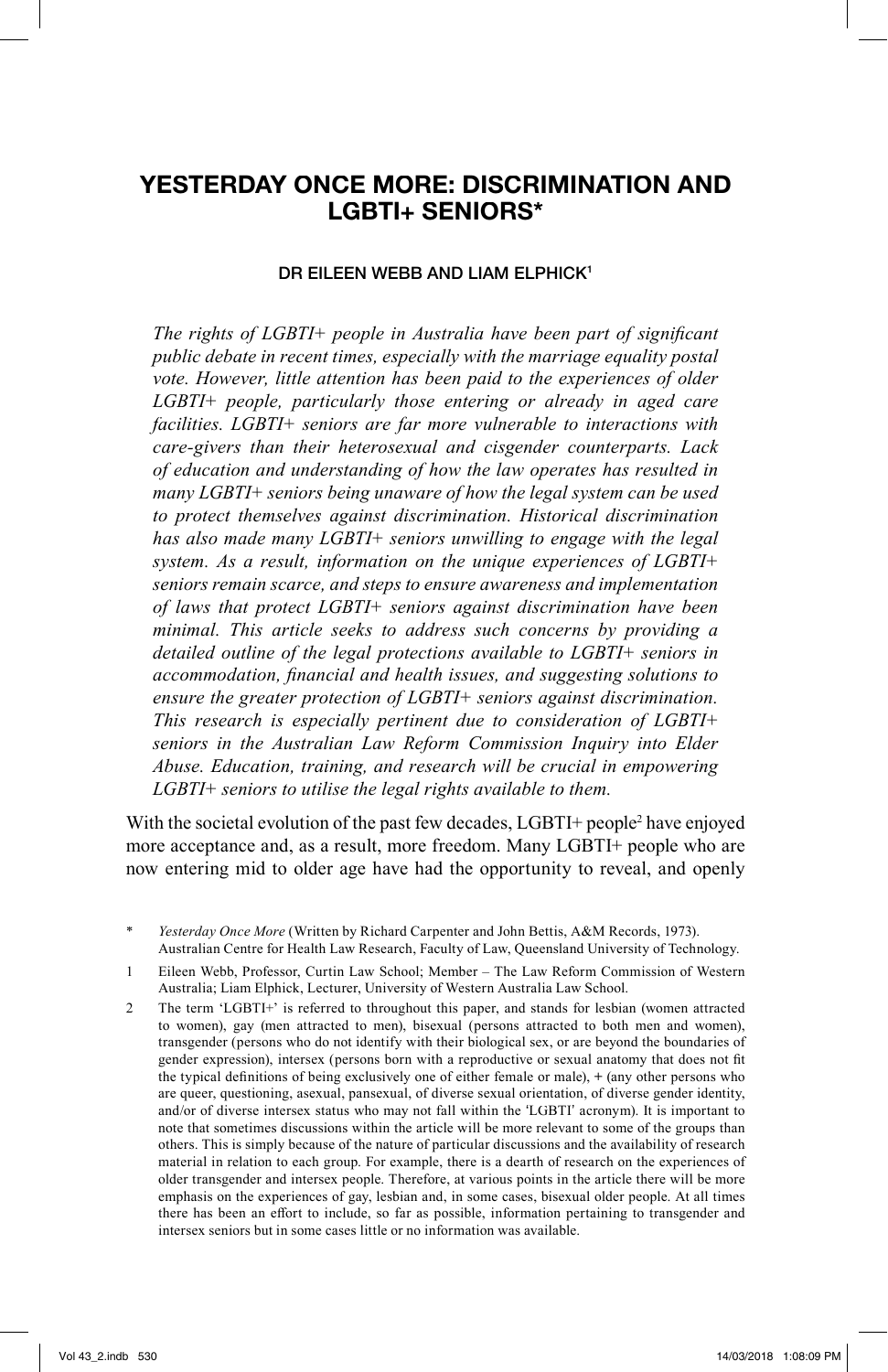live, their sexuality, gender identity, and/or intersex status. 3 A troubling issue remains, however, that the discrimination which impacted upon their formative years may again rear its head. As people age, attention turns to matters such as housing security, estate planning, healthcare and, inevitably, end of life issues. For ageing LGBTI+ people, these matters raise unique issues because the laws, policies and procedures that regulate these considerations are focused on the 'general' population and their associated heterogeneous assumptions. Therefore, the circumstances of many LGBTI+ people, for example reliance on families of choice for care and support, do not always sit well within the prevailing legal regime. 4

To date, there has been little consideration in Australia as to the way issues important to older people, and law relevant to those issues, may impact distinctly on LGBTI+ seniors. 5 For example, in-home or residential aged care is a fact of life for many older people. Some older LGBTI+ people express concern that carers and/or other residents may be disapproving of their sexuality, gender identity or intersex statuts, to the extent that some LGBTI+ seniors may choose to 'go back in the closet',<sup>6</sup> rather than endure a judgemental environment.<sup>7</sup> For some, there is

- 3 Intersex status is recognised as a biological characteristic and not an identity: Explanatory Memorandum, Sex Discrimination Amendment (Sexual Orientation, Gender Identity and Intersex Status) Bill 2013 (Cth) 2. The Explanatory Memorandum notes that '[p]eople who are intersex may face many of the same issues that are sought to be addressed through the introduction of the ground of gender identity.'
- 4 See generally Alexis Dewaele et al, 'Families of Choice? Exploring the Supportive Networks of Lesbians, Gay Men, and Bisexuals' (2011) 41 *Journal of Applied Social Psychology* 312; Arnold H Grossman, Anthony R D'Augelli and Scott L Hershberger, 'Social Support Networks of Lesbian, Gay, and Bisexual Adults 60 Years of Age and Older' (2000) 55 *Journal of Gerontology Series B: Psychological Sciences* 171.
- 5 In relation to the impact of various property and residential tenancy laws on LGBTI seniors see: Aviva Freilich et al, 'Security of Tenure for the Ageing Population in Western Australia — Does Current Housing Legislation Support Seniors' Ongoing Housing Needs?' (Summary, Council of the Ageing Western Australia, November 2014) ch 14 <http://www.cotawa.org.au/wp-content/uploads/2014/11/ Housing-for-older-people-summary.pdf>. See also recent research on the concerns of ageing gay men in several jurisdictions, including Australia: Peter Robinson, 'Ageing Fears and Concerns of Gay Men Aged 60 and Over' (2016) 17 *Quality in Ageing and Older Adults* 6.
- 6 There are many references to this phenomenon: Jane Gross, 'Aging and Gay, and Facing Prejudice in Twilight', *New York Times* (online), 9 October 2007 <http://www.nytimes.com/2007/10/09/ us/09aged.html?scp=1&sq=gay+aging&st=nyt>; Mia Sheldon, 'LGBT Seniors Afraid They Will Have to Go Back in the Closet', *Global News* (online), 26 November 2014 <http://globalnews.ca/ news/1693270/lgbt-seniors-afraid-they-will-have-to-go-back-in-the-closet/>; Earl Collom, 'End-of-Life Care for an Aging LGBT Population', *The Advocate* (online), 27 December 2013 <http://www. advocate.com/health/2013/12/27/end-life-care-aging-lgbt-population>.
- 7 Australian research echoes these views, see particularly the work of Catherine Barrett: Catherine Barrett, 'My People: A Project Exploring the Experiences of Gay, Lesbian, Bisexual, Transgender and Intersex Seniors in Aged-Care Services' (Report, Matrix Guild Victoria Inc, June 2008) <http://www.matrixguildvic.org.au/docs/MyPeople\_Exploring-Experiences-2008.pdf>; Catherine Barrett, Jo Harrison and Jane Kent, 'Permission to Speak: Determining Strategies Towards the Development of Gay, Lesbian, Bisexual, Transgender and Intersex Friendly Aged Care Agencies in Victoria' (Report, Matrix Guild Victoria Inc, April 2009) <http://www.matrixguildvic.org.au/docs/ MyPeople\_Permission-To-Speak-2009.pdf>.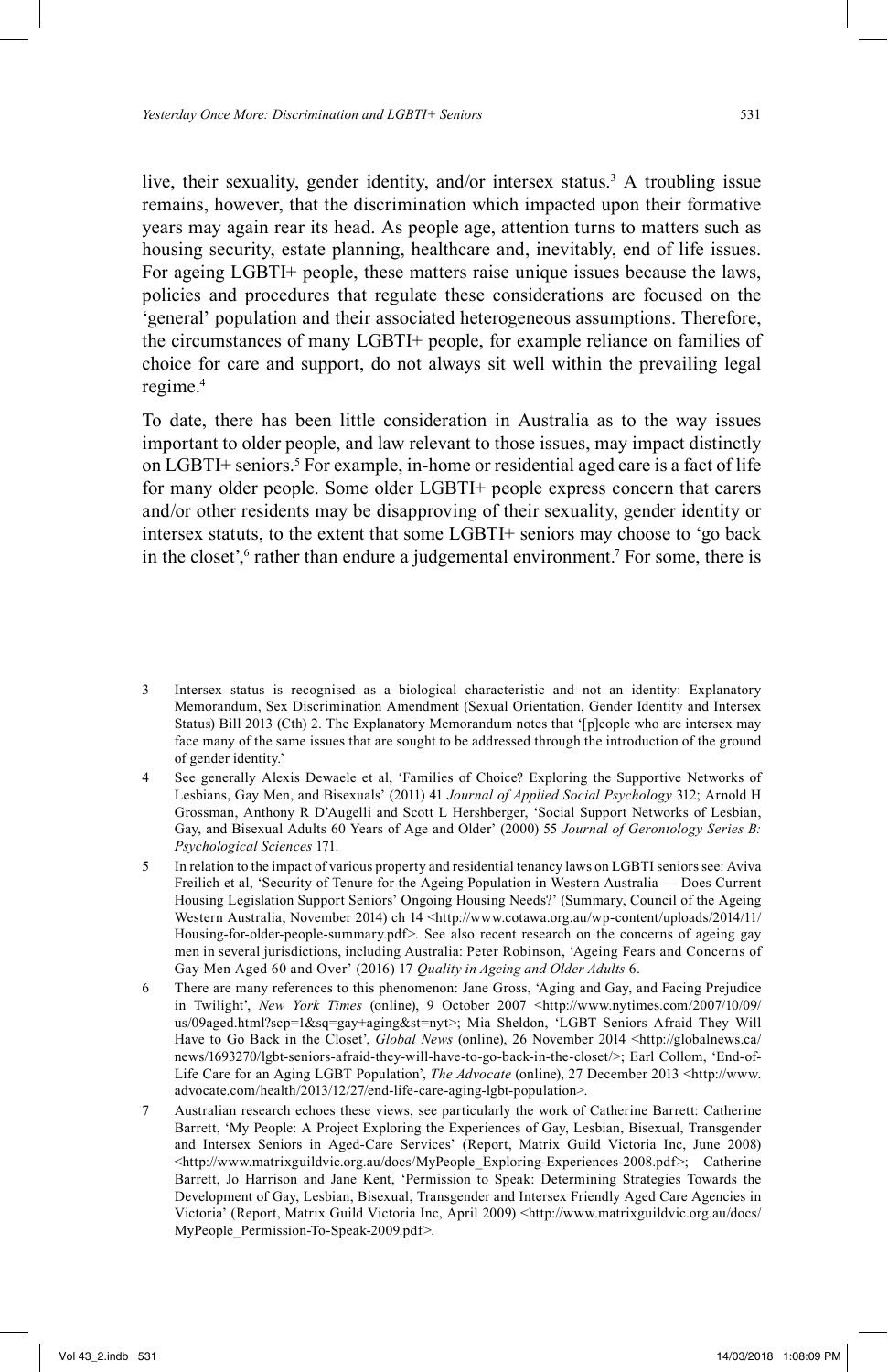a fear that they will have to relive discrimination experienced in their formative years in older age. 8

This article seeks to examine two intersecting issues. The first is the oftenlasting impact of discrimination experienced by older LGBTI+ people during their formative years and how experiences throughout their lives may undermine willingness to engage with the legal system and avail themselves of an evolved legal framework. The second is a consideration of matters that typically concern older people and how the associated laws impact on LGBTI+ seniors. In summary, this article raises concerns that despite many LGBTI+ people having lived openly — often for decades — and the introduction of legal safeguards to enhance equality and deter discrimination, many LGBTI+ seniors, and in some cases their families and friends, may be at risk of again being adversely affected by discrimination as they age. Furthermore, a reluctance to engage with the legal system as a result of historical discrimination may see older LGBTI+ people, and/or their partners and friends, vulnerable during critical periods in the ageing process such as the diagnosis of a serious illness, the necessity to enter into aged care, or end of life considerations.

Part I of this article considers the (dearth of) statistical information on older LGBTI+ people in Australia and the unique challenges for, and the lack of homogeneity within, 'LGBTI+ seniors'. Part II focuses on the sources and nature of discrimination encountered by today's LGBTI+ seniors and the often deleterious, and sometimes lasting, effect of experiences during their formative years. It also examines other types of discrimination affecting LGBTI+ seniors, particularly the legacy of HIV/AIDS, other minority status, ageism, and the effects of living within a heteronormative society. Part III outlines the legal position of LGBTI+ seniors, and their friends and family, in relation to selected accommodation, financial and health issues. Although there has been a considerable amount of legal intervention to deter discriminatory practices, the limited studies available suggest that there is a lack of knowledge by LGBTI+ seniors of the protections available and/or a general reluctance to utilise them.<sup>9</sup> Part III also examines how existing laws, policies and resultant procedures or the failure to properly implement them  $-$  may have the effect of reinforcing historical discrimination. Finally, Part IV considers some steps that could be taken to minimise discrimination against LGBTI+ seniors and ensure protection of their legal rights. These solutions have the potential to significantly aid the wellbeing of LGBTI+ seniors in Australia.

<sup>8</sup> Barrett, above n 7, 35; Barrett, Harrison and Kent, above n 7, 67. See also Colleen Cartwright, Mark Hughes and Tania Lienert, 'End-of-Life Care for Gay, Lesbian, Bisexual and Transgender People' (2012) 14 *Culture, Health & Sexuality* 537.

<sup>9</sup> Lienert T, Cartwright C and Beck K, *The Experiences of Gay, Lesbian, Bisexual and Transgender People around End-of-Life Care: Scoping Study Report* (Southern Cross University, Aged Services Learning and Research Centre, 2010).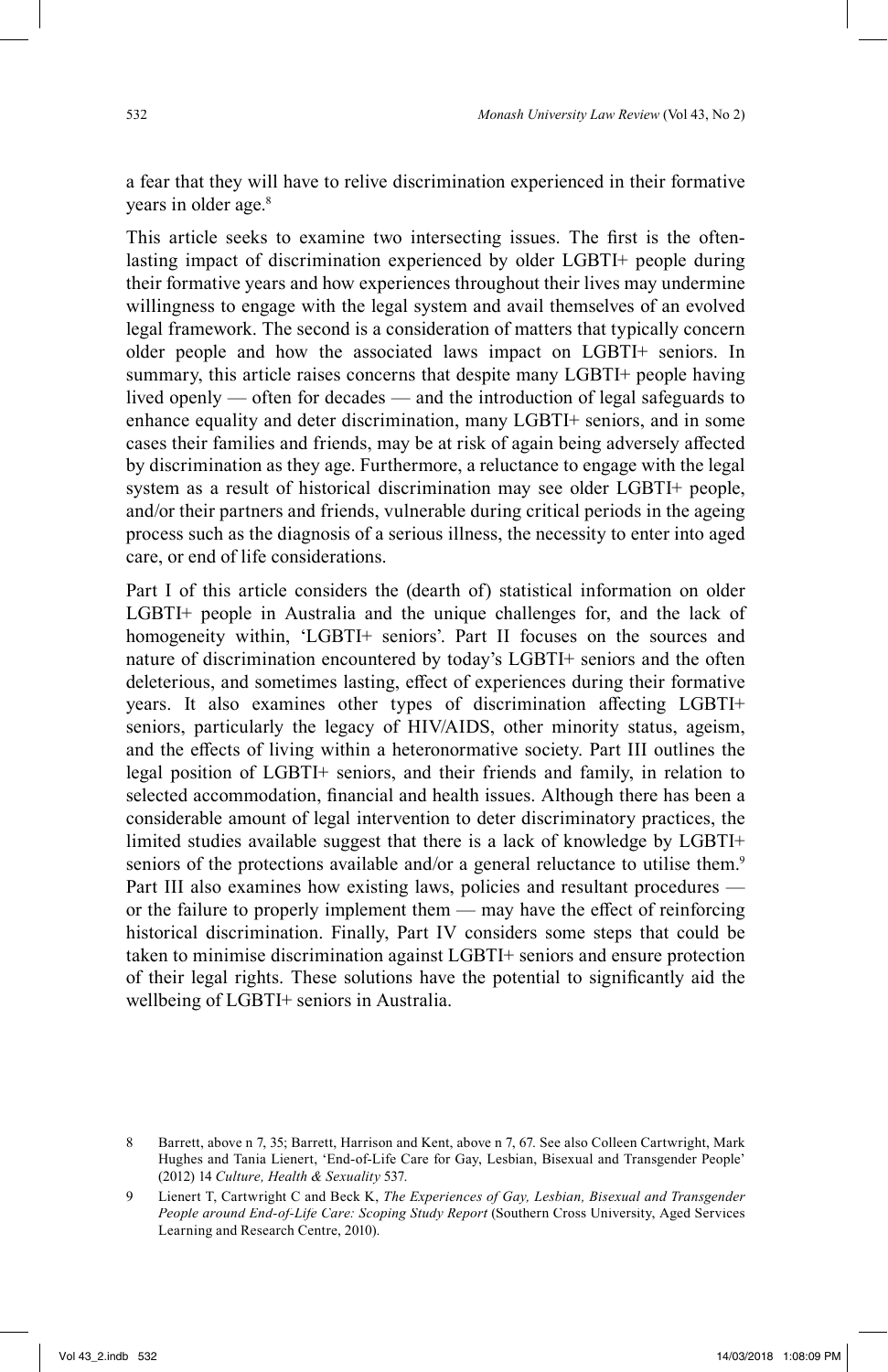# **I LGBTI+ AGEING IN AUSTRALIA**

### **A** *Statistical Information*

Comprehensive statistics in relation to the size and composition of the present  $LGBTI+$  population are difficult to come by. This is particularly the case with LGBTI+ seniors who grew up during a period when they are likely to have experienced considerable prejudice and when homosexuality was likely to have been criminalised, who are therefore reluctant to be forthcoming about their sexuality, gender identity and/or intersex status. 10 What is generally accepted is that  $LGBTI+$  people constitute a significant minority group in Australia, comprising up to 11 per cent of the population. 11

Although census information on the LGBTI+ community remains limited there have been some improvements. 12 For example, statistics have been gathered regarding same-sex couples since 1996,<sup>13</sup> with the 2011 census and 2016 census refining the question to inquire as to whether the relationship is described by the couple as husband/wife or de facto partner. 14 Moreover, the Australian Bureau of Statistics ('ABS') is developing a gender statistical standard to assist in the collection of gender information in accordance with the Australian Government Guidelines on the Recognition of Sex and Gender. 15

- 10 Gary L Stein, Nancy L Beckerman and Patricia A Sherman, 'Lesbian and Gay Elders and Long-Term Care: Identifying the Unique Psychosocial Perspectives and Challenges' (2010) 53 *Journal of Gerontological Social Work* 421, 429; Department of Health and Ageing, 'National Lesbian, Gay, Bisexual, Transgender and Intersex (LGBTI): Ageing and Aged Care Strategy' (Strategy, Australian Government, 2012) <https://agedcare.health.gov.au/sites/g/files/net1426/f/ documents/08\_2014/national\_ageing\_and\_aged\_care\_strategy\_lgbti\_print\_version.pdf> ('LGBTI Aged Care Strategy'); Tarynn M Witten, 'The Aging of Sexual and Gender Minority Persons: An Overview' in Tarynn M Whitten and A Evan Eyler (eds), *Gay, Lesbian, Bisexual and Transgender Aging: Challenges in Research, Practice, and Policy* (Johns Hopkins University Press, 2012) 1, 3..
- 11 'LGBTI Aged Care Strategy', above n 10, 4.
- 12 Australian Human Rights Commission, *Face the facts: Lesbian, Gay, Trans and Intersex people* <https://www.humanrights.gov.au/education/face-facts/face-facts-lesbian-gay-bisexual-transand-intersex-people#fnB1> referring to Department of Health, Australian Government, *National Lesbian, Gay, Bisexual, Transgender and Intersex (LGBTI) Ageing and Aged Care Strategy* (2012), 4.
- 13 In 2011, 33 714 same sex couples were recorded nationally. This represents 1 per cent of all couples in Australia. See Australian Bureau of Statistics, *4012.0 — Australian Social Trends, July 2013: Same Sex Couples* (4 March 2014) <http://www.abs.gov.au/AUSSTATS/abs@.nsf/Lookup/4102.0Main+Fe atures10July+2013>.
- 14 Australian Bureau of Statistics, *Fact Sheet: Counts of Same-Sex Couples in the 2011 Census* (20 September 2016) <http://www.abs.gov.au/websitedbs/censushome.nsf/home/factsheetsssc?opendo cument&navpos=450>.The phrasing of this question was carried into the 2016 Census. The 2016 Census revealed that there were just under 46,800 same-sex couple living together in Australia: Australian Bureau of Statistics *Same sex couples in Australia 2016* < http://www.abs.gov.au/ausstats/ abs@.nsf/Lookup/2071.0main+features852016>; Australian Bureau of Statistics *Same Sex Couples in Australia* (18 January 2018) < http://www.abs.gov.au/ausstats/abs@.nsf/Lookup/2071.0main+feat ures852016>
- 15 Australian Government *Australian Government Guidelines on the Recognition of Sex and Gender*  (July 2013) <https://www.ag.gov.au/Publications/Documents/AustralianGovernmentGuidelinesont heRecognitionofSexandGender/AustralianGovernmentGuidelinesontheRecognitionofSexandGend er.pdf>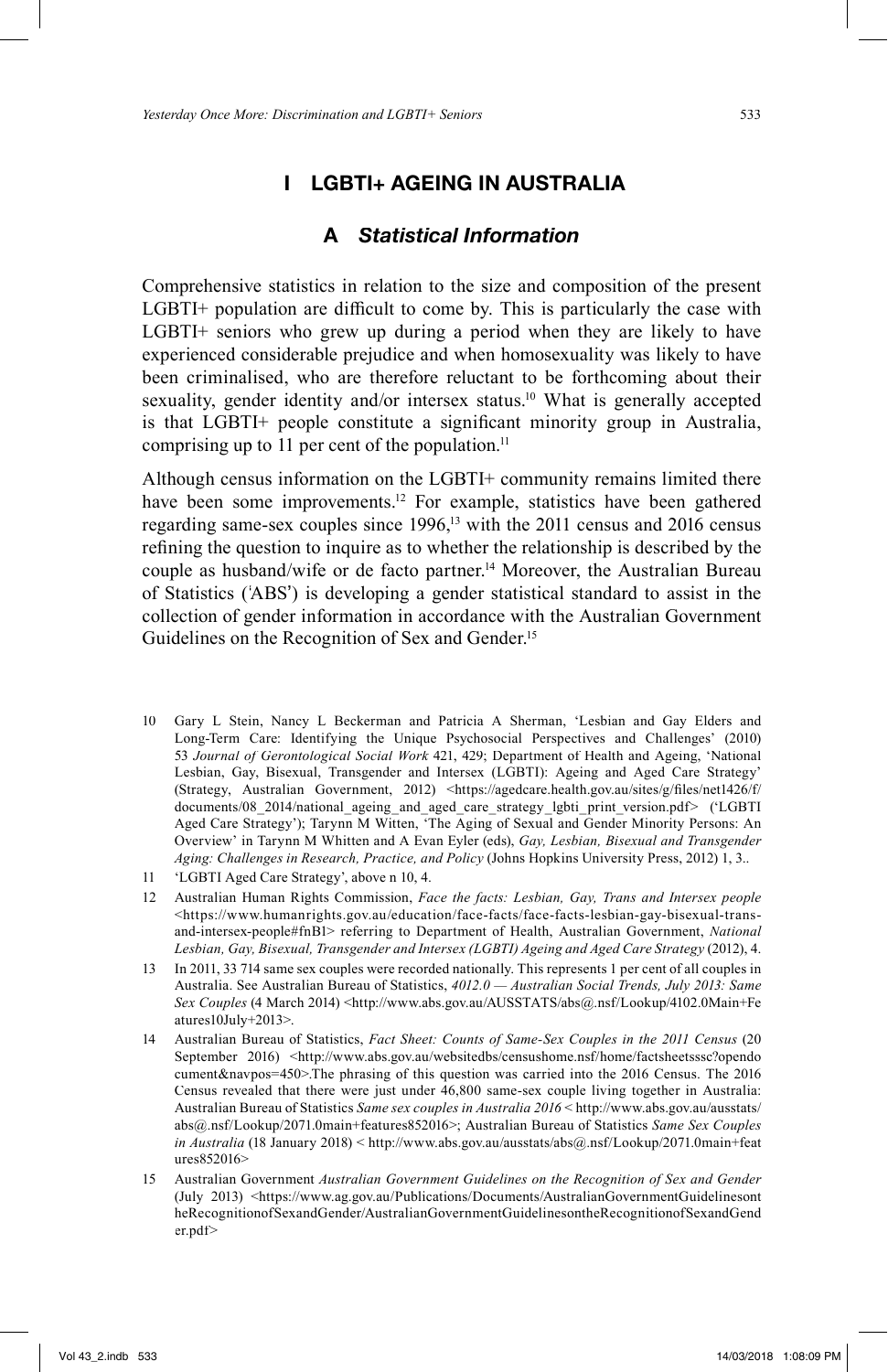While inclusion of same-sex couples has many benefits including broadening of national data sets and therefore consideration in future planning,<sup>16</sup> there is still a gap in statistical information, with no data regarding LGBTI+ single people and those who do not live with a partner. There is also the possibility that some same-sex partners, particularly older people, will be reluctant to disclose information about their partnership status due to concerns about revealing their sexuality, gender identity and/or intersex status and, in some cases, the financial consequences of being in a de-facto relationship for Centrelink purposes. 17

Another concern is that the ABS statistics seem to capture a discrete, affluent section of the population that does not coalesce with anecdotal evidence nor broader studies of same-sex partnerships elsewhere. 18 ABS statistics taken in 2013 and confirmed in the  $2016$  census<sup>19</sup> concluded that same-sex couples were predominantly well educated, were most likely to work in professional or managerial occupations and thus earn a higher than average income, and tended to reside in urban inner city dwellings. 20 While this may be heartening information for the LGBTI+ community, it is what is left unsaid that is troubling. There is little to no reference in such statistics to older people, $21$  those in lower socio-economic circumstances, or those residing in rural and regional areas. 22 There is certainly no information about same-sex couples where one or both is experiencing other potential causes of discrimination such as being from a culturally and linguistically diverse ('CALD') or Indigenous background. Crucially, there is no information regarding same-sex couples occupying aged care facilities nor those in more marginal forms of accommodation. There is hardly any data collection at all regarding gender identity and intersex status. 23

Goal 6 of the Commonwealth Department of Health and Ageing's National LGBTI Ageing and Aged Care Strategy ('LGBTI Aged Care Strategy') includes: engagement 'with the Australian Bureau of Statistics to include LGBTI indicators in the Australian Census and the Survey of Disability, Ageing and Carers';

16 Anne Mitchell, 'Same-Sex Couples Counted in the Census … But Some Stay Hidden', *The Conversation* (online), 22 June 2012 <https://theconversation.com/same-sex-couples-counted-inthe-census-but-some-stay-hidden-7851>.

- 18 See, eg, studies undertaken by Karen L Fredriksen-Goldsen: Karen L Fredriksen-Goldsen et al, 'The Physical and Mental Health of Lesbian, Gay Male and Bisexual (LGB) Older Adults: The Role of Key Health Indicators and Risk and Protective Factors' (2013) 53 *Gerontologist* 664, 668.
- 19 Australian Bureau of Statistics, *Same Sex Couples in Australia* (18 January 2018) < http://www.abs. gov.au/ausstats/abs@.nsf/Lookup/2071.0main+features852016>
- 20 Australian Bureau of Statistics, *Australian Social Trends*, above n 13.
- 21 Unlike in the United States: see Soon Kyu Choi and Ilan H Meyer, 'LGBT Aging: A Review of Research Findings, Needs, and Policy Implications' (Report, The Williams Institute, August 2016) <http://williamsinstitute.law.ucla.edu/wp-content/uploads/LGBT-Aging-A-Review.pdf>.
- 22 The experience of older LGBTI people in rural areas has been examined elsewhere: see generally Michael Lee and Jean Quam, 'Comparing Supports for LGBT Aging in Rural versus Urban Areas' (2013) 56 *Journal of Gerontological Social Work* 112.
- 23 The Sex Standard utilised by ABS has been the subject of review: Australian Bureau of Statistics, *Review of the Sex Standard / Potential New Gender Standard* (16 January 2014) <http://www.abs.gov. au/websitedbs/D3310114.nsf/home/Review+of+the+Sex+Standard>.

<sup>17</sup> Ibid.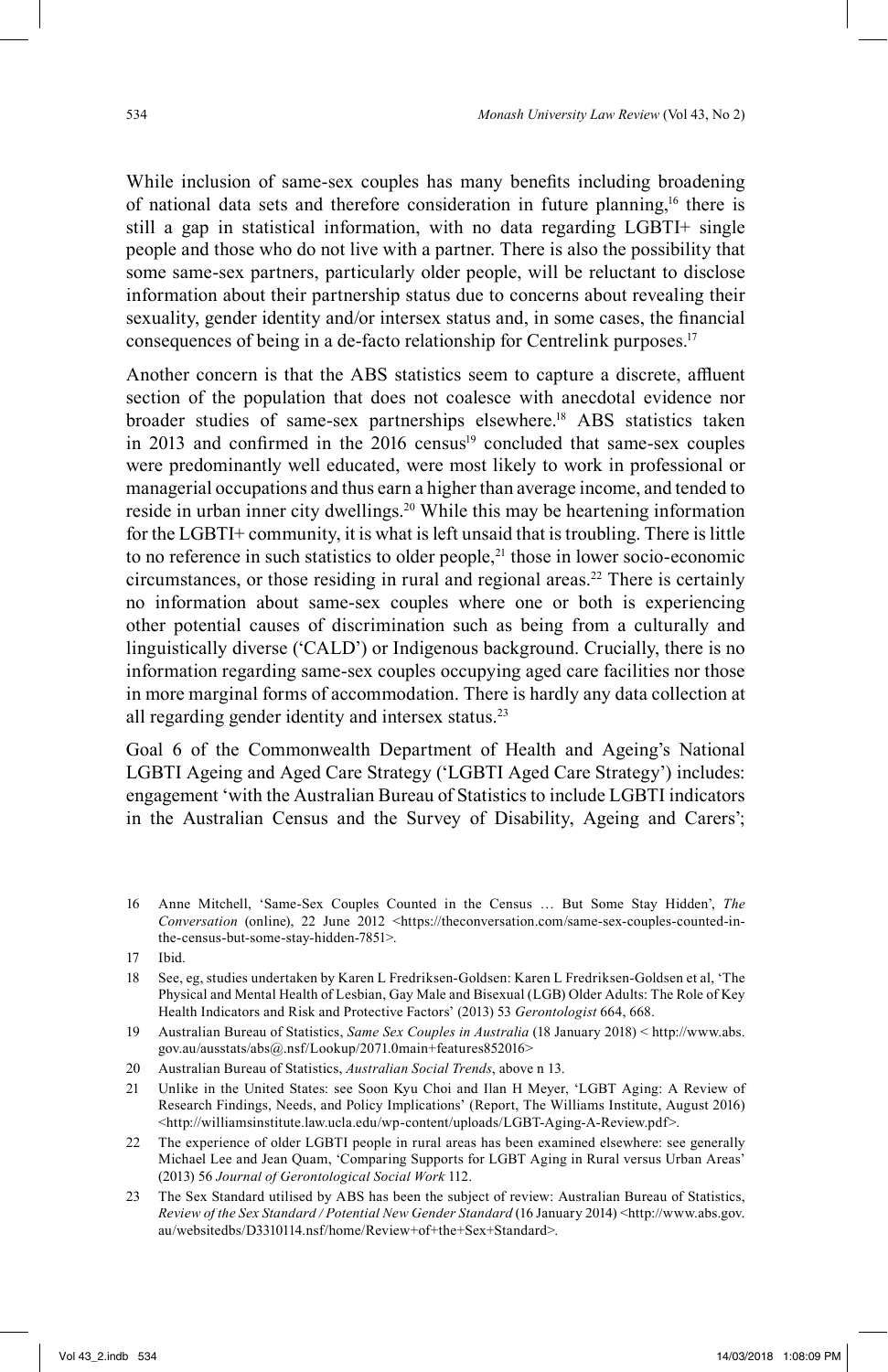inclusion of LGBTI indicators within aged care data sets; and the inclusion of LGBTI-related data in research by the Australian Institute of Health and Welfare.<sup>24</sup>

The consequences of the lack of demographic information in relation to LGBTI+ seniors are obvious. First, in planning for the ageing population, it is essential that policy makers are aware of the composition and geographical distribution of the cohort. Second, such information could assist in better-targeted implementation of health, accommodation and other necessary services. For example, accurate demographic information about LGBTI+ seniors in rural and regional areas would ensure that sufficient numbers of aged care and health workers receive appropriate awareness training. Third, planning for new housing developments could be informed, such that social housing providers could consider the needs of LGBTI+ clients in placement and services. 25 Developers may be persuaded to construct more LGBTI-friendly retirement villages if accurate data identified a body of potential residents.

### **B** *Lack of Homogeneity*

The limitation of the census to only collect data on same-sex couples in the LGBTI+ community brings those *not* included into stark relief. While it may be easy to use the acronym LGBTI+, it is essential to acknowledge that, as with seniors generally, older LGBTI+ people are not a homogenous group. Sexuality, gender identity and intersex status are just some, albeit important, aspects of a diverse population made up of individuals shaped by unique experiences and characteristics.

# **1** *Who Makes up the 'Older' LGBTI+ Cohort?*

Professor Knauer notes that although older LGBTI+ people are 'united in a single generation because they all share the common experience of coming of age when the notion that one should be open and proud about her or his sexual orientation was unthinkable', there are significant differences within the various generations that have entered, or are entering, older age. 26 A person described as 'older' may be anything ranging from 60 (born in 1958) to over 100 (born in 1918 or before).

Those born in the period from World War I to the end of World War II bore the brunt of society's lack of acceptance and, as discussed above, were reluctant and fearful of disclosure. This group also, no doubt, experienced confusion and a

<sup>24</sup> LGBTI Aged Care Strategy, above n 10: This Strategy aims to ensure that LGBTI people have the same opportunities and options in aged care that are available to all Australians. It is designed to not only raise awareness of the issues but also, in a very concrete way, improve the ageing and aged care experience of LGBTI people, recognising and valuing the diversity of this group.

<sup>25</sup> As is the case in the United Kingdom through the Stonewall Housing Association: see generally Paul D S Ross, 'Learning from International Experiences — Developing Older LGBT Affirmative Housing and Care Options in England' (2016) 17 *Quality in Ageing and Older Adults* 60.

<sup>26</sup> Nancy J Knauer, 'LGBT Elder Law: Toward Equity in Aging' (2009) 32 *Harvard Journal of Law and Gender* 1, 17.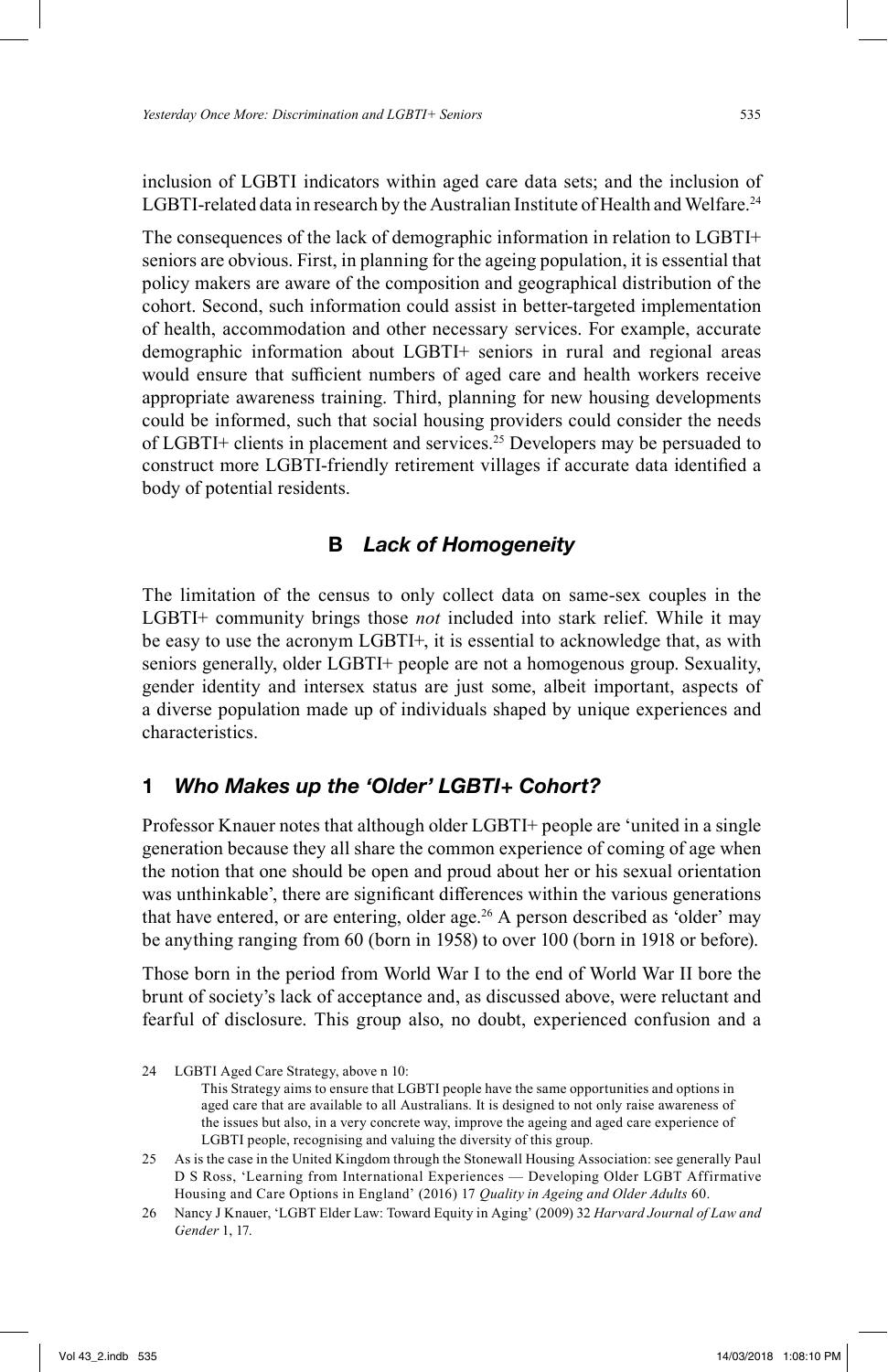lack of understanding of their circumstances, fear of being cut off from families, or the threat of allegations of criminality or a mental disorder. For many, lives were led in the shadows with 'passing as heterosexual' being a 'lifelong survival strategy'.<sup>27</sup>

Those born in the post-World War II, baby-boomer era reached their teens and early twenties in an environment of greater awareness and, in limited quarters, some degree of acceptance. 28 Of course, there was still a considerable amount of discrimination associated with sexuality and gender identity that was not regarded as the 'norm' and the comments above in relation to the pre-war cohort are equally applicable. Societal changes emanating in the 1960s, and developments elsewhere such as the Stonewall Riots in the United States, gave cause for optimism but change was slow to reach Australia in a meaningful way. Indeed, the now famous Sydney Mardi Gras commenced in a hostile environment in 1978,<sup>29</sup> the HIV/ AIDS hysteria of the 1980s saw old prejudices re-emerge,<sup>30</sup> and meeting places for the LGBTI+ community were the subject of police surveillance and 'overpolicing'. 31 Some in this cohort may have 'come out' early, and risked the worst of society's discrimination, while others may have come out much later. Many married a partner of a different sex and had families due to societal expectation, only to reveal their sexuality or gender identity at a later time.

What is important is the acknowledgement that each group will likely share a history of discrimination but the nature of that discrimination may differ across generations. 32 In older people, such experiences are likely to cause distrust of the legal system and other institutions and the desire not to 'stand out' or draw attention to one's self. 33 It must be acknowledged that as a group, LGBTI+ seniors are likely to have experienced discrimination throughout their lives and that services, including legal services, provided as these seniors age need to be

<sup>27</sup> Ibid 16; Nancy J Knauer, '"Gen Silent": Advocating for LGBT Elders' (2012) 19 *Elder Law Review* 289, 290, each quoting Funders for Lesbian and Gay Issues, *Ageing in Equity: LGBT Elders in America* (2004) 5 <http://www.workinggroup.org/files/AgingInEquity.pdf>.

<sup>28</sup> Knauer, 'Gen Silent', above n 27, 290–3.

<sup>29</sup> See generally Eloise Flanagan, 'Change and Continuity: The Sydney Gay and Lesbian Mardi Gras Through Tradition and Postmodernism' (2012) 4(1) *Ideas in History* <http://epress.lib.uts.edu.au/ studentjournals/index.php/iih/article/view/1362>; Gavin Harris, John Witte and Ken Davis, *New Day Dawning: The Early Years of Sydney's Gay and Lesbian Mardi Gras* (Pride History Group, 2008).

<sup>30</sup> Peter J Smit et al, 'HIV-Related Stigma within Communities of Gay Men: A Literature Review' (2012) 24 *Aids Care* 405; Lienert, Cartwright and Beck, above n 9.

<sup>31</sup> For example, in 1994 the Tasty nightclub in Melbourne was raided and LGBT clientele were stripped, searched and beaten. The Victorian Police issued an apology 20 years later. See Tony Nicholls, 'Victoria Police Apologise for 1994 Raid on Tasty Nightclub to "Make up for Sins of the Past"', *ABC News* (online), 5 August 2014 <http://www.abc.net.au/news/2014-08-05/victoria-police-apologisefor-1994-tasty-nightclub-raid/5649498>; see generally Angela Dwyer and Matt Ball, 'Policing Sexualities' in Roderic Broadhurst and Sara E Davies (eds), *Policing in Context: An Introduction to Police Work in Australia* (Oxford University Press, 2009) 89.

<sup>32</sup> See generally Knauer, 'Gen Silent', above n 27.

<sup>33</sup> Ibid; Jill Stark, 'Study in Older LGBTI Australians Finds Fear, Discrimination and Pain', *The Sydney Morning Herald* (online), 1 March 2015 <http://www.smh.com.au/national/study-in-older-lgbtiaustralians-finds-fear-discrimination-and-pain-20150228-13pur5.html>.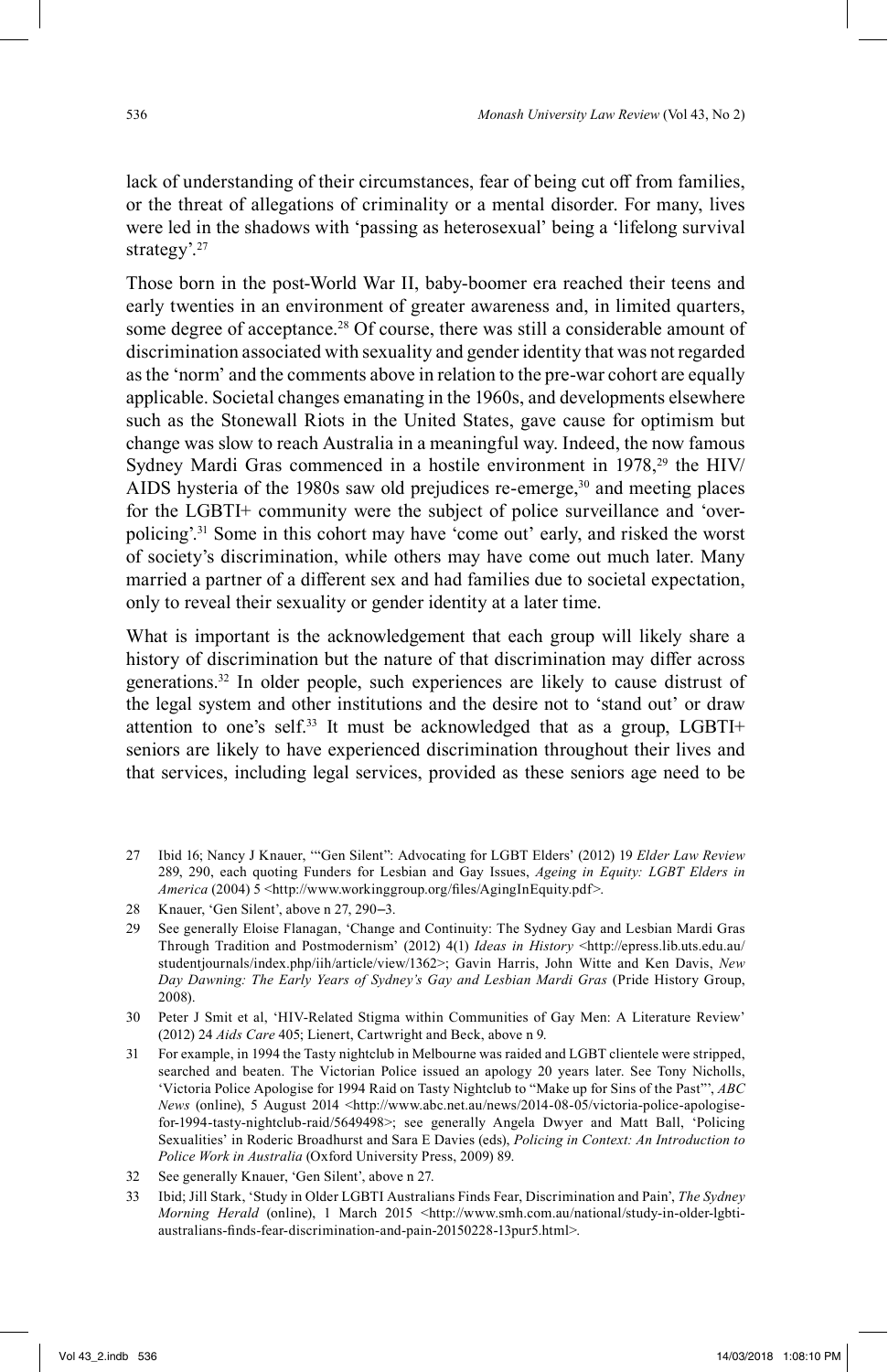moulded to exhibit a lack of bias, and display understanding and care. 34 Another major barrier is a lack of research in this area. Too often older LGBTI+ people are 'overlooked … in legislation, policy, research, guidance and practice' with the assumption that all stakeholders are heterosexual, cisgender, and of a defined sex.<sup>35</sup>

# **II GREY AND GAY: DISCRIMINATION REVISITED**

# **A** *One Step Forward, but Sometimes Standing Still*

At the outset, it should be emphasised that there is much 'good news' in relation to LGBTI+ ageing. Many LGBTI+ seniors are ageing well and do not feel the need or pressure to disguise their sexuality, gender identity or intersex status. Indeed, Friend notes that, 'by challenging heterosexism and by minimizing homophobia, older lesbian and gay people experience a successful aging process.' 36 Despite adversity, much of the cohort display 'remarkable resilience',<sup>37</sup> and have built communities, formed family groups and seamlessly interact with the broader society.<sup>38</sup> Several high profile organisations, for example GLBTI Rights in Ageing ('GRAI') in Western Australia, have been formed to provide support, advice and advocacy by and on behalf of older LGBTI+ people. While the health and social work disciplines have been attuned to the circumstances of LGBTI+ seniors for some time, the law is only starting to acknowledge some of the issues facing older LGBTI+ people. For example, the *Living Longer, Living Better* reforms recognised older LGBTI+ people as a special needs group due to their history of inequitable treatment.<sup>39</sup> The six Goals of the LGBTI Aged Care Strategy provide for greater awareness, consultation and implementation of LGBTI+ issues and

<sup>34</sup> Knauer, 'Gen Silent', above n 27.

<sup>35</sup> Richard Ward, Stephen Pugh and Elizabeth Price, 'Don't Look Back? Improving Health and Social Care Service Delivery for Older LGB Users' (Report, Equality and Human Rights Commission, 30 November 2010) 5 <https://www.equalityhumanrights.com/sites/default/files/research-paper-dontlook-back-improving-health-and-social-care-service-delivery-for-older-lgb-users.pdf>.

<sup>36</sup> Richard A Friend, 'Older Lesbian and Gay People: Responding to Homophobia' (1989) 14(3–4) *Marriage and Family Review* 241, 241.

<sup>37</sup> Karen L Fredriksen-Goldsen et al, 'Creating a Vision for the Future: Key Competencies and Strategies for Culturally Competent Practice with Lesbian, Gay, Bisexual and Transgender (LGBT) Older Adults in the Health and Human Services' (2014) 57 *Journal of Gerontological Social Work* 80, 81.

<sup>38</sup> Ibid.

<sup>39</sup> Australian Government, *Living Longer Living Better: Aged Care in Australia is Changing* (2012) Department of Social Security, Canberra. This initiative was discontinued after the election of the Coalition government in 2013.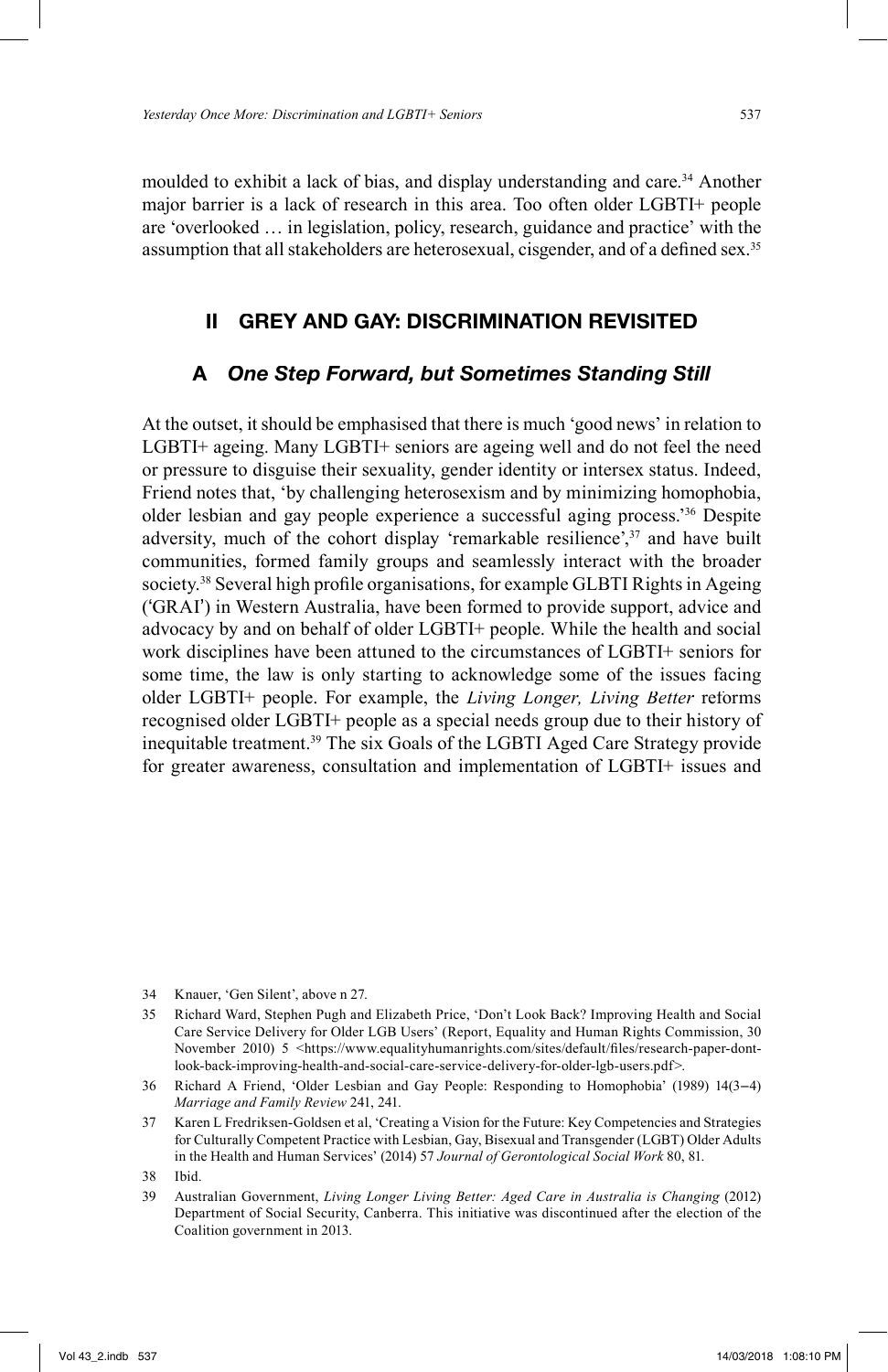programs throughout the aged care sector. 40 Recent amendments to the *Sex Discrimination Act 1984* (Cth) have seen protection under that Act extended to LGBTI+ people, including in relation to aged care.<sup>41</sup>

However, although times have changed, many LGBTI+ seniors do not have an easy path. Older LGBTI+ people experienced a very different environment to that experienced by younger LGBTI+ people today. Although discrimination and stigma still persist and there is little doubt that problems remain, LGBTI+ people now experience — compared to that of their predecessors — unprecedented levels of social protection and legal acceptance in Australia. 42 Despite this it is difficult, and sometimes impossible, for older people to detach themselves from the norms and the resultant experiences of their formative years. For many years society was hostile to 'unconventional' expressions of sexuality, gender identity and intersex status, which were the subject of suspicion, innuendo and fear. In such circumstances, revealing one's sexuality, gender identity or intersex status could see a person subjected to medical intervention, criminal conviction and/ or imprisonment, or result in them losing employment or being rejected by family and friends. 43 Although research is limited, studies consistently reveal that, as young people, this older cohort overwhelmingly experienced isolation, confusion and a lack of belonging. For many there was a fear of adopting or even acknowledging their sexuality, gender identity or intersex status, thus leading them to live a heterosexual life to avoid detection in many cases. 44 Those who did 'come out' often experienced a considerable amount of heartache and discrimination. In many cases the discrimination associated with being LGBTI+ made a deep and lasting impression on the rest of their lives. Indeed, it has been

- 40 'LGBTI Aged Care Strategy', above n 10, 12–17. Strategic Goals and Actions:
	- $GOAL 1$  'LGBTI people will experience equitable access to appropriate ageing and aged care services';
	- GOAL 2 'The aged care and LGBTI sectors will be supported and resourced to proactively address the needs of older LGBTI people';
	- GOAL  $3$  'Ageing and aged care services will be supported to deliver LGBTI-inclusive services';
	- GOAL 4 'LGBTI-inclusive ageing and aged care services will be delivered by a skilled and competent paid and volunteer workforce';
	- GOAL 5 'LGBTI communities, including older LGBTI people, will be actively engaged in the planning, delivery and evaluation of ageing and aged care policies, programs and services'; and
	- GOAL 6 'LGBTI people, their families and carers will be a priority for ageing and aged care research'.
- 41 This is discussed later in this article.
- 42 Although the developments have not, of course, reached the point of equality in all sectors: see Barrett, Harrison and Kent, above n 7. In relation to the situation in the United States, see Knauer, 'Gen Silent', above n 27; Nancy A Orel, 'Investigating the Needs and Concerns of Lesbian, Gay, Bisexual and Transgender Older Adults: The Use of Qualitative and Quantitative Methodology' (2014) 61 *Journal of Homosexuality* 53.
- 43 Barrett, above n 7, 13.
- 44 Indeed, Barrett et al note the divide between those who 'came out' in to an era of discrimination and often difficult consequences or adopting a heterosexual life to avoid detection: Catherine Barrett et al, 'No Need to Straighten Up: Discrimination, Depression, Anxiety and Older Lesbian, Gay, Bisexual, Transgender and Intersex Australians' (Report, La Trobe University, July 2014) 13 <https://www. beyondblue.org.au/docs/default-source/research-project-fi les/bw0263-no-need-to-straighten-up-- full-report---pdf.pdf?sfvrsn=2>.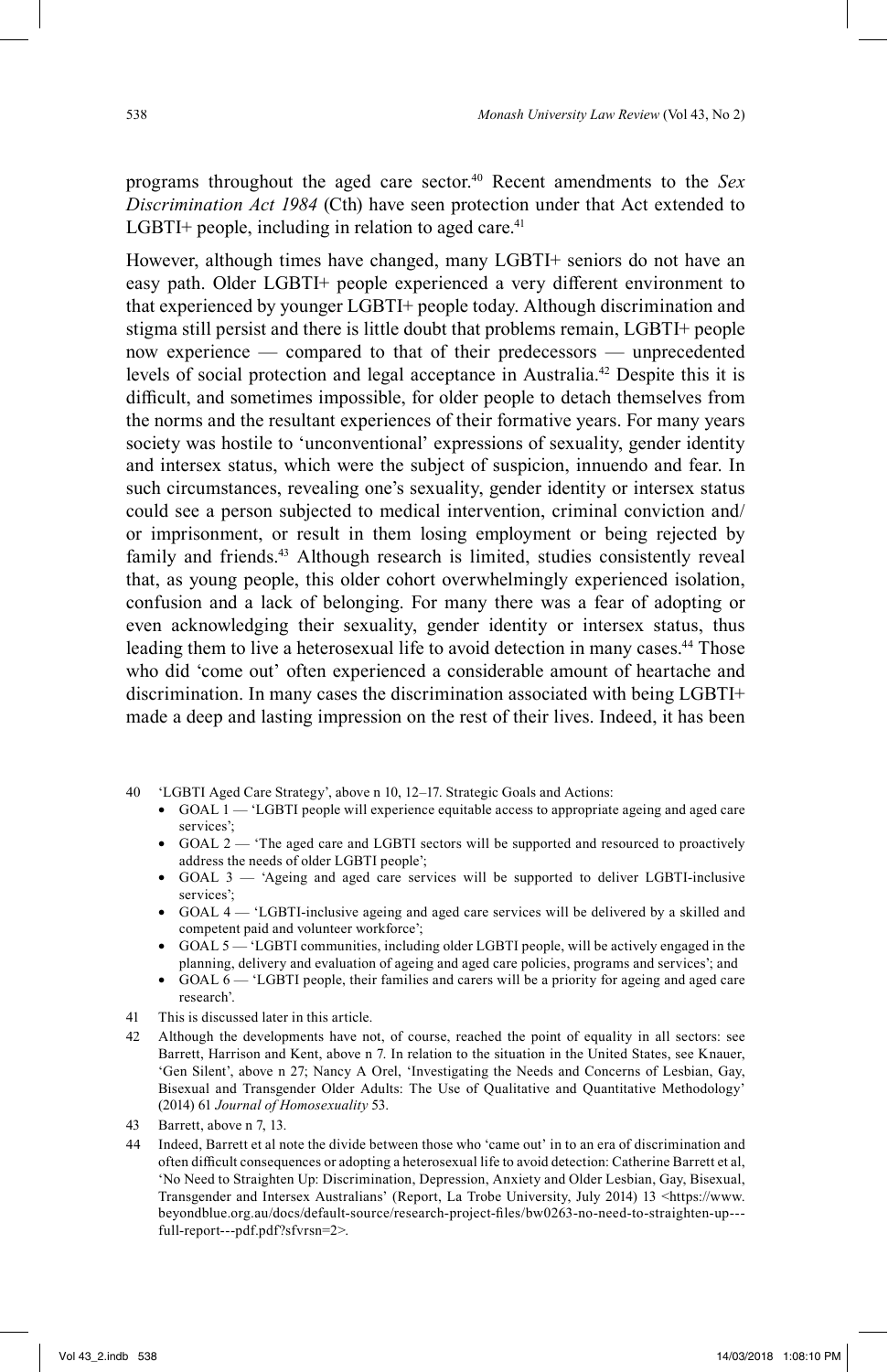recently noted that 'this history is not incidental but part of the weight that defines their [LGBTI+ seniors'] sense of personal and collective identity'.<sup>45</sup>

In recent research from the United States ('US'), such older adults were identified as an 'at risk' population due to the considerable ageing and health disparities they experience. 46 A United Kingdom ('UK') study by Keogh, Reid and Weatherburn found that LGBTI+ seniors are two and a half times more likely to live alone, twice as likely to be single and four and a half times as likely to not have children than those in the broader community. 47 A US study found similar results, with around 75 per cent of LGBTI+ people living alone,<sup>48</sup> whilst also being less likely to have children than their heterosexual counterparts. 49 This often leads to greater loneliness and fewer familial support structures.<sup>50</sup>

LGBTI+ seniors experience additional 'stressors' to those felt by other elders.<sup>51</sup> These mainly stem from discrimination, fear of disclosure of sexuality, gender identity or intersex status to health care providers, lack of recognition of partnerships and isolation from other older LGBTI+ people. 52 Moreover, despite advances in health and longevity, it is likely that even the most robust individuals are 'slowing down' and may require more medical care and assistance from healthcare providers. There is also a greater likelihood of the onset of conditions associated with age, such as dementia, and there is likely to be concern regarding legal and medical issues. 53 For example, if there is a family of choice and/or a person is in a partnership, there may be concerns about the legal standing of their partner, the allocation of property, healthcare directives and the role of the biological family if they disapprove of the relationship. As discussed in Part III of this article, there is still a considerable void in the understanding of older people themselves and healthcare professionals and staff as to who the appropriate person is to make decisions in the event of illness. Older LGBTI+ people may be reluctant to pursue appropriate legal avenues to ensure that their wishes are carried out. This can leave the older person, their partner and other close friends in a precarious situation in regards to legal, financial and healthcare rights and

- 47 Peter Keogh, David Reid and Peter Weatherburn, 'Lambeth LGBT Matters: The Needs and Experiences of Lesbians, Gay men, Bisexual and Trans Men and Women in Lambeth (Original Research Report, Sigma Research, October 2006) 6 <http://www.sigmaresearch.org.uk/files/ report2006c.pdf>.
- 48 Marcy Adelman et al, 'Openhouse: Community Building and Research in the LGBT Aging Population' in Douglas Kimmel, Tara Rose and Steven David (eds), *Lesbian, Gay, Bisexual, and Transgender Aging: Research and Clinical Perspectives* (Columbia University Press, 2006) 247.
- 49 Brian de Vries, 'Aspects of Death, Grief and Loss in Lesbian, Gay, Bisexual, and Transgender Communities' in Kenneth J Doka and Amy S Tucci (eds), *Living with Grief: Diversity and End-of-Life Care* (Hospice Foundation of America, 2009) 243, 247–8.
- 50 Ibid. Yet, once more, it is pivotal to recognise that these are generalisations and not applicable to all members of the LGBTI+ community.
- 51 See IIan H Meyer, 'Prejudice and Discrimination as Social Stressors' in Ilan H Meyer and Mary E Northridge (eds), *The Health of Sexual Minorities: Public Health Perspectives on Lesbian, Gay, Bisexual and Transgender Populations* (Springer, 2007) 242.

53 See the discussion above in relation to dementia.

<sup>45</sup> Ibid.

<sup>46</sup> Fredriksen-Goldsen et al, above n 18, 668.

<sup>52</sup> Ibid.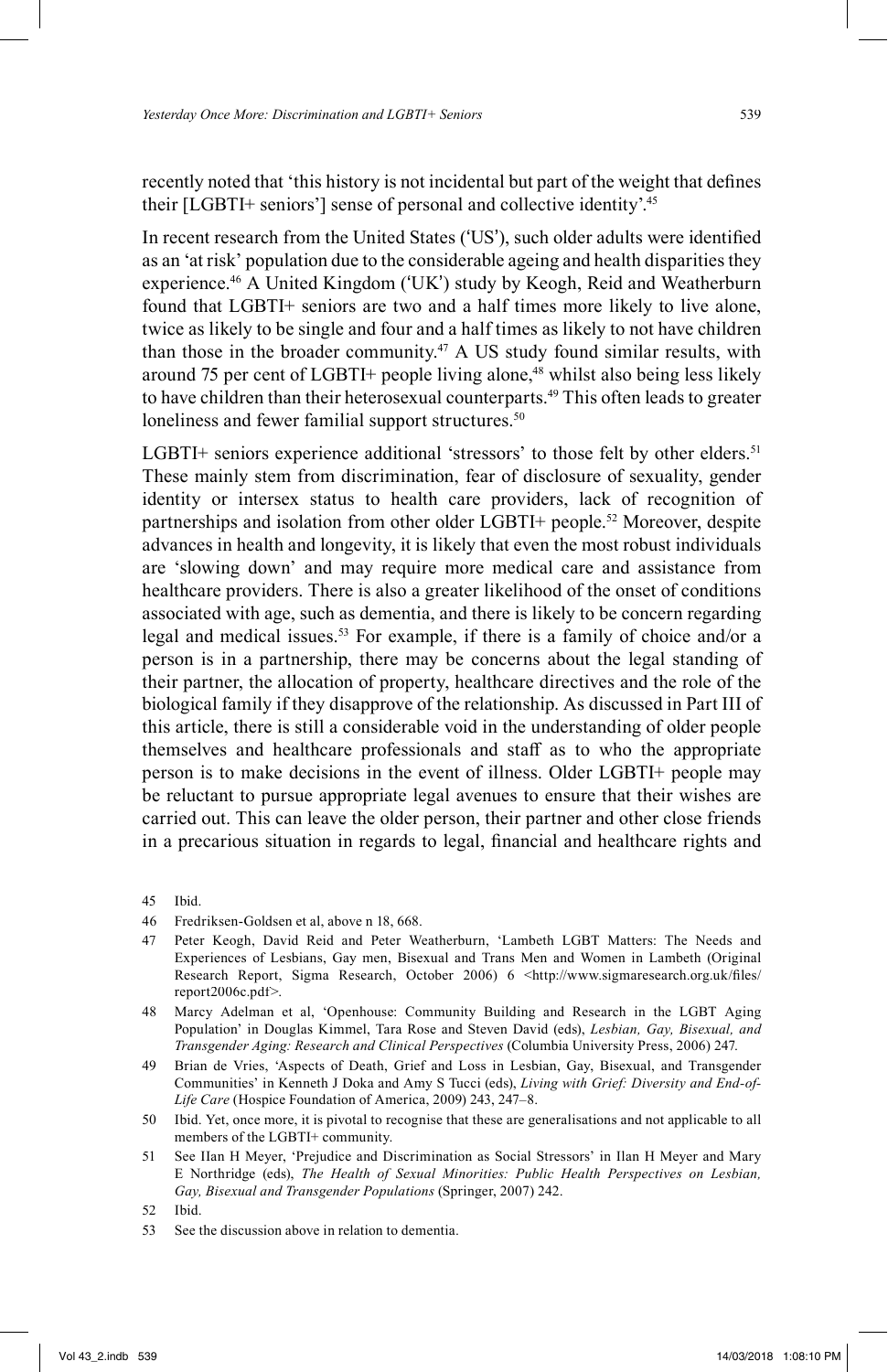procedures in the event of illness or death. In some cases, in the event of an emergency, long estranged families have been contacted by medical staff and the input of a long-term partner ignored. 54

This group is also particularly vulnerable because they are at an age when they may need care either in the home or in a residential environment. This results in additional problems for LGBTI+ people. For example, in relation to care in the home, older LGBTI+ people are often concerned that they cannot live openly and must 'degay' their homes for the visits by care staff. 55 In other cases they may experience discrimination from care workers who do not approve of, or are fearful of, their LGBTI+ status. 56 As discussed below, anti-discrimination laws may protect LGBTI+ people from such discrimination, however an older person who is in need of care — and who has grown up in an environment where discrimination in relation to sexual orientation, gender identity or intersex status was the norm — is unlikely to want to lodge a formal complaint. Furthermore, in relation to residential aged care facilities, there are concerns as to whether partners can share time together, whether they can be upfront about their relationship, and whether their sexuality will be revealed due to visits by friends. Although the *Aged Care Act 1997* (Cth) and federal, state, and territory anti-discrimination legislation provide some safeguards such as a complaints process and, in the federal arena, funding consequences for aged care providers who discriminate against LGBTI+ residents, the effectiveness of these measures is unclear.

### **B** *Living with Heteronormativity and Homophobia*

Many studies and reports refer to 'heteronormativity' in places where older people congregate, for example retirement villages, aged care facilities, and seniors social groups. 57 These situations ignore the diversity of sexual orientation, gender identity and intersex status, with heterosexual, cisgender and defined sex individuals regarded as the norm. 58 Furthermore, it has been noted that the design and delivery of aged care services are based on an assumption of heterosexual and

56 Ibid 28.

<sup>54</sup> Lienert, Cartwright and Beck, above n 9, 4–5.

<sup>55</sup> Barrett et al, 'No Need to Straighten Up', above n 44, 27.

<sup>57</sup> Heteronormativity has been defined 'as an ideological system that denies, denigrates, and stigmatizes any nonheterosexual form of behavior, identity, relationship, or community':Gregory M Herek, 'The Social Context of Hate Crimes: Notes on Cultural Heterosexism' in Gregory M Herek and Kevin T Berrill (eds), *Hate Crimes: Confronting Violence against Lesbians and Gay Men* (SAGE Publications, 1992) 89, 89, quoted in Sean Cahill and Ken South, 'Policy Issues Affecting Lesbian, Gay, Bisexual, and Transgender People in Retirement' (2002) 26(2) *Generations* 49, 49. Such 'heteronormativity' also often includes expectations that individuals will be cisgender and of defined, unitary sex.

<sup>58</sup> Carolyn Tolley and Rob Ranzijn, 'Predictors of Heteronormativity in Residential Aged Care Facilities' (2006) 25 *Australasian Journal on Ageing* 209, 209; Gregory M Herek, 'Beyond "Homophobia": Thinking about Sexual Prejudice and Stigma in the Twenty-First Century' (2004) 1(2) *Sexuality Research & Social Policy* 6.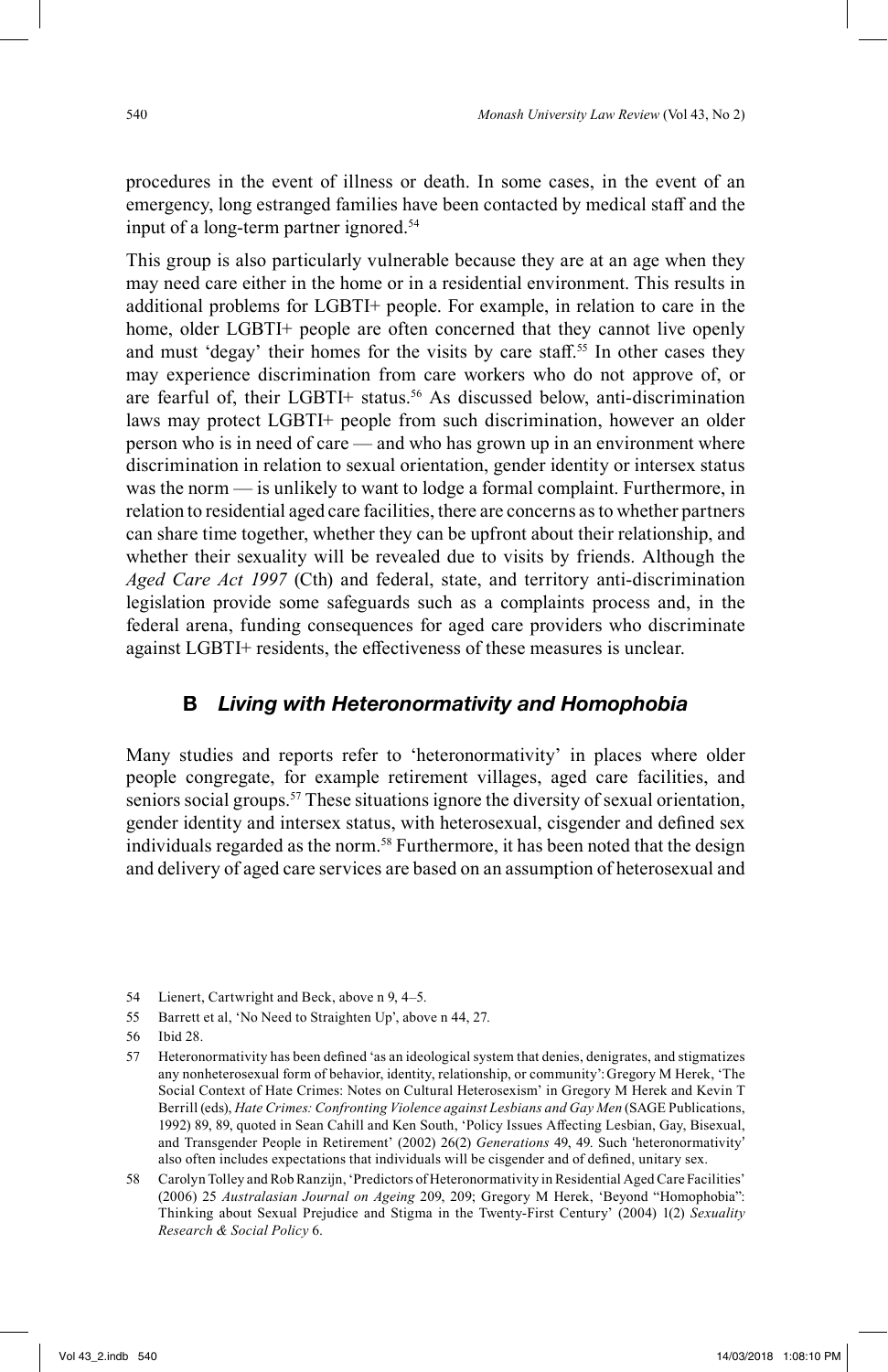gender conforming clients. 59 This may increase marginalisation and invisibility of LGBTI+ people. 60

Evidence of heteronormativity can be seen in marketing material such as brochures and posters that convey images of exclusively heterosexual couples.<sup>61</sup> Irwin identifies similar issues with admission forms that assume heterosexual relationships and may cause problems with next of kin and consent. 62 There have been significant improvements in this area due to the LGBTI Aged Care Strategy and innovation in some states, particularly in South Australia. 63 It seems, however, that there is a long way to go.

Concerns about discrimination associated with one's sexuality, gender identity or intersex status arising from such heteronormativity may exacerbate the anxiety and fear of LGBTI+ people entering these facilities or engaging in the broader community. The consequences for LGBTI+ people encountering discrimination may be especially intense, due to the dependence on workers for care or concerns about rejection. 64 Indeed, LGBTI+ residents may feel more vulnerable to maltreatment and ostracism from both other residents and workers.65 Due to this fear, many older LGBTI+ people may choose not to disclose their identity. 66 A *New York Times* article reported that a common response to entering aged care was to retreat into 'the closet', a defence mechanism learnt from a lifetime of discrimination. 67 As a gay man who was interviewed for the article stated: 'As strong as I am today ... when I'm at the gate of the nursing home, the closet door is going to slam shut behind me.' 68 A similar phenomenon, where transgender elderly persons revert to their assigned gender at birth, has also been observed.<sup>69</sup>

- 59 LGBTI Aged Care Strategy, above n 10, 4.
- 60 Joy Phillips and Genée Marks, 'Coming Out, Coming In: How Do Dominant Discourses around Aged Care Facilities Take into Account the Identities and Needs of Ageing Lesbians?' (2006) 2 *Gay and Lesbian Issues and Psychology Review* 67, 73; Lyn Irwin, 'Homophobia and Heterosexism: Implications for Nursing and Nursing Practice' (2007) 25(1) *Australian Journal of Advanced Nursing* 70, 73; Michael D Shankle et al, 'An Invisible Population: Older Lesbian, Gay, Bisexual, and Transgender Individuals' (2003) 20 *Clinical Research and Regulatory Aff airs* 159.
- 61 Irwin, above n 60, 73; Tolley and Ranzijn, above n 58, 210.
- 62 Irwin, above n 60, 73.
- 63 See, eg, Policy and Community Development Division, Department for Community and Social Inclusion (SA), *South Australian Strategy for the Inclusion of Lesbian, Gay, Transgender, Intersex* and Queer People 2014–2016 (2014) <http://publicsector.sa.gov.au/wp-content/uploads/20140501-DCSI-LGBTIQ-Strategy.pdf>.
- 64 Barrett, Harrison and Kent, above n 7, 25.
- 65 Stein, Beckerman and Sherman, above n 10, 430.

- 67 Gross, above n 6.
- 68 Ibid.
- 69 Ryan Schuessler, 'For Aging Transgender Population, Retirement Can Be Bittersweet Refuge', *Al Jazeera America* (online), 20 February 2014 <http://america.aljazeera.com/articles/2014/2/20/foraging-transgenderpopulationretirementcanbebittersweetrefuge.html>.

<sup>66</sup> Ibid.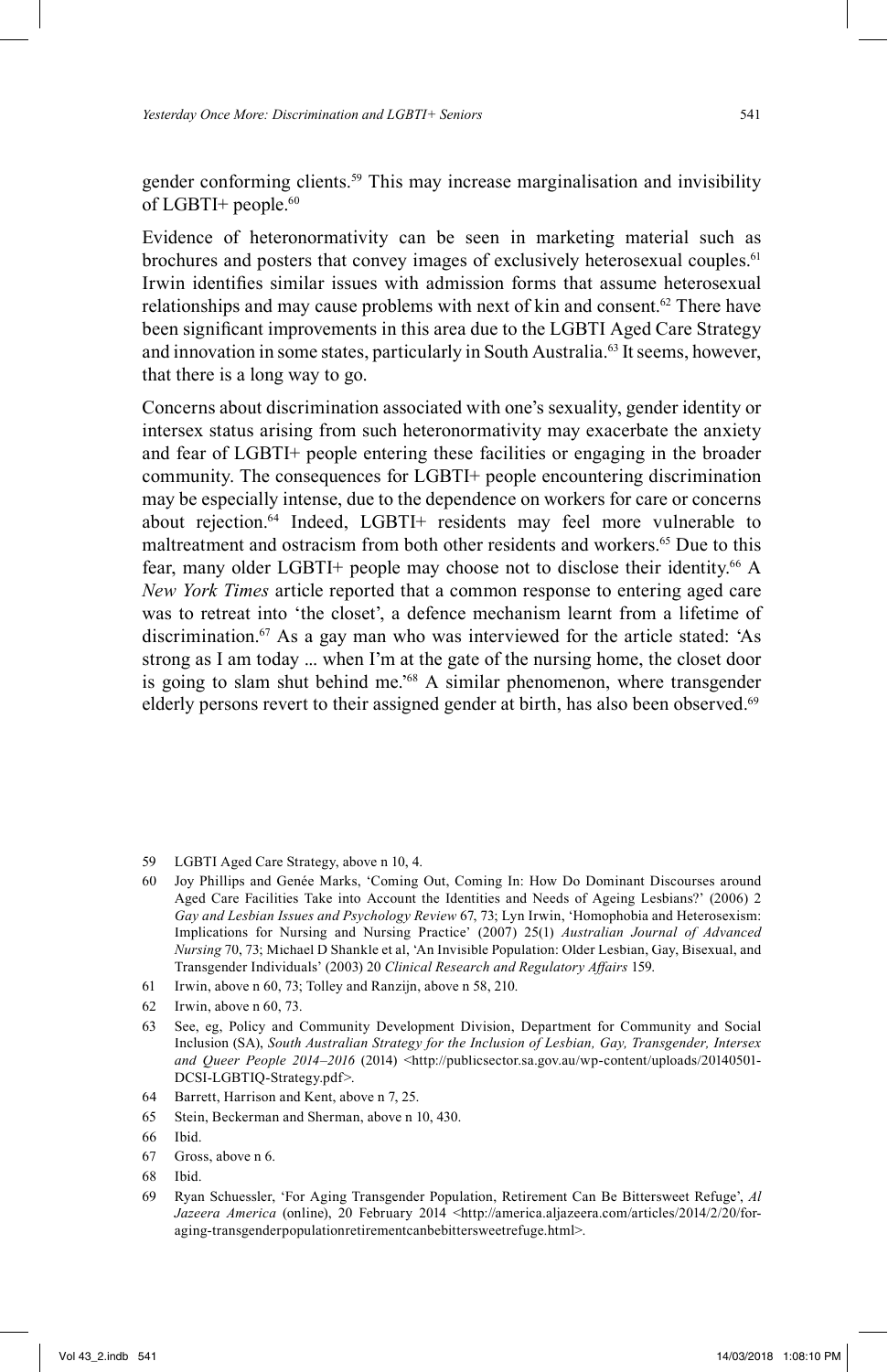### **C** *Internalised Homophobia*

Like those experiencing various forms of prejudice, LGBTI+ people may internalise prejudices encountered when growing up in a heteronormative environment.<sup>70</sup> The defensive reactions of stigmatised individuals<sup>71</sup> can lead to internalised homophobia. 72 Internalised homophobia has been found to be problematic as those affected may neglect their emotional and physical health, engage in risky behaviour, or be reluctant to embrace an LGBTI+ identity.<sup>73</sup>

### **D** *Intersectionality*

What is often forgotten in discussions regarding various forms of discrimination is that many LGBTI+ individuals experience two or more characteristics that may result in discrimination: for example ageism, racism or HIV/AIDS prejudice. Indeed, commentators such as Knauer argue that older LGBTI+ people have not been well served by the 'existing ethnic model' of LGBTI+ identity that, she argues, normalises 'homosexuality and gender variance'. 74 As heteronormative aspects are emphasised, this neglects issues such as internalised homophobia and ageism, and the further combined impact of race, class, disability, or age.<sup>75</sup>

#### **1** *LGBTI+ Seniors and Ageism*

In a youth-oriented society, those in middle or older age can be made to feel redundant, with issues regarding age discrimination commonplace, particularly at work. 76 Similarly, as older people negotiate the legal and healthcare systems, they may encounter condescending attitudes from both professionals and staff towards the individual and older friends or family attending with them.<sup>77</sup>

Much has been written about the 'invisibility' of ageing.<sup>78</sup> This can obviously affect older LGBTI+ people, but often manifests within the LGBTI+ community itself. Research in the US suggests that there is a considerable amount of ageism within

- 71 Gordon W Allport, *The Nature of Prejudice* (Addison-Wesley, 1954), ch 9.
- 72 James Lock, 'Treatment of Homophobia in a Gay Male Adolescent' (1998) 52 *American Journal of Psychotherapy* 202, 202.
- 73 Williamson, above n 70, 98–102.
- 74 Knauer, 'LGBT Elder Law', above n 26, 4–5.
- 75 Ibid 5; see also Nancy J Knauer, 'Science, Identity, and the Construction of the Gay Political Narrative' (2003) 12 *Law & Sexuality* 1, 64.
- 76 Australian Human Right Commission, *Willing to Work: National Inquiry into Employment Discrimination against Older Australians and Australians with Disability*, Issues Paper: Employment Discrimination against Older Australians (2015).
- 77 This was a common complaint from respondents in the Western Australian Security of Tenure research: Freilich et al, above n 5.
- 78 See, eg, Emilio Mordini and Paul de Hert (eds), *Ageing and Invisibility* (IOS Press, 2010). Chapter 8, on the ethics of ageing, is particularly informative.

<sup>70</sup> Iain R Williamson, 'Internalized Homophobia and Health Issues Affecting Lesbians and Gay Men' (2000) 15 *Health Education Research* 97, 98.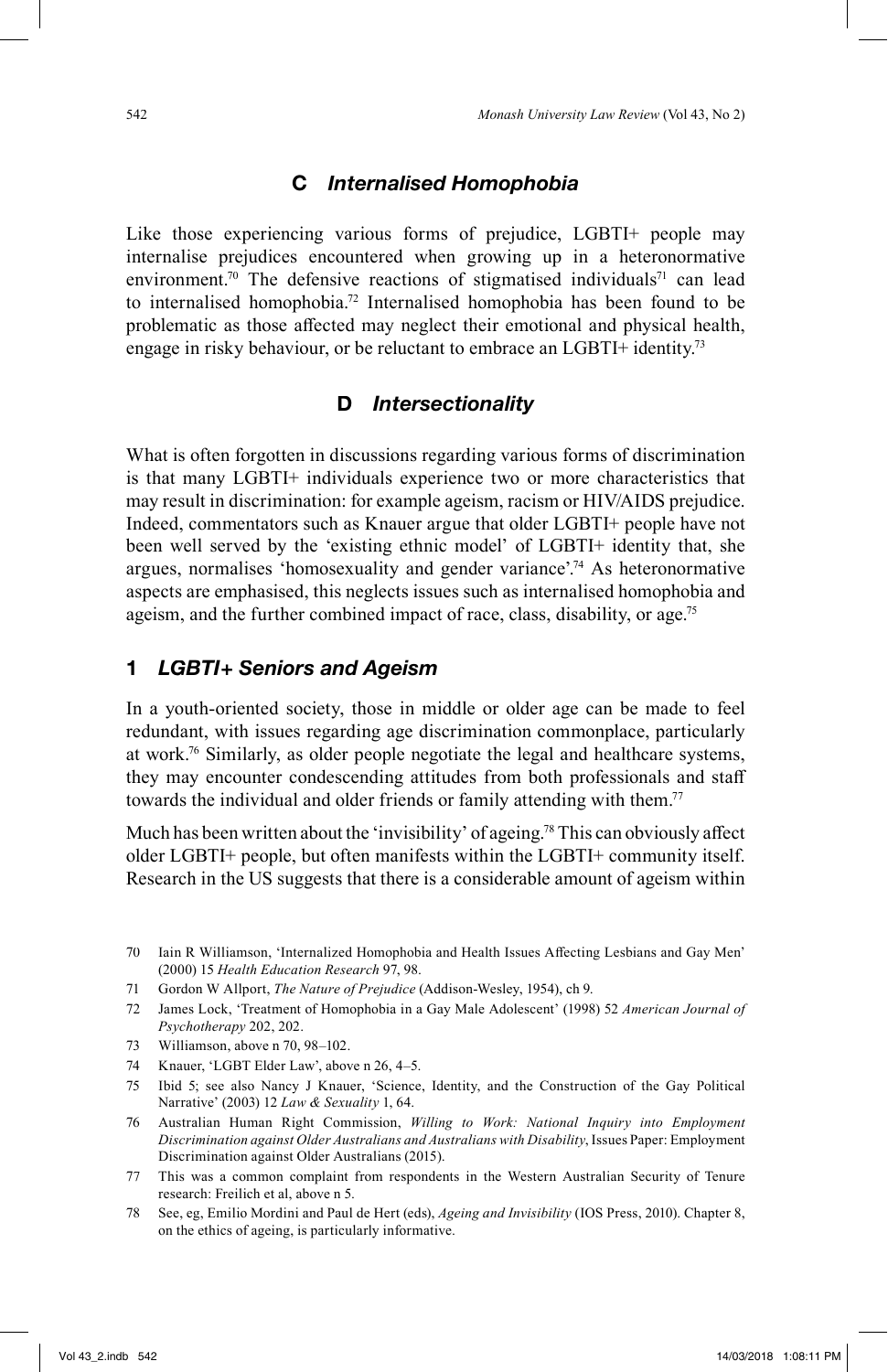the LGBTI+ community. 79 Such attitudes can result in a lack of understanding of the issues facing different generations of people, particularly the experiences of older people and the discrimination associated with their formative years. This invisibility can compound rejection by a cohort from whom LGBTI+ seniors may have expected support. Some studies also reveal a lack of interaction between generations of LGBTI+ people, resulting in less intergenerational support within the community. 80

# **2** *Racism*

Older LGBTI+ people from Indigenous or CALD backgrounds may also experience homophobia, transphobia and prejudice towards intersex status to a greater degree. Unfortunately, attitudes towards LGBTI+ people within a person's racial or ethnic group may see a person within that group rejected because of their sexuality, gender identity or intersex status.<sup>81</sup> In the US, black, Latino, Native American, and Asian LGBTI+ people are more likely to be disadvantaged than white LGBTI+ people, with transgender people particularly disadvantaged.<sup>82</sup> Within their racial or ethnic group, LGBTI+ people are more likely to deliberately conceal their LGBTI+ status, and are more likely to become alienated from their community and broader society. 83 Black Rainbow, a support network created to assist LGBTI+ Indigenous people in Australia, does not as yet seem to refer to older people. 84 Another complication is that, due to lower life expectancy, Indigenous people are regarded as being of older age at an earlier stage than other Australians.<sup>85</sup>

- 79 Glenda M Russell and Janis S Bohan, 'The Gay Generation Gap: Communicating across the LGBT Generational Divide (2005) 8(1) *Policy Journal of the Institute for Gay and Lesbian Strategic Studies* 1, 2.
- 80 Research undertaken at Southern Cross University suggests that this is the case in Australia too: Lienert, Cartwright and Beck, above n 9, 40.
- 81 Steven Lindsay Ross, 'Homosexuality and Aboriginal Culture: A Lore unto Themselves', *Archer* (online), 20 October 2014 <http://archermagazine.com.au/2014/10/homosexuality-and-aboriginalculture-a-lore-unto-themselves/>.
- 82 Marisa Taylor, 'Report: LGBT People of Color at High Risk of Poverty', *Al Jazeera America* (online), 23 April 2015 <http://america.aljazeera.com/articles/2015/4/23/lgbt-people-of-color-more-likely-toface-poverty.html>.
- 83 Allison Auldridge and Robert Espinoza, *Health Equity and LGBT Elders of Color: Recommendations for Policy and Practice* (2013) Services and Advocacy for GLBT Elders <https://www.lgbtagingcenter. org/resources/pdfs/Sage\_PolicyBrief\_HealthEquity.pdf>.
- 84 Black Rainbow, Home (2017) <http://www.blackrainbow.org.au/>; Melissa Davey, 'LGBTI Indigenous People Offered a Rainbow to Follow', *The Guardian* (online), 18 February 2015 <https:// www.theguardian.com/australia-news/2015/feb/18/lgbti-indigenous-people-off ered-a-rainbow-tofollow>.
- 85 Graeme Maguire and Mark Wenitong, 'Indigenous Ageing: Walking Backwards into the Future' *The Conversation* (online), 7 June 2012 <https://theconversation.com/indigenous-ageing-walkingbackwards-into-the-future-7355>; Australian Institute of Health and Welfare, *Older Australia at a Glance* (21 April 2017) < https://www.aihw.gov.au/reports/older-people/older-australia-at-a-glance/ contents/diversity/aboriginal-and-torres-strait-islander-people>.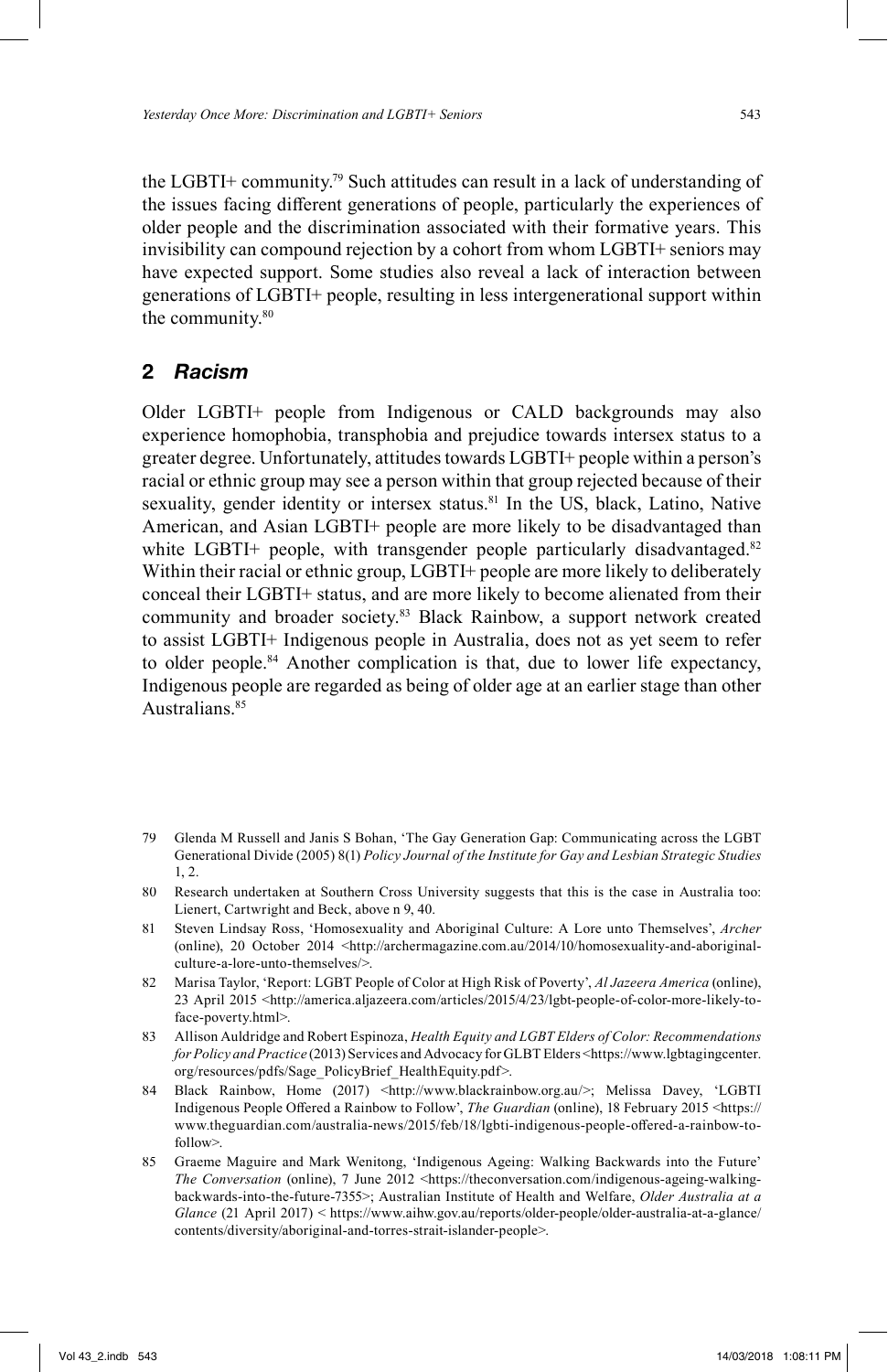In CALD communities in Australia, again there is a dearth of information regarding LGBTI+ older people. 86 Depending on the country of birth, LGBTI+ people may experience discrimination or in some cases danger due to religious and societal beliefs.87

# **3** *HIV/AIDS*

The HIV/AIDS epidemic saw renewed discrimination associated with the gay community. Indeed, AIDS remains a significant issue to LGBTI+ persons whether a particular person is HIV-positive or not. For example, older gay men report that aged care workers often assume an older gay man has AIDS. 88 Furthermore many, if not most, HIV-positive people are older than 50 years of age,<sup>89</sup> and aged care services may increasingly be unable to adequately deliver care requirements to them. Barrett et al note that many aged-care services fail to understand the needs of older HIV-positive individuals, and thereby discriminate against them through fear of HIV. 90 Studies establish that in-home carers may refuse to return and assist gay men or that others refuse to touch them or double glove if they do.<sup>91</sup> This could lead to people being reluctant to access aged care or concealing their sexual identity when accessing services.

#### **4** *Dementia*

Dementia causes anguish and confusion to those experiencing the disease and for those caring for them. The difficulties facing dementia sufferers and their carers can be made worse by negative perceptions of an older person's sexuality, gender identity or intersex status in in-home or residential care. 92 There are particular

- 86 D Visala Rao, Jeni Warburton and Helen Bartlett, 'Health and Social Needs of Older Australians from Culturally and Linguistically Diverse Backgrounds: Issues and Implications' (2006) 25 *Australasian Journal on Ageing* 174.
- 87 Harriet Radermacher, Susan Feldman and Colette Browning, 'Review of Literature Concerning the Delivery of Community Aged Care Services to Ethnic Groups: Mainstream versus Ethno-Specific Services: It's Not an "Either Or"' (Review, Monash University and Ethnic Communities' Council of Victoria, 2008) <http://library.bsl.org.au/jspui/bitstream/1/4156/1/Review%20Of%20Literature%20 Concerning%20The%20Delivery%20Of%20%20Community%20Aged%20Care%20Services%20 To%20Ethnic%20Groups.pdf>.
- 88 Catherine Barrett et al, 'Ready or Not: Addressing Stigma and Promoting Wellbeing of People Living with HIV in Aged-Care' (2010) 8(3) *HIV Australia* 35, 35–6.
- 89 Rita Effros et al, 'Workshop on HIV Infection and Ageing: What is Known and Future Research Directions' (2008) 47 *Clinical Infectious Diseases* 542, 542*.* The article estimated that by 2016, half of HIV-positive individuals in the United States would be 50 years or older. Furthermore, Lyons et al note that, '[t]he strongest predictor of subjective well-being was men's reported history of discrimination from medical service providers around their HIV status, therefore highlighting perceived stigma as a crucial element in overall well-being': see Anthony Lyons et al, 'Ageing with HIV: Health and Psychosocial Well-Being of Older Gay Men' (2010) 22 *AIDS Care* 1236, 1242.
- 90 Barrett et al, 'Ready or Not', above n 88, 35.
- 91 Barrett, Harrison and Kent, above n 7, 45; Julian V Roberts et al, *Penal Populism and Public Opinion: Lessons from Five Countries* (Oxford University Press, 2003) 131.
- 92 Des Kelly, 'LGBT Older People with Dementia Should Not be Forced Back into the Closet', *The* Guardian (online), 10 March 2015 <http://www.theguardian.com/social-care-network/2015/mar/10/ lgbt-older-people-dementia-social-care>.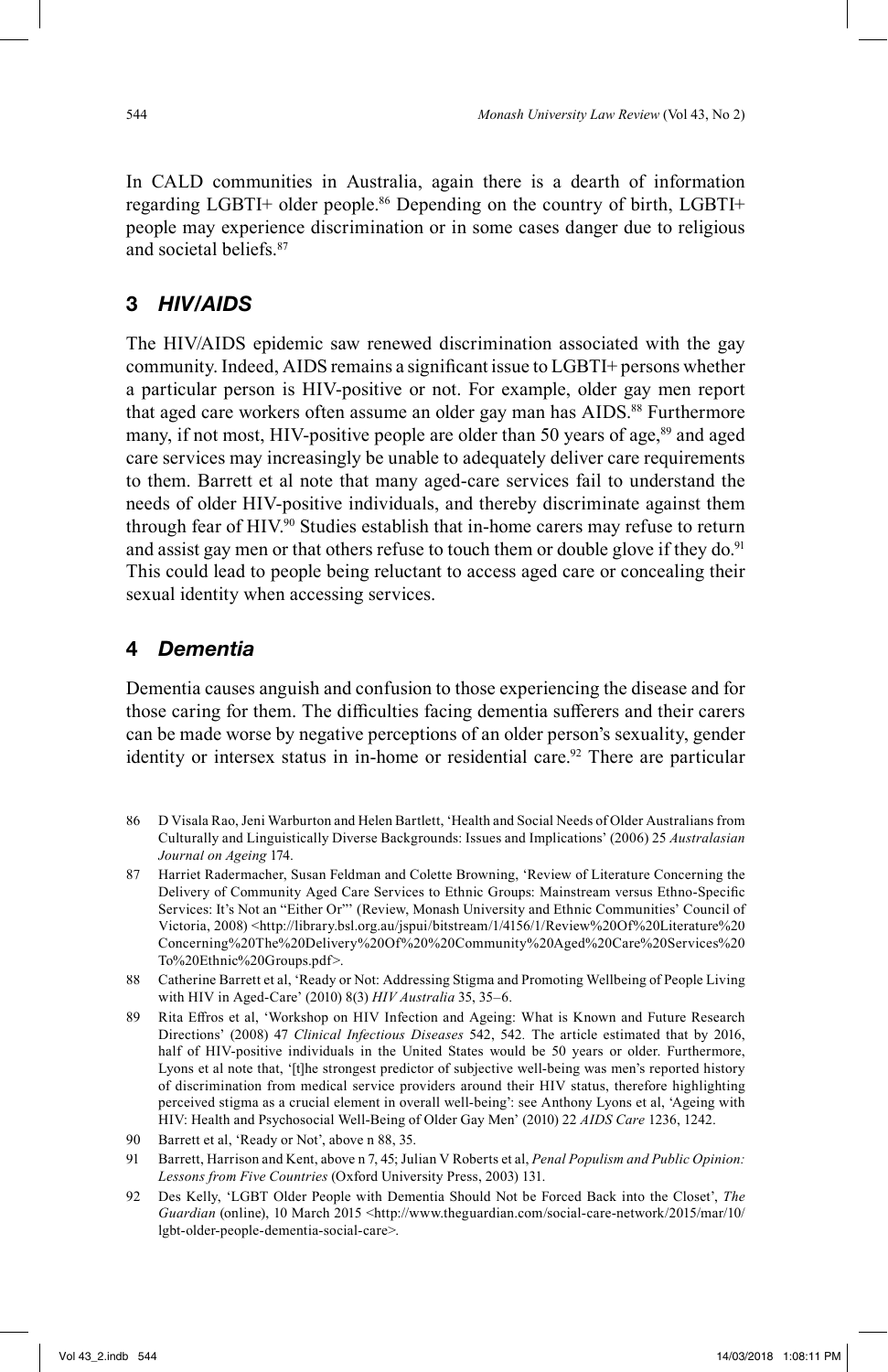issues of concern with dementia in older LGBTI+ people. 93 It has been noted by Alzheimer's Australia that stigma, whether current or historic, can affect how someone perceives and experiences support.<sup>94</sup> Some older people lose their inhibitions due to dementia: for example, they may display their attraction to another person and be separated or threatened with telling relatives. 95 In other cases, older LGBTI+ people who have previously come out feel unable to continue to be open about their sexuality, gender identity or intersex status.<sup>96</sup>

Therefore, it is clear that LGBTI+ seniors face serious, long-term and lasting effects of current and historical discrimination owing to their sexual orientation, gender identity and/or intersex status, in addition to facing ageism, racism and discrimination associated with HIV/AIDS and other minority status. The effects of this discrimination appear to be particularly debilitating as LGBTI+ people age, in contrast to a society that is slowly becoming more accepting of those of diverse sexual orientation, gender identity and intersex status. Notwithstanding the importance of being aware of these sociological factors, the legal position of LGBTI+ seniors in being able to prevent or mitigate such discrimination is crucial.

# **III OVERCOMING HISTORICAL DISCRIMINATION TO ADDRESS LEGAL ISSUES IN OLDER AGE**

Older LGBTI+ people have lived through periods of time when they had very few legal rights or protections. The Australian legal system has, though, evolved significantly in relation to rights and recognition for LGBTI+ people. Same-sex partners now share many of the same rights and benefits enjoyed by heterosexual couples, including the recently-conferred right to marry, and more generally LGBTI+ people enjoy the benefit of state/territory and federal anti-discrimination  $laws.<sup>97</sup>$ 

- 93 Alzheimer's Australia, *LGBTI People and Dementia: The Important Issues* (2014) <https:// sa.fightdementia.org.au/sites/default/files/SA/documents/LGBTI%20People%20and%20 Dementia%20Booklet%20-%2020150112.pdf>.
- 94 Dementia Australia, 'LGBTI Communities, Ageing and Dementia' on Dementia Australia Victorian Library, *Dementia Resources* (12 June 2014) <http://dementiaresources.org.au/2014/06/12/lgbticommunities-ageing-and-dementia/>.
- 95 Alzheimer's Australia, *LGBTI People and Dementia*, above n 93, 6: 'Of course, some LGBTI people will not have this choice because of how they present, because of their legal documentation, because of their medical records and treatment regimes, or even because dementia has already affected their capacity to conceal their gender identity, sexual orientation or intersex status.' Alzheimer's Australia, *Caring for LGBTI People with Dementia: A Guide for Health and Aged Care Professionals* (2014), 6 <https://sa.fi ghtdementia.org.au/sites/default/fi les/SA/documents/LGBTI%20Caring%20 Booklet%20-%2020150112.pdf>; The National LGB&T Partnership, *The Dementia Challenge for LGBT Communities: A Paper Based on a Roundtable Discussion* (2 December 2014) National Care Forum, 5 <http://www.nationalcareforum.org.uk/documentLibraryDownload. asp?documentID=1141>.
- 96 Alzheimer's Australia, *Caring for LGBTI People with Dementia*, above n 95, 4.
- 97 *Discrimination Act 1991* (ACT) s 2; *Equal Opportunity Act 2010* (Vic) s 4; *Equal Opportunity Act 1984* (WA) s 4; *Equal Opportunity Act 1984* (SA) s 5; *Anti-Discrimination Act 1991* (Qld) s 4; *Anti-Discrimination Act 1998* (Tas) s 3; *Anti-Discrimination Act 1977* (NSW) s 49ZF; *Anti-Discrimination Act 1992* (NT) s 4; *Sex Discrimination Act 1984* (Cth) s 4.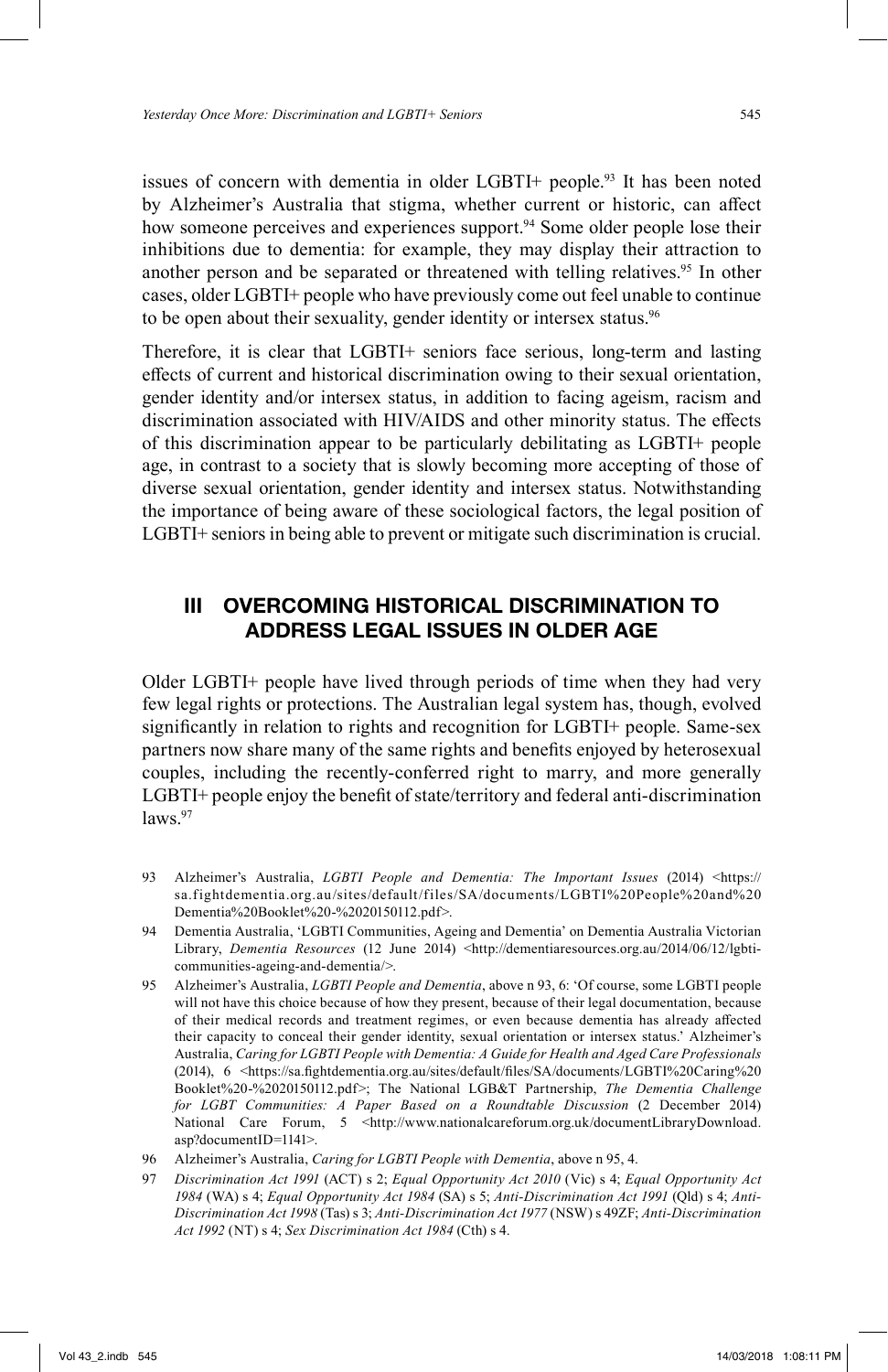Unfortunately, however, there has been little discussion in Australia about the specific legal needs of, or the ways that laws may impact on, LGBTI+ seniors.<sup>98</sup> This is an important omission because generic laws or even laws applying to older people, which on their face may appear neutral, may impact differently upon particular groups of older people.<sup>99</sup>

# **A** *The Legal Rights of Older LGBTI+ People*

The ageing population has caught the attention of federal and state/territory governments, and the general issue of how to cope with the increasing number of older people, particularly in relation to accommodation (including aged care), healthcare, workforce participation and social cohesiveness has been the topic of considerable discussion. The legal ramifications of the older demographic were considered in the federal House of Representatives' 2007 Inquiry into Older People and the Law*.* The report examined a range of legal issues particularly relevant to older people including elder financial abuse, substitute decision making, age discrimination and barriers to accessing legal services. 100 The recommendations were, however, applicable to older people generally, and did not delve into the distinct legal needs of particular groups of seniors. In 2012, the federal Department of Health and Ageing noted that:

People of diverse sexual orientation, sex or gender identity are a group requiring particular attention due to their experience of discrimination and the limited recognition of their needs and preferences by service providers as well as in policy frameworks and accreditation processes. 101

The unique circumstances of older LGBTI+ people were noted in the federal government's Living Longer Living Better reforms to aged care, where LGBTI+ seniors were recognised as a special needs group due to their history of inequitable treatment and discrimination. 102 In response to the recognition that one of the more contentious areas for older LGBTI+ people was in relation to aged care, in 2012 the LGBTI Aged Care Strategy was launched with a view to ensuring equitable access to high-quality, culturally appropriate aged care for all older LGBTI+ people. 103 Amendments were made subsequently to the *Aged Care Act*

101 'LGBTI Aged Care Strategy', above n 10, 6.

103 Ibid.

<sup>98</sup> Indeed, previously the law tended to focus on criminality with regard to homosexuality; but homosexuality has been decriminalised for some time now. More recently, people convicted under previous laws for consensual homosexual activity may apply to have the record expunged.

<sup>99</sup> See, eg, Freilich et al, above n 5, which listed a variety of circumstances where generic laws involving housing and accommodation affect older people, particularly those in minority groups (such as CALD seniors and LGBTI+ seniors) in a particular way. The report also established that even laws focused on older people, such as those regulating retirement villages and aged care, impacted differently on minority groups in comparison to the 'general' older population.

<sup>100</sup> House of Representatives Standing Committee on Legal and Constitutional Affairs, Parliament of Australia, *Older People and the Law* (2007).

<sup>102</sup> Ibid 2.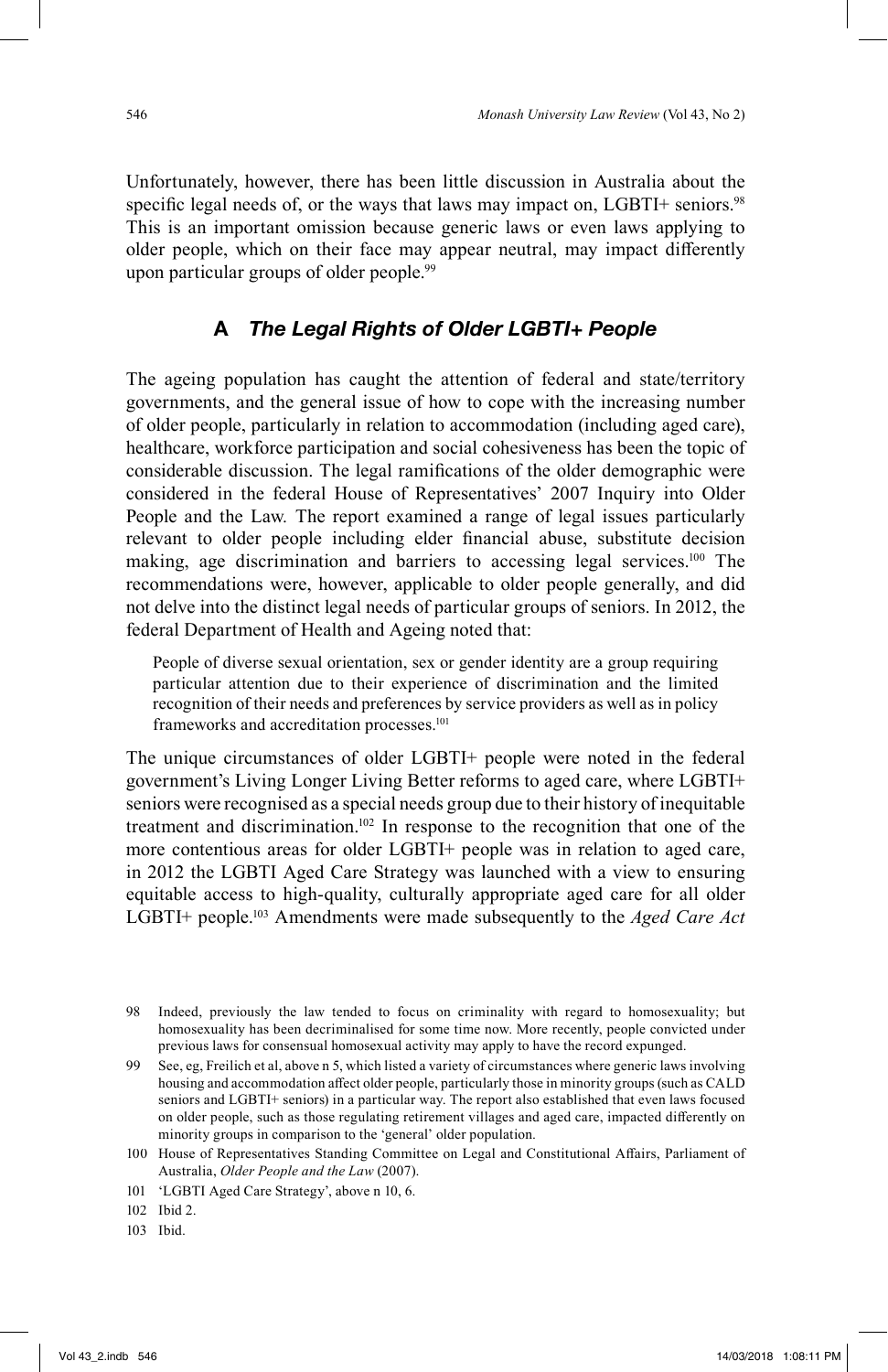*1997* (Cth),104 and in 2013 the Federal Parliament passed the *Sex Discrimination Amendment (Sexual Orientation, Gender Identity and Intersex Status) Act 2013* (Cth).105 The legislation amended the *Sex Discrimination Act 1984* (Cth) and extends the protection from discrimination to grounds of sexual orientation, gender identity and intersex status. 106 People therefore cannot be discriminated against on the basis of their LGBTI+ status in relation to the areas covered by the Act, including employment, accommodation, land and the administration of Commonwealth laws and programs.<sup>107</sup> Both direct,<sup>108</sup> and indirect,<sup>109</sup> discrimination are unlawful. The definition of 'marital or relationship status' also protects same-sex couples from discrimination.<sup>110</sup> It is important to note, however — subject to the comments about aged care below — that the amendments do not affect existing exemptions under the legislation regarding voluntary, educational and religious organisations. 111

The amendments have the potential to protect older LGBTI+ people in several ways, particularly in relation to accommodation, health care and aged care. The focus on aged care is significant because a particularly contentious issue has been discrimination against LGBTI+ people by religious organisations operating aged care facilities. Indeed, it seems that several providers have turned away, refused or removed services from LGBTI+ seniors. 112 Service providers in the aged care sector receiving funds from the Commonwealth are obliged to comply with Commonwealth anti-discrimination laws. This provides additional protections for LGBTI+ seniors and removes the exemptions that previously allowed some providers to discriminate on the basis of their religious beliefs. 113

- 104 Pursuant to *Aged Care (Living Longer Living Better) Act 2013* (Cth) sch 1 cl 6, references to 'people with special needs' under the *Aged Care Act 1997* (Cth) s 11-3(h) were amended to include, inter alia, LGBTI people.
- 105 The amendments were effective from 1 August 2013.
- 106 *Sex Discrimination Act 1984* (Cth) ss 5A–5C.
- 107 The legislation has relevance to such areas as employment and superannuation, commission agents, contract workers, partnerships, qualifying bodies, registered organisations under the *Fair Work (Registered Organisations) Act 2009* (Cth), employment agencies, education, goods, services and facilities, accommodation, land, clubs, and administration of Commonwealth laws and programs: see *Sex Discrimination Act 1984* (Cth) ss 14–28L.
- 108 Direct discrimination is treating another person less favourably on the basis of their sexual orientation or gender identity or intersex status, than someone without that attribute would be treated in the same or similar circumstances: see, eg, *Sex Discrimination Act 1984* (Cth) s 5A(1).
- 109 Indirect discrimination is imposing, or proposing to impose, a requirement, condition or practice that has, or is likely to disadvantage people with a particular sexual orientation or gender identity or intersex status, and which is not reasonable in the circumstances: see, eg, *Sex Discrimination Act 1984* (Cth) s 5A(2).
- 110 Ibid s 6. Most states and territories have some form of protection against discrimination on the basis of sexual orientation and gender identity; however, the *Sex Discrimination Act* introduces more inclusive definitions and addresses gaps such as a lack of coverage for acts or practices of the federal government. It also includes the new ground of intersex status: see *Sex Discrimination Act 1984* (Cth) s 5C.
- 111 Ibid ss 37–9. At the time of writing, the federal Religious Freedom Review was yet to report their findings, which may alter religious exemptions found in federal anti-discrimination laws, particularly regarding LGBTI+ discrimination protections: see Department of the Prime Minister and Cabinet, 'Religious Freedom Review' <https://www.pmc.gov.au/domestic-policy/religious-freedom-review>.
- 112 Freilich et al, above n 5, ch 8.
- 113 No religious exemptions exist on the basis of intersex status.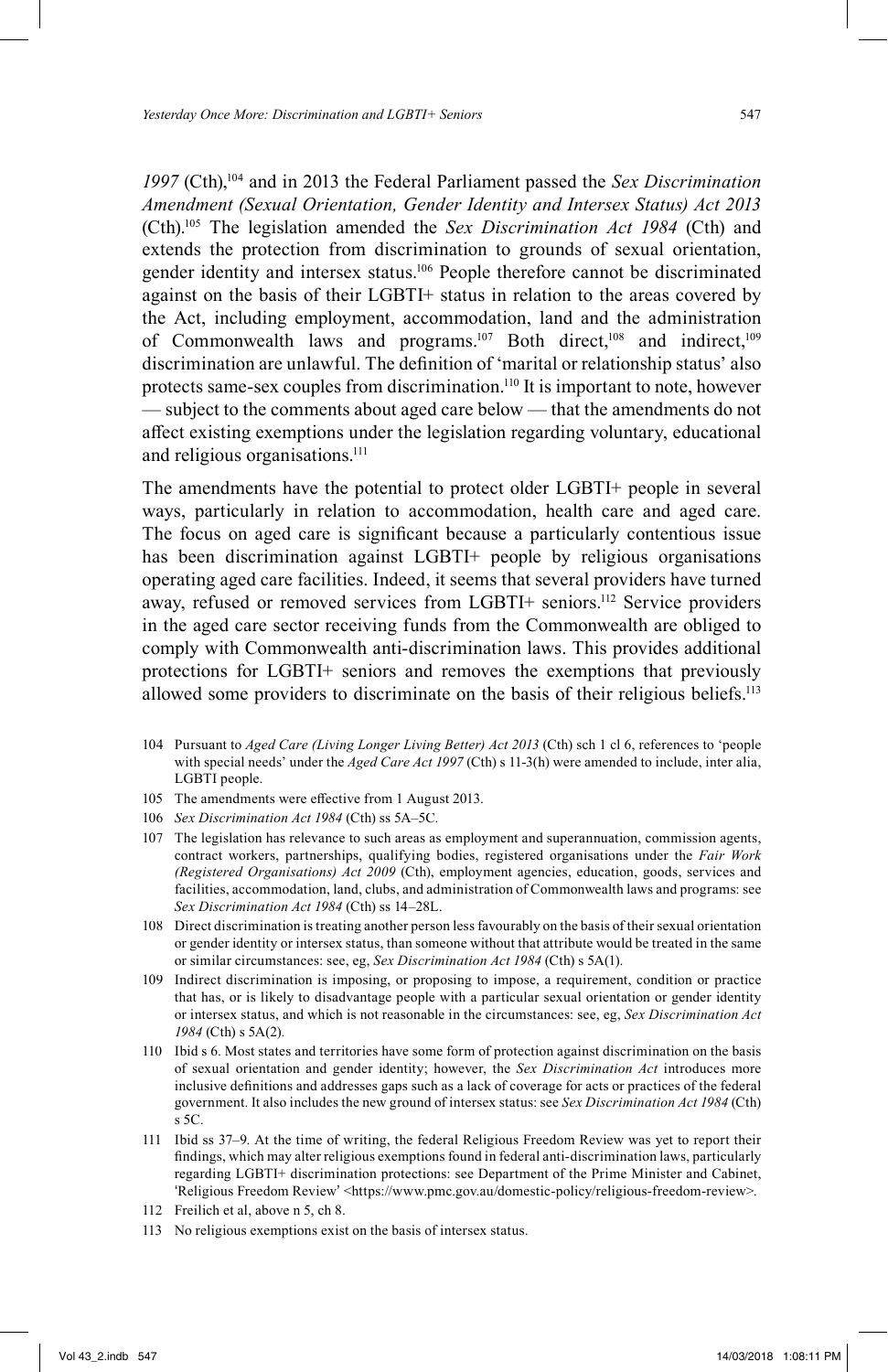However, the religious exemption is still applicable to employment practices in religious organisations. 114 Therefore, in order to maintain Commonwealth funding, organisations must provide care to LGBTI+ seniors but a refusal to employ LGBTI+ carers may well still be lawful. Aside from Commonwealth anti-discrimination laws, each of the states and territories have their own laws which protect LGBTI+ people from discrimination.<sup>115</sup> Each state and territory legislation is also subject to religious exemptions.<sup>116</sup>

### **B** *Legal Issues Affecting LGBTI+ Seniors*

As discussed above, there is a danger in assuming that LGBTI+ people are a homogenous group, leading to a consequential assumption that they share identical legal concerns. While in some cases this is true, certain issues affect different groups of LGBTI+ people and different age groups. For example, research in the US noted that younger generations have focused on marriage equality, workplace discrimination and the American military's former 'Don't ask, don't tell' policy, while older  $LGBTI+$  people identified families of choice, estate planning, health care and end of life issues as legal concerns. 117 It can be assumed that similar issues are of concern to older LGBTI+ people in Australia.<sup>118</sup> Therefore this article considers, in particular, housing and accommodation issues, laws affecting families of choice, and health care and end of life planning.

# **C** *Housing Issues Affecting LGBTI+ Seniors*

The laws relating to housing and accommodation are many and impact differently on individuals depending on a person's particular circumstances. However, the effectiveness of, and any shortcomings in, the laws pertaining to housing and accommodation arrangements are likely to present a greater level of stress and anxiety to LGBTI+ seniors than other age groups. Seniors are at a stage in their lives when tenure is especially important. Seniors place a high value on their home environment as they are less likely to be in full-time employment and

115 See, eg, *Equal Opportunity Act 1984* (WA) s 3 is said to promote equality of opportunity in Western Australia and to provide remedies in respect of:

[D]iscrimination against persons on the ground of sex, marital status or pregnancy, family responsibility or family status, sexual orientation, race, religious or political conviction, impairment, age, publication of relevant details on the Fines Enforcement Registrar's website or, in certain cases, gender history … [and] sexual harassment and racial harassment. Part IIB of the Act addresses discrimination based on sexual orientation.

- 116 *Sex Discrimination Act 1984* (Cth) s 37(1); Equal *Opportunity Act 1984* (WA) s 72; *Equal Opportunity Act 1984* (SA) s 50; *Equal Opportunity Act 2010* (Vic) s 82(1); *Anti-Discrimination Act 1977* (NSW) s 56; *Discrimination Act 1991* (ACT) s 32; *Anti-Discrimination Act 1992* (NT) s 51; *Anti-Discrimination Act 1998* (Tas) s 52; *Anti-Discrimination Act 1991* (Qld) s 109.
- 117 Knauer, 'LGBT Elder Law', above n 26, 5–6.
- 118 The Aged-Care Rights Service, 'Q&A for LGBTI: Top Ten Legal Issues to Consider for Older Lesbian, Gay, Bisexual, Transgender and Intersex (LGBTI) People' <http://www.lgbtihealth.org. au/sites/default/fi les/14772\_79675\_10%20Most%20Important%20Legal%20Questions%20for%20 LGBTI.PDF>.

<sup>114</sup> *Sex Discrimination Act 1984* (Cth) s 37(1).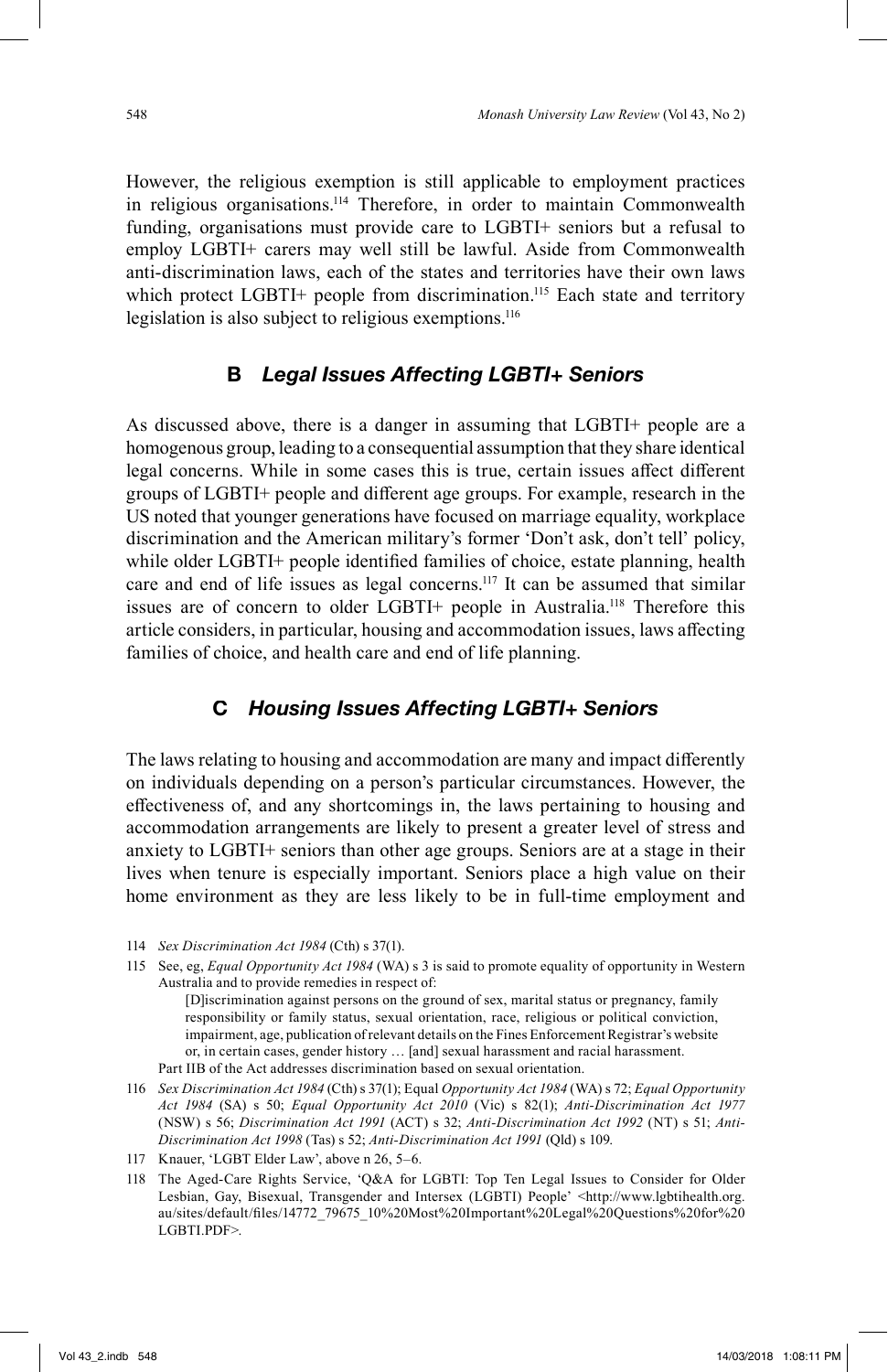consequently are more likely to spend greater time in their homes and in their immediate neighbourhoods than at any other period in their lives. Perry, Andersen and Kaplan note that '[t]he experience of aging may necessitate transitions in living environments, either through adaptations to current residences or through relocations to more supportive environments.<sup>2119</sup> Although such issues may also be experienced by other age groups and demographics, LGBTI+ seniors are particularly vulnerable to their occurrence and may face distinct barriers in accessing assistance.

It is instructive to discuss the findings of various studies on LGBTI+ seniors' experiences regarding housing and neighbourhoods. Andrew Gorman-Murray's research on gay and lesbian home environments emphasises that normative views of home, including the idealisation of the heterosexual nuclear family home in house design, public policy and social convention,<sup>120</sup> leads to a model 'heterosexualised' home. Indeed, this is the very environment that many LGBTI+ seniors may have left in their younger years and which may be associated with feelings of previous discrimination.<sup>121</sup> Despite this, Gorman-Murray's research suggests that 'it is possible to see gay/lesbian experiences of home as both congruent with and contesting normative meanings of home: homes can be understood as sites of privacy, identity and heart, but not necessarily in (hetero) normative ways'.<sup>122</sup>

Feeling free in one's home can be compromised if other people, whether relatives, neighbours or carers, come into the home and are not understanding or respectful of one's sexuality, gender identity and/or intersex status. Such apprehensions can impact on the domestic living environment with concern about 'heteronormative surveillance and harassment from the surrounding community'.<sup>123</sup> In some cases this may extend to LGBTI+ people feeling the need to conceal their LGBTI+ status within the domestic environment when receiving visitors or tradespeople.<sup>124</sup>

- 119 Tam E Perry, Troy C Andersen and Daniel B Kaplan, 'Relocation Remembered: Perspectives on Senior Transitions in the Living Environment' (2013) 54 *The Gerontologist* 75, 75.
- 120 Andrew Gorman-Murray, 'Gay and Lesbian Couples at Home: Identity Work in Domestic Space' (2006) 3 *Home Cultures* 147.
- 121 For example, the scholarship of Dr Andrew Gorman-Murray and Dr Jo Hamilton. To date, with some notable exceptions, there has not been a significant amount of Australian research in this area. It is to be hoped that more Australian-specific research is undertaken; as the LGBTI+ population ages, such studies will be invaluable in guiding planning and policy directions to ensure appropriate housing supply and assistance is available.
- 122 Andrew Gorman-Murray, 'Reconfiguring Domestic Values: Meanings of Home for Gay Men and Lesbians' (2007) 24 *Housing, Theory and Society* 229, 232 (emphasis altered).
- 123 Gorman-Murray, 'Gay and Lesbian Couples at Home', above n 120, 147; Julia Smailes, 'The Struggle Has Never Been Simply about Bricks and Mortar: Lesbians' Experience of Housing' in Rose Gilroy and Roberta Woods (eds), *Housing Women* (Routledge, 1994) 152.
- 124 Gorman-Murray, 'Gay and Lesbian Couples at Home', above n 120, 147, citing Stewart Kirby and Iain Hay, '(Hetero)sexing Space: Gay Men and "Straight" Space in Adelaide, South Australia' (1997) 49 *Professional Geographer* 295; Sarah A Elwood, 'Lesbian Living Spaces: Multiple Meanings of Home' in Gill Valentine (ed), *From Nowhere to Everywhere: Lesbian Geographies* (Haworth Press, 2000) 11; Lynda Johnston and Gill Valentine, 'Wherever I Lay My Girlfriend, That's My Home: The Performance and Surveillance of Lesbian Identities in Domestic Enivronments' in David Bell and Gill Valentine (eds), *Mapping Desire: Geographies of Sexualities* (Routledge, 1995) 99.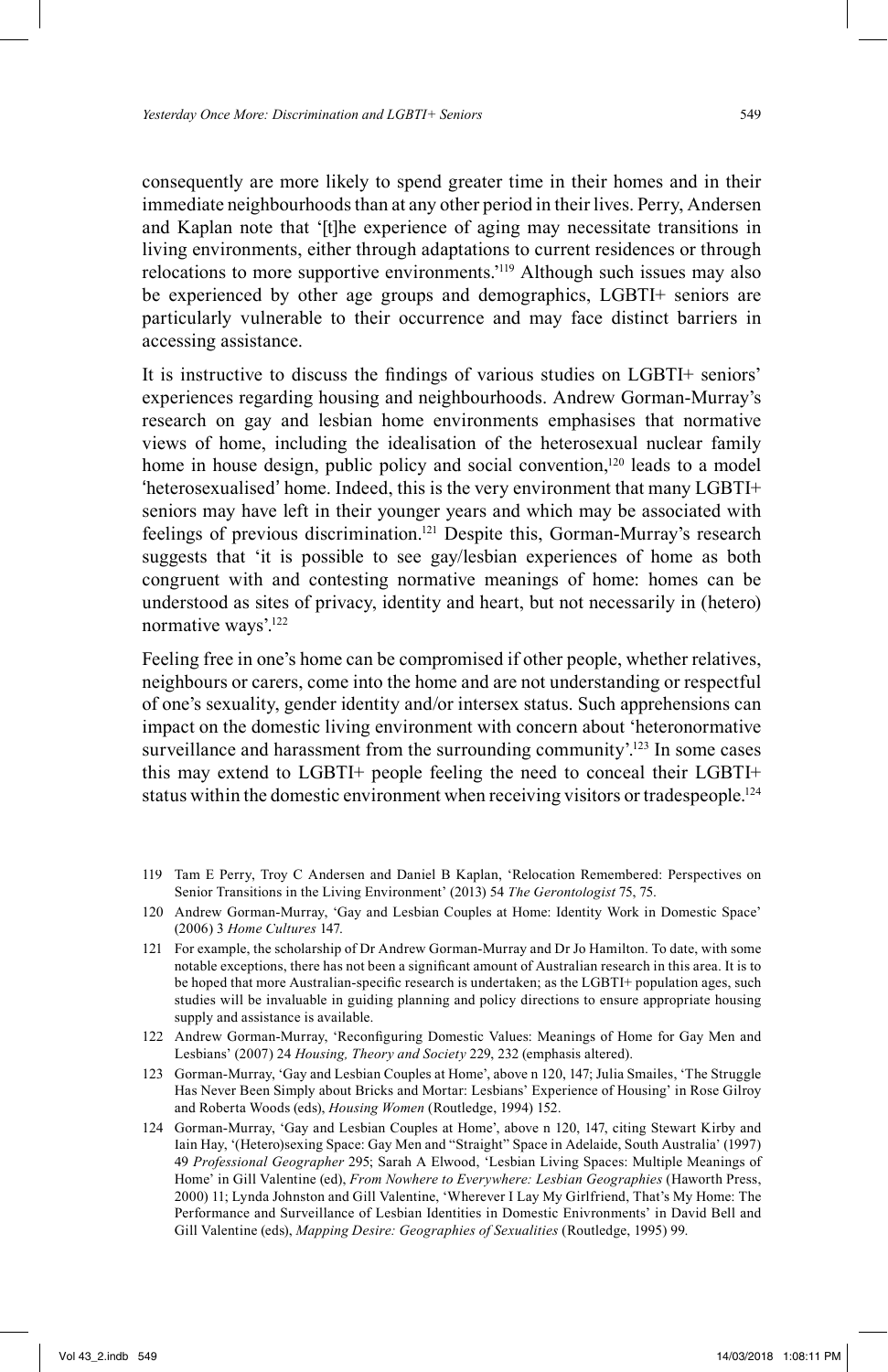Other studies have indicated that the privacy and autonomy of the home is of added importance to LGBTI+ people since the home environment permits people to 'be themselves', with societal prejudices often deterring public displays of affection such as holding hands.<sup>125</sup> The amenity of the domestic environment can therefore be significantly impacted upon by surrounding circumstances and some LGBTI+ seniors may then be reluctant to engage with the local community because of concerns they will not be accepted.<sup>126</sup>

#### **1** *Home Ownership within the LGBTI+ Community*

Statistics on home ownership by LGBTI+ people are difficult to obtain and are centred on narrow geographic areas with limited responses. The report, 'Private Lives: A Report on the Health and Wellbeing of GLBTI Australians', states that just over 50 per cent of respondents rented the property in which they lived and around 25 per cent were purchasing a home. 127 Seventeen per cent owned the property in which they lived. The report's authors noted, however, that 'this is a much lower rate of home ownership than in the community generally'.<sup>128</sup> In all states same-sex couples have available to them the status and protections of recognised de-facto partnerships,<sup>129</sup> and federally same-sex couples can now get married in Australia. However, it is important to emphasise that as same-sex marriage has only recently been legally recognised in Australia, most same-sex couples remain unmarried and must establish that they meet the criteria to be regarded as de facto partners. Of course, this standing does not apply to those who maintain single status.

Laws relevant to all home owners are pertinent to LGBTI+ homeowners; however, several issues impact upon LGBTI+ seniors in a different way. This is particularly the case where partners purchase property together or where one partner is not noted on the title either through choice or because the couple are living in a property owned by the other partner. The matter may become particularly complicated if there is a present or former spouse and/or children. In

<sup>125</sup> Gorman-Murray, 'Gay and Lesbian Couples at Home', above n 120, 153, citing Iris Marion Young, 'A Room of One's Own: Old Age, Extended Care, and Privacy' in Iris Marion Young (ed), *On Female Body Experience: 'Throwing Like a Girl' and Other Essays* (Oxford University Press, 2005) 155. See also Christopher Carrington, *No Place Like Home: Relationships and Family Life among Lesbians and Gay Men* (University of Chicago Press, 1999).

<sup>126</sup> Kath Hulse and Lise Saugeres, 'Housing Insecurity and Precarious Living: An Australian Exploration' (Final Report No 124, Australian Housing and Urban Research Institute, Swinburne-Monash Research Centre, November 2008) <https://www.ahuri.edu.au/\_data/assets/pdf\_file/0005/2003/ AHURI\_Final\_Report\_No124-Housing-insecurity-and-precarious-living.pdf>. See also Smailes, above n 123, 155.

<sup>127</sup> Marian Pitts et al, 'Private Lives: A Report on the Health and Wellbeing of GLBTI Australians' (Monograph Series No 57, Australian Research Centre in Sex Health and Society, La Trobe University, March 2006) 26 <http://www.glhv.org.au/sites/www.glhv.org.au/files/private\_lives\_report\_0.pdf>.

<sup>128</sup> Ibid.

<sup>129</sup> Jenni Millbank, 'Recognition of Lesbian and Gay Families in Australian Law — Part One: Couples' (2006) 34 *Federal Law Review* 1, 41–2.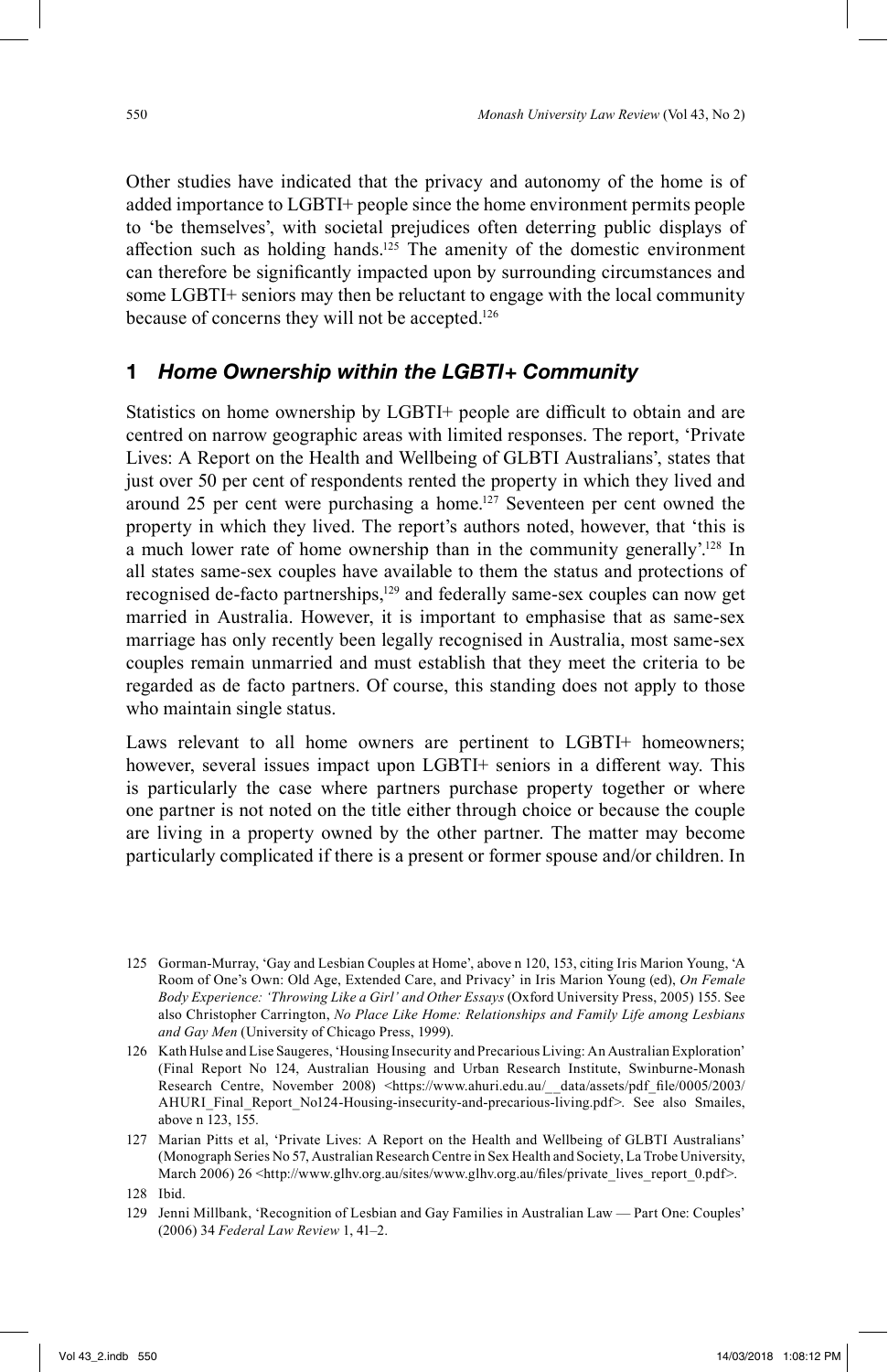the event of the death of a partner, the surviving partner's security of tenure could be undermined.<sup>130</sup>

#### **2** *LGBTI+ Experiences in the Private Rental Market*

Private rental throughout Australia is regulated by state and territory residential tenancies legislation. The legislation does not make provision to counter discrimination in relation to rental practices; therefore, reference must be made to state and territory anti-discrimination legislation. 131

The Victorian Human Rights and Equal Opportunity Commission has investigated discrimination against LGBTI+ renters and concluded that some LGBTI+ tenants were having their applications for private rental properties continually rejected owing to discrimination. 132 In the report, *Locked Out: Discrimination in Victoria's Rental Market*, several respondents were of the view that their sexual orientation led to them being refused a rental property. 133 The report indicated several key problems LGBTI+ tenants faced in such circumstances. 134 First, it is very difficult to prove discrimination. This is especially the case when the demand in the market exceeds supply, as the refusal can be disguised as some other reason. Second, the complaint process is time-consuming and may be to no avail. Third, making complaints may do more harm than good because tenants are concerned they may then be 'black-listed' by agents and unable to find any accommodation.

### **3** *LGBTI+ Experiences in the Public Rental Market*

There is little Australian research on the experiences of LGBTI+ people who want to live, or do live, in public and community housing. Again, it is important that appropriate demographic and statistical data be obtained because 'a lack of data about [older LGBTI+ people's] real housing needs ... could be interpreted as evidence of an absence of real needs'. 135 In the UK, Stonewall Housing has undertaken research to identify public housing issues faced by the LGBTI+ community, including older people. The research revealed one third of respondents felt they would be uncomfortable being 'out' to a housing provider.<sup>136</sup>

<sup>130</sup> These issues are discussed in more detail below with reference to Families of Choice.

<sup>131</sup> Western Australia will be used as an example: *Equal Opportunity Act 1984* (WA) s 35Z addresses discrimination in relation to accommodation, although an exception in relation to religious providers remains in place. Part IIAA addresses discrimination of gender history grounds with accommodation considered in s 35AM.

<sup>132</sup> Victorian Equal Opportunity and Human Rights Commission, *Locked Out: Discrimination in Victoria's Private Rental Market* (2012) 16.

<sup>133</sup> Ibid 13.

<sup>134</sup> Ibid 14.

<sup>135</sup> John Thornhill and Tina Wathern, 'Inside and Out: The Housing Experiences of Older LGBT People', *The Guardian* (online), 3 May 2012 <https://www.theguardian.com/housing-network/2012/may/03/ housing-experience-older-lgbt-people>.

<sup>136</sup> Ibid.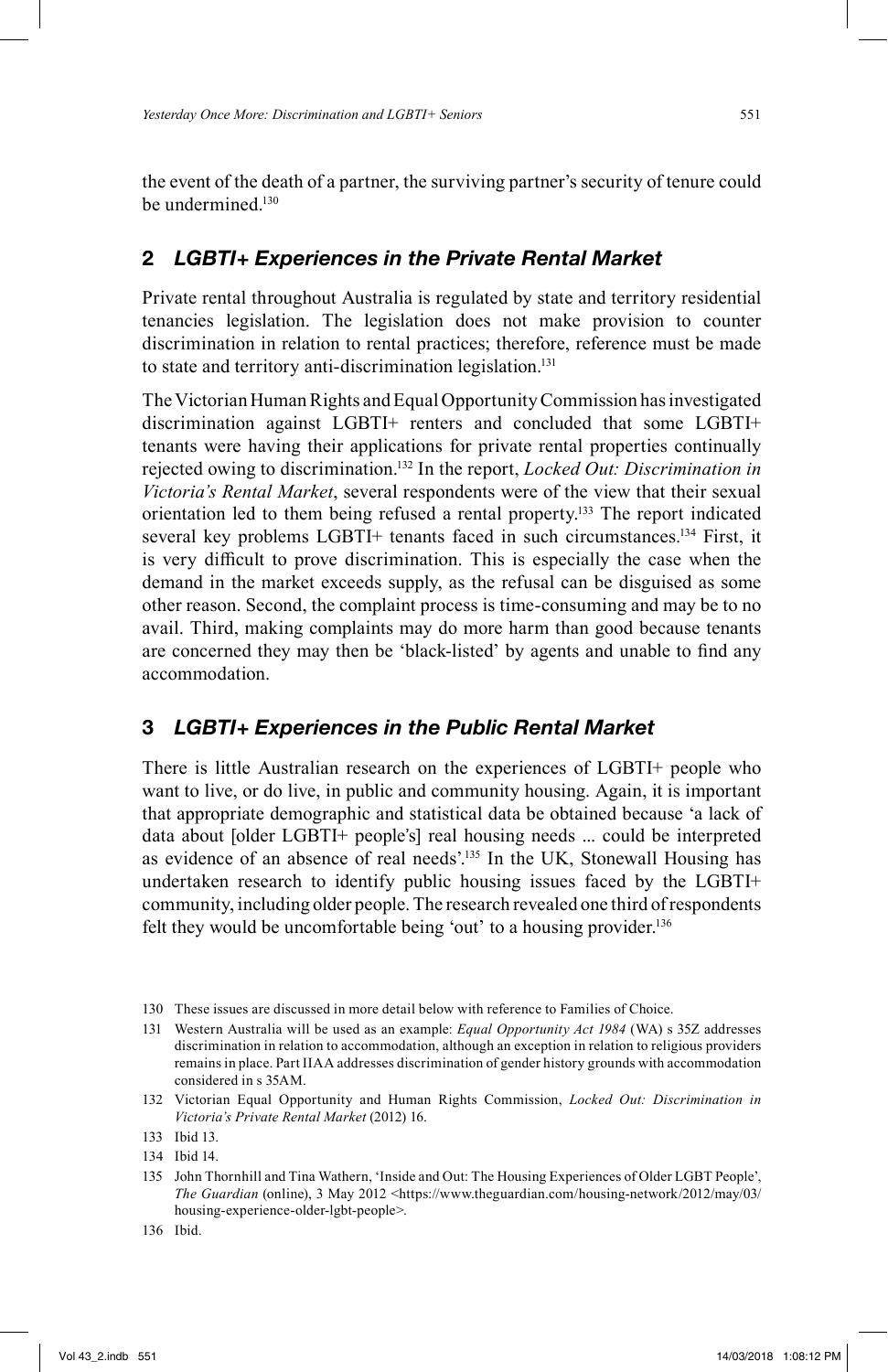It is useful to refer to the position in Western Australia, where public housing tenancies are subject to a 'three strikes' policy regarding antisocial behaviour. 137 The provisions have been the subject of considerable controversy and, indeed, allegations of misuse. 138 On the face of it, disapproval of a person's sexual orientation, gender identity or intersex status by other residents could lead to complaints of anti-social behaviour. Another issue arising out of 2014 Western Australian research was that community housing providers — who are subject to the *Residential Tenancies Act 1987* (WA) but not the three strikes provisions were utilising the provisions against older residents as a disciplinary measure.<sup>139</sup> Although the research did not find evidence of this conduct being directed towards LGBTI+ residents, a manager who did not approve of a resident's LGBTI+ status could, theoretically, misuse the three strikes policy in the same way.

#### **4** *Retirement Villages***<sup>140</sup>**

Each Australian jurisdiction has legislation regulating the retirement village industry. 141 There is no reference to discrimination in the legislation itself so reference must be made to anti-discrimination legislation. Under such legislation, religious exemptions may apply such that retirement villages overseen by religious providers could legitimately refuse entry to a gay couple.<sup>142</sup> The 2014 Western Australian research heard some anecdotal reports of discrimination but the complaints were mainly in relation to other residents rather than the organisations themselves.143 Barrett et al report the concerns of older lesbians in moving into a retirement village, as they 'would have to put up with other residents who would be looking down their noses because they would be of an age when it was taboo'. 144 The heteronormative environment in some retirement villages may see older LGBTI+ people excluded from the village 'community',<sup>145</sup> and there are also concerns about the attitudes of management and staff.<sup>146</sup> There are issues with respecting people's privacy and the ability of same-sex couples to make decisions for each other, ensuring that friends and people in the community are welcome to visit. Such discrimination could be countered by making a complaint,

- 137 Freilich et al, above n 5, 61.
- 138 Ibid 61–2.
- 139 Ibid 66.
- 140 The retirement village issue overlaps to some degree with aged care facilities. For the purposes of this article, retirement villages refer to independent living arrangements for relatively healthy older people who do not require residential aged care. Some facilities offer a transition of aged care within retirement villages but this is subject to receipt of Commonwealth funding.
- 141 See, eg, Freilich et al, above n 5, ch 6.
- 142 On the intricacies of whether the religious exemption provisions may apply in such cases, see Liam Elphick, 'Sexual Orientation Under Australian Anti-Discrimination Legislation: A Fuller Approach to Religious Exemptions' (2017) 38 *Adelaide Law Review* 149.
- 143 Freilich et al, above n 5, ch 6.
- 144 Barrett et al, 'No Need to Straighten Up', above n 44, 27 (emphasis altered). Similarly, Robinson's research regarding gay men aged 60 and over identified 'fears of being ostracised because of their sexuality were strongest when the men spoke about aged-accommodation settings': see Robinson, above n 5, 6.
- 145 Barrett et al, 'No Need to Straighten Up', above n 44, 27.
- 146 Ibid 27–8.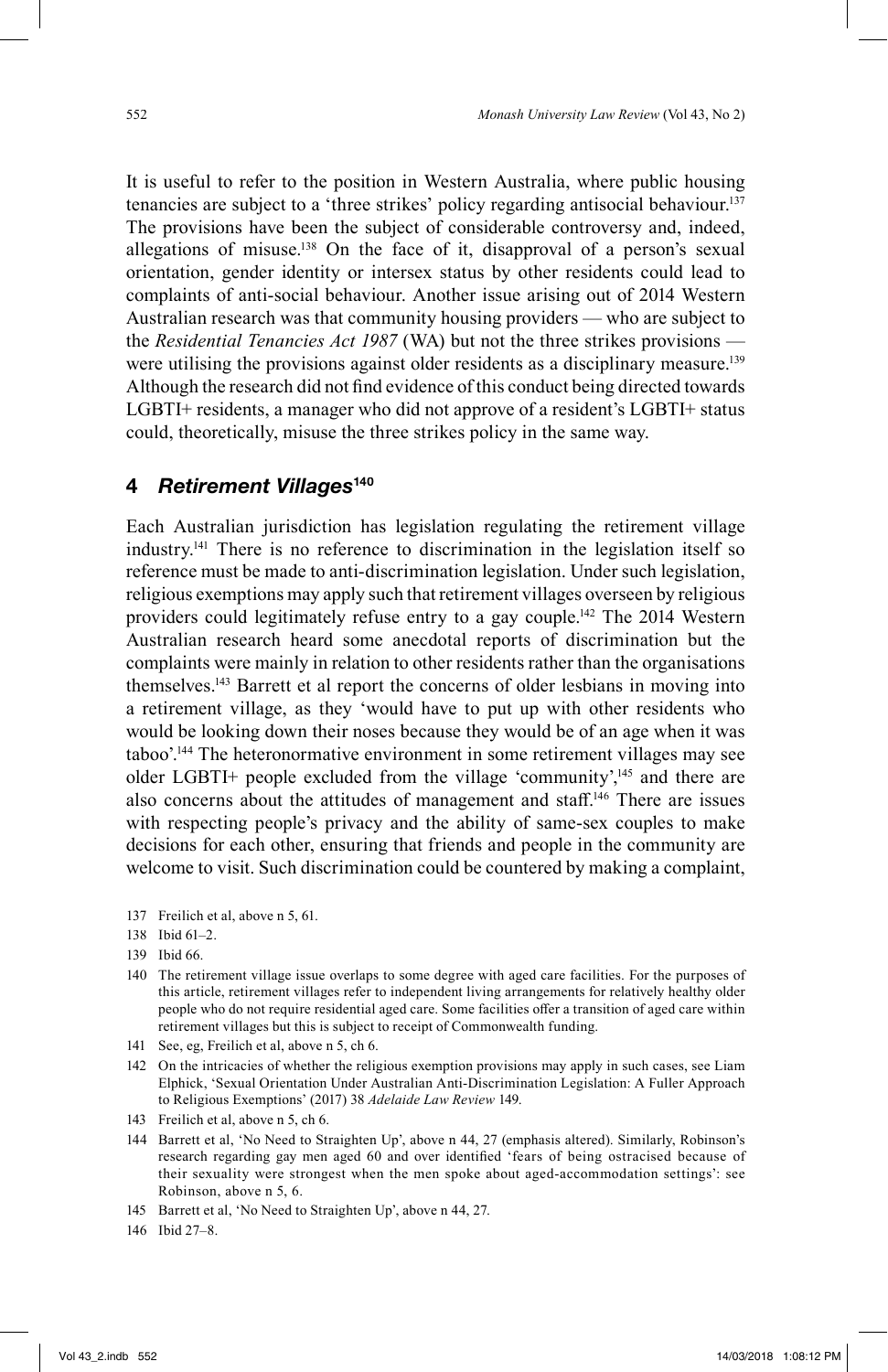but the concern already noted above would be whether such an action could in fact make the situation worse.

Before entering a retirement village, the nature of the financial commitment and the difficulty in leaving a village must be considered. As already discussed, many older LGBTI+ people are not wealthy and are less likely than the general population to be home owners. Therefore, buying into a retirement village is a significant and continuing financial commitment. If a person is unhappy and wants to leave the village, the effect of exit fees and the structure of the financial arrangements means that often an older person gets little money back — usually not enough to purchase property elsewhere. Furthermore, the growth in 'gay retirement homes' internationally suggests that 'standard' retirement villages are failing to provide an equitable environment for LGBTI+ elders.<sup>147</sup> Australia's first such village, Linton Estate, is currently in development.<sup>148</sup>

# **5** *Aged Care*

Aged care refers to a range of services including in-home care,<sup>149</sup> and temporary or permanent residential care. Aged care is frequently provided in combination with basic medical services.<sup>150</sup> For some time, there has been concern regarding the experiences of older LGBTI+ people in aged care environments. 151 In relation to in-home care, the main issues are feelings of lack of privacy and judgement by carers, while in aged care facilities concerns have been in relation to people wanting to go into aged care as a couple, transgender people wanting to live as their identified gender and feelings of discrimination as a result of treatment by staff and other residents. Research indicates that although there may not be ill intent involved, there is a lack of understanding and ignorance about the needs and concerns of LGBTI+ people in these facilities. 152 In particular, aged care providers have been less likely to recognise and address the needs of LGBTI+ clients in health issues and sexual and cultural expression. 153

- 147 Freilich et al, above n 10, 179; Tom Nightingale, 'Advocates Hail Australia's First Gay Retirement Village', *ABC Radio Australia* (online), 25 May 2012 <http://www.radioaustralia.net.au/ international/2012-05-25/advocates-hail-australias-first-gay-retirement-village/950564>.
- 148 Jennifer Duke, *The 30 Year Journey to Australia's first LGBTI Village* (April 24 2015) Domain  $\lt$ https://www.domain.com.au/news/the-30year-journey-to-australias-first-lgbti-village-20150424-1ms9lf/>; see also Kathleen M Sullivan, 'Acceptance in the Domestic Environment: The Experience of Senior Housing for Lesbian, Gay, Bisexual and Transgender Seniors' (2014) 57 *Journal of Gerontological Social Work* 235.
- 149 In-home care is a particularly attractive option given that most older people prefer to 'age in place' and this allows older people to stay in the home for as long as possible, thus taking pressure off the public purse.
- 150 Productivity Commission (Cth), 'Caring for Older Australians: Overview' (Productivity Commission Inquiry Report No 53, (28 June 2011) XI <http://www.pc.gov.au/inquiries/completed/aged-care/ report/aged-care-overview-booklet.pdf>. Medical assistance refers to 'help with wound dressing, pain management, medication, health monitoring … prevention, reablement or palliative care services'.
- 151 Anne K Hughes, Rena D Harold and Janet M Boyer, 'Awareness of LGBT Aging Issues among Aging Services Network Providers' (2011) 54 *Journal of Gerontological Social Work* 659.
- 152 Productivity Commission, above n 150; LGBTI Aged Care Strategy, above n 10, 6.
- 153 Ibid; Robinson, above n 5.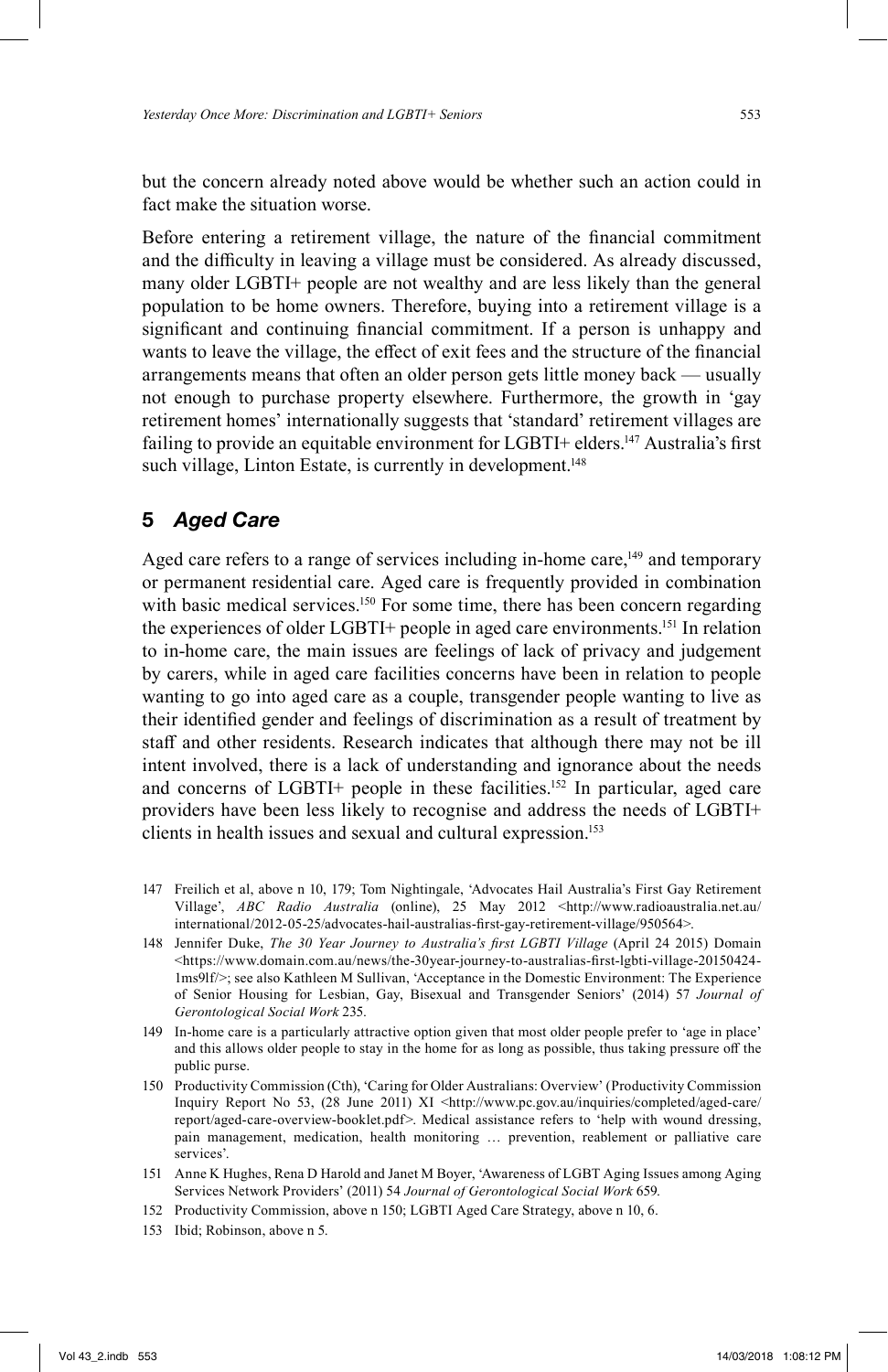A common sentiment is the need to hide one's identity in aged care. This can have serious consequences on mental health and undermine other health issues, as older LGBTI+ people may not feel comfortable disclosing relevant personal information relating to care. 154 The LGBTI Aged Care Strategy supports this notion, stating that discrimination and poor health are directly correlated. 155 Furthermore, 'the lack of opportunity for physical intimacy in aged care facilities is also a concern for LGBTI people'. 156

The composition of the aged care workforce may present further difficulties for LGBTI+ elders. Staff in the industry are culturally diverse and often from regions where homophobia is commonplace.<sup>157</sup> Furthermore, the positions tend to be poorly paid and require few qualifications. There is a considerable amount of turnover in the industry and keeping staff updated on culturally appropriate responses to clients can be difficult.<sup>158</sup> Research is consistent in finding that many older LGBTI+ people feel they need to hide their sexuality and/or gender identity because of the attitudes of care staff. 159

Theoretically, older LGBTI+ people experiencing discrimination in an aged care environment may proceed through the Aged Care Complaints procedure,160 or lodge a complaint under federal anti-discrimination laws. As above, however, older LGBTI+ people may prefer to hide their identity and 'disappear', or simply put up with discrimination or harassment if they are too unwell or feel the situation may get worse. Once a complaint is made, there may also be fear of reprisals.

Due to these potential barriers, the law may be of little use in this area, except in the most extreme cases. Therefore, it is important for the goals under the LGBTI Aged Care Strategy to be embraced and rolled out across the sector. The key to overcoming historical discrimination for older LGBTI+ people in aged care may not be hard law itself, but rather through education of management and staff and an empowerment of LGBTI+ seniors and their advocates. Cultural awareness and intergenerational understanding are likely to be the keys to diluting historical discrimination within the aged care sector.

- 157 GRAI and Curtin Health Innovation Research Institute, above n 154, 63.
- 158 Freilich et al, above n 5, ch 12; Linda Belardi *Unhappy Workers: Tackling the Reasons Why Aged Care Staff Leave* (27 January 2016) Australian Ageing Agenda < https://www.australianageingagenda. com.au/2016/01/27/tackling-why-staff -leave/>.
- 159 Barrett, Harrison and Kent, above n 7.
- 160 'The Aged Care Complaints Commissioner provides a free service for anyone to raise their concerns about the quality of care or services being delivered to people receiving aged care services subsidised by the Australian Government': see Aged Care Complaints Commissioner, *Home: Welcome to the Aged Care Complaints Commissioner Site* <https://www.agedcarecomplaints.gov.au/>.

<sup>154</sup> GRAI (GLBTI Retirement Association Inc) and Curtin Health Innovation Research Institute, *'We Don't Have Any of Those People Here': Retirement Accommodation and Aged Care Issues for Non-Heterosexual Populations* (2010) 62.

<sup>155</sup> LGBTI Aged Care Strategy, above n 10, 7; Freilich et al, above n 5, 180.

<sup>156</sup> Ministerial Advisory Committee on Gay and Lesbian Health, Rural and Regional Health and Aged Care Services Division (Vic), 'What's the Difference? Health Issues of Major Concern to Gay, Lesbian, Bisexual, Transgender and Intersex (GLBTI) Victorians' (Research Paper, July 2002) 43 <http://www.glhv.org.au/sites/www.glhv.org.au/files/difference.pdf>; Freilich et al, above n 5, 181.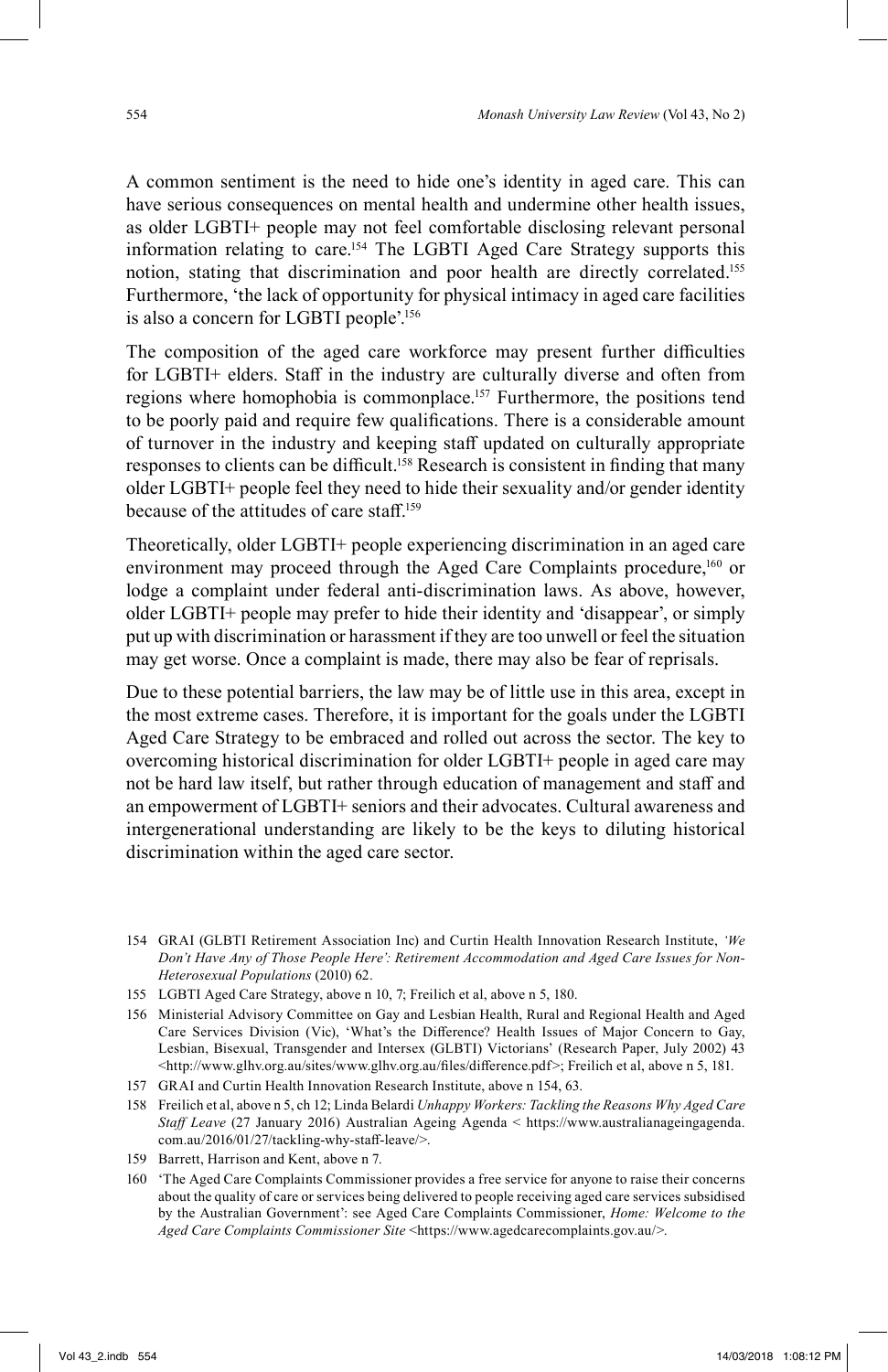#### **6** *Marginal Accommodation*

The nature of marginal accommodation is often precarious and older people, particularly older LGBTI+ people, may be at risk of harassment and violence. Recent research on homelessness amongst older women suggested that 'in the case of older lesbians, housing security may … be undermined by circumstances affecting many older women: a lifetime of gender inequality, lower wages and lack of superannuation in retirement'. 161 Due to past social attitudes, older women often struggled during divorce proceedings and when settling property disputes, such that children regularly stayed with either their extended families or their fathers.<sup>162</sup> Generally, there is still a concern that social attitudes can lead to vulnerability and can further contribute to social isolation. 163 For example, although homelessness and LGBTI+ people are identified as priority areas in the Living Longer, Living Better program, there remains a fear of discrimination from service providers and concern about being 'out' in an aged care setting, especially where the facility is administered by a religious organisation. 164 As a result, 'some older lesbians prefer to remain in marginal circumstances, or homelessness, rather than face "judgements" in aged care settings.'<sup>165</sup>

# **D** *Legal Protection for Older LGBTI+ People and Their Families of Choice***<sup>166</sup>**

As LGBTI+ people age, research suggests that they are less likely to have traditional sources of caregiver support. 167 LGBTI+ seniors may have a greater reliance on formal and informal care providers due to the comparative lack of familial support.<sup>168</sup> This may see an increased reliance on friends,<sup>169</sup> or 'families of choice': a term that denotes the range of relationships, including partners, that extend the boundaries of biological families.<sup>170</sup> It is likely that demand for such

161 Ben Travia and Eileen Webb, 'Can Real Property Law Play a Role in Addressing Housing Vulnerability? The Case of Older Women Experiencing Housing Stress and Homelessness' (2015) 33(2) *Ageing and the Law* 52, 63.

- 164 Interview with June Lowe, GLBTI Rights in Ageing Inc Chair (Perth, 10 September 2014).
- 165 Travia and Webb, above n 161, 64.
- 166 Millbank, above n 129; Noell L Rowan and Nancy Giunta, 'Building Capacity in Gerontological Social Work for Lesbian, Gay, Bisexual and Transgender Older Adults and Their Loved Ones' (2014) 57 *Journal of Gerontological Social Work* 75, 77.
- 167 Sue Westwood, '"My Friends are My Family": An Argument about the Limitations of Contemporary Law's Recognition of Relationships in Later Life' (2013) 35 *Journal of Social Welfare and Family Law* 347, 349.
- 168 See generally ibid; Marcus Green, 'Do the Companionship and Community Networks of Older LGBT Adults Compensate for Weaker Kinship Networks?' (2016) 17 *Quality in Ageing and Older Adults* 36, 46.
- 169 LGBT Movement Advancement Project and Services and Advocacy for Gay, Lesbian, Bisexual and Transgender Elders, 'Improving the Lives of LGBT Older Adults' (Report, March 2010) 7 <http:// www.lgbtmap.org/fi le/improving-the-lives-of-lgbt-older-adults.pdf>.
- 170 Jeff rey Weeks, Brian Heaphy and Catherine Donovan, *Same Sex Intimacies: Families of Choice and Other Life Experiments* (Routledge, 2004).

<sup>162</sup> Ibid.

<sup>163</sup> Ibid.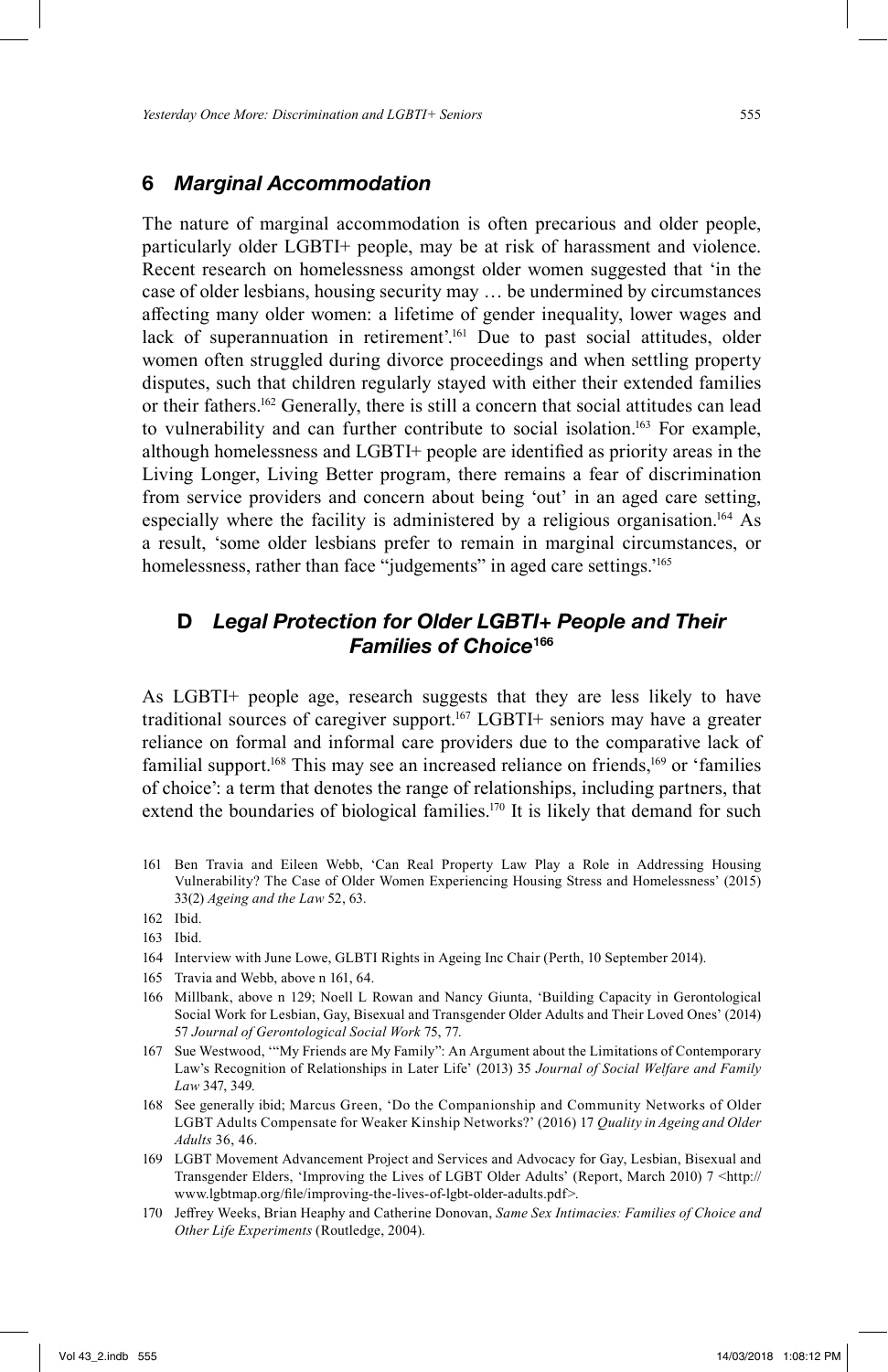support will grow as a greater number of LGBTI+ people live independently in the community. 171

Many older LGBTI+ people are also concerned that, in the event of illness or death, their wishes may not be respected. A person's LGBTI+ status may be known to a partner or close friends but, to ensure these wishes are respected, the appropriate legal procedures must be followed. A reluctance to engage with the law can lead to problems in relation to distribution of assets (including the vagaries of intestacy), and management of the person's affairs and their wishes in the event of incapacity or serious illness.

The difficulty is that, unless a person can establish that they are married or a de facto partner of the individual concerned, members of 'families of choice' are not recognised by law. Legal avenues must be followed to ensure that a family member or members can manage the individual's affairs and/or be protected financially in the event of death. The following sections make several suggestions which LGBTI+ seniors could implement to protect their interests in such circumstances.

#### **1** *Legal Rights of Same-Sex Partners*

Under Australian law, same-sex partners can now be recognised as married partners – or as de facto partners if they are not married. 172 Until relatively recently, there was a disconnect between the rights of same-sex partners and oppositesex partners when it came to entitlements under Commonwealth legislation. As a result, reform of 85 pieces of Commonwealth legislation was undertaken in 2008 to remove existing legislative discrimination against same-sex couples and their children. 173 Amendments to legislation were made in several diverse areas including superannuation, Centrelink entitlements, aged care, veterans' affairs, health insurance and taxation.<sup>174</sup> It is important to note, however, that there are still inequalities in relation to workers compensation death benefits, pensions for partners of defence force veterans and access to carer's leave for same-sex de

<sup>171</sup> Ibid; see also Catherine F Croghan, Rajean P Moone and Andrea M Olson, 'Friends, Family and Caregiving Among Midlife and Older Lesbian, Gay, Bisexual and Transgender Adults' (2014) 61 *Journal of Homosexuality* 79; Jill Wilkens, 'The Significance of Affinity Groups and Safe Spaces for Older Lesbians and Bisexual Women: Creating Support Networks and Resisting Heteronormativity in Older Age' (2016) 17 *Quality in Ageing and Older Adults* 26.

<sup>172</sup> *Marriage Act 1961* (WA) s 5; Human Rights and Equal Opportunity Commission, *Same-Sex: Same Entitlements — National Inquiry into Discrimination against People in Same-Sex Relationships: Financial and Work-Related Entitlements and Benefits (2007).* 

<sup>173</sup> *Same-Sex Relationships (Equal Treatment in Commonwealth Laws – General Law Reform) Act 2008*  (Cth).

<sup>174</sup> Ibid.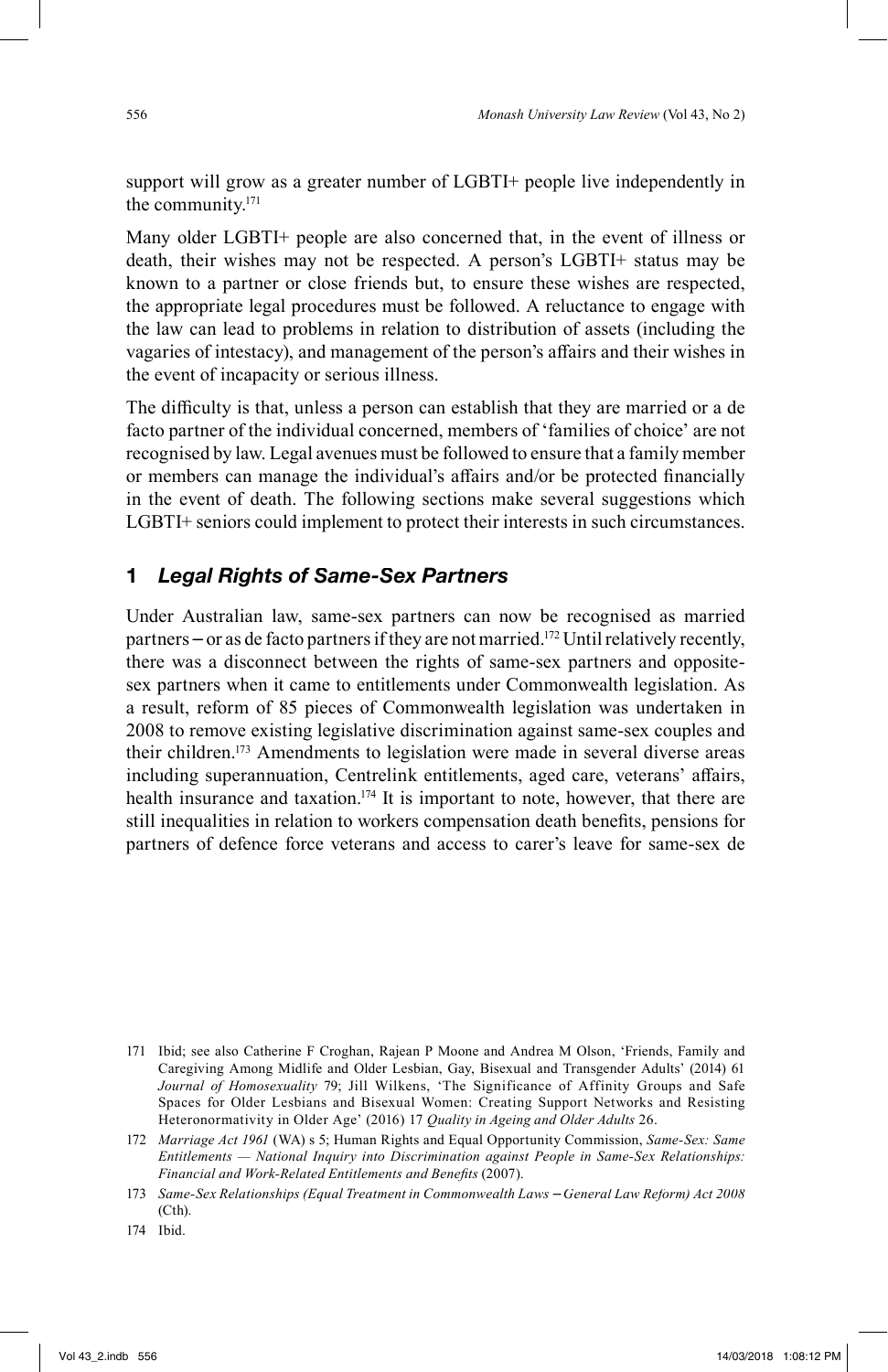facto couples. 175 Pursuant to the 2008 amendments, same-sex de facto couples may access the Federal Family Court for property and maintenance matters. 176

### **2** *Property Ownership*

Real property can be held by co-owners as joint tenants or tenants in common under the Torrens System in Australia. Upon the death of a co-owner, the rules of survivorship state that where property is held as joint tenants, the surviving co-owner receives the share of the deceased co-owner. 177 Where the property is held as tenants in common, each party may bequeath their share of the property as they please pursuant to a will.

To ensure that a co-owner receives rights to the jointly owned property upon the death of another co-owner (if this is the intention of the parties), it is prudent to register the ownership as joint tenants upon purchase. This is often simply assumed when a heterosexual couple are purchasing property, whereas the opposite view is often taken in the case of same-sex purchasers by real estate salespeople and settlement agents when preparing contracts and title documents.<sup>178</sup>

#### **3** *Wills*

For the above reasons and to ensure legal protection, it is of greater importance for LGBTI+ partners, than heterosexual partners, to make a will. This is also applicable to those who are not in a relationship but have a friendship group or a 'family of choice' as, if there is no will, the laws of intestacy may see property or assets devolve in a way not intended by the deceased person. If the deceased person was the sole registered owner of a property, it is essential that if a partner dies, the surviving partner's right to reside in the property is protected. The importance of making a will is never to be underestimated and is especially so in circumstances where one, or both, partners have a previous spouse and/or children. Wills protect the surviving partner too by likely avoiding the need to proceed to court if the deceased partner died intestate and the surviving partner has to compete with other family members for a property settlement. Such an experience can be expensive and traumatic, especially when LGBTI+ relationships are regarded by some judges as less valid than traditional marriages. For example, in *Mair v Hastings*, 179 a same-sex partner's claim was upheld and, although it was dealt with

<sup>175</sup> For other examples of legal inequalities between opposite-sex and same-sex de facto couples, see Liam Elphick, '*Do Same-Sex Couples Really Have the Same Rights as Married Couples?*', SBS Australia (*online*), 21 September 2017 <https://www.sbs.com.au/topics/sexuality/agenda/article/2017/09/14/dosame-sex-couples-really-have-same-rights-married-couples>. Though same-sex couples can now be legally recognised as married in Australia, many remain in de facto relationships.

<sup>176</sup> The exception being Western Australia, owing to its separate family law jurisdiction. See *Family Law Amendment (De Facto Financial Matters and Other Measures) Act 2008* (Cth) s 50.

<sup>177</sup> Anthony P Moore, Scott Grattan and Lynden Griggs*, Bradbook, MacCallum and Moore's Australian Real Property Law* (Thomson Reuters, 6<sup>th</sup> ed, 2016) 561–2 [12.05], 565 [12.40], 567–8 [12.70].

<sup>178</sup> Interviews undertaken for Western Australian security of tenure research: see Freilich et al, above n 5, ch 12.

<sup>179</sup> [2002] NSWSC 522 (31 May 2002).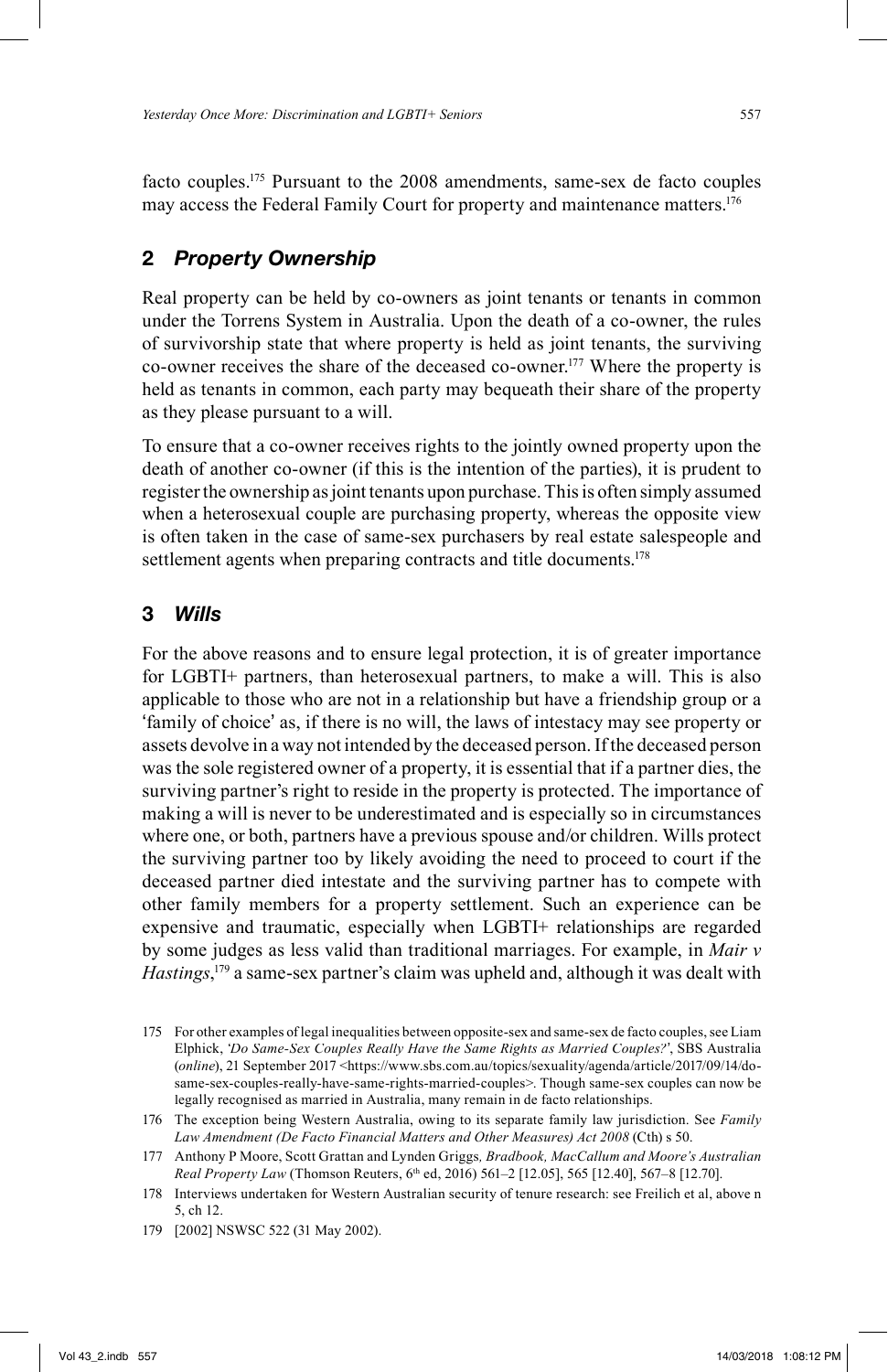in the same way as a heterosexual partner's claim would have been determined, it was noted that:

The relationship was a long one. It was for 31 years. It had its own commitments between the two parties to the relationship but it must be noted that, in fact, it was only a de facto relationship and in this sense one cannot quite compare it to the situation of a married heterosexual couple who have made the public commitment of marriage …180

If a deceased person has not made a will, or omitted to include certain property, their assets are distributed pursuant to the various state and territory intestacy provisions. 181 Such legislation sets out an order of priority in which the estate is distributed and the provisions vary from jurisdiction to jurisdiction. These laws can, however, be overridden by successful family provision claims. Navigating these provisions would be difficult for members of 'families of choice' in the absence of being able to establish a de facto relationship or being married.

Another issue is the distribution of superannuation. Although unmarried same-sex partners are usually treated as de facto partners for the purposes of superannuation distribution, it is more complex in the case of a close friend. Superannuation funds require a binding and non-binding nomination for the trustee to distribute the funds as directed in the nomination. Binding nominations need to be updated every three years.<sup>182</sup> They are only applicable to a financial dependent or the executor of the estate.

### **4** *Assistance with Financial and Personal Affairs***<sup>183</sup>**

The ageing process may see a decline in a person's physical and/or mental ability to take care of business, financial, health and personal affairs. An older LGBTI+ person should consider entering into an Enduring Power of Attorney (for financial and/or property decisions) and an Enduring Power of Guardianship (for important personal, lifestyle and treatment decisions) if circumstances arise where the

180 Ibid [50]. See Jenni Millbank, 'The Changing Meaning of "De Facto" Relationships' (2006) 12 *Current Family Law* 82; see also Millbank, 'Recognition of Lesbian and Gay Families in Australian Law' above n 129, 43–4 where Millbank notes that:

There are examples in other NSW cases of judges appearing insensitive to the realities of gay and lesbian life, for instance by holding it against the credit of a gay man that he was not prepared to answer, in open court, questions about whether his former partner had died of AIDS, and that in filling out a government application for an interdependency visa for his present partner, he had not disclosed that they met through an escort agency: *Dridi v Fillmore* [2001] NSWSC 319 at [77]. It did not seem to occur to the judge that a gay person in that situation would be exposing themselves to the considerable risk of discrimination by responding truthfully, and that a lack of candour in such circumstances might be reasonable.

- 181 See, eg, *Family Provision Act 1972* (WA).
- 182 Australian Law Reform Commission, *Equality, Capacity and Disability in Commonwealth Laws: Final Report*, Report No 124 (2014) 299 [11.53].
- 183 For a discussion on the US position in relation to estate planning see Nancy J Knauer, 'Gay and Lesbian Elders: Estate Planning and End-of-Life Decision Making' (2010) 12 *Florida Coastal Law Review* 163.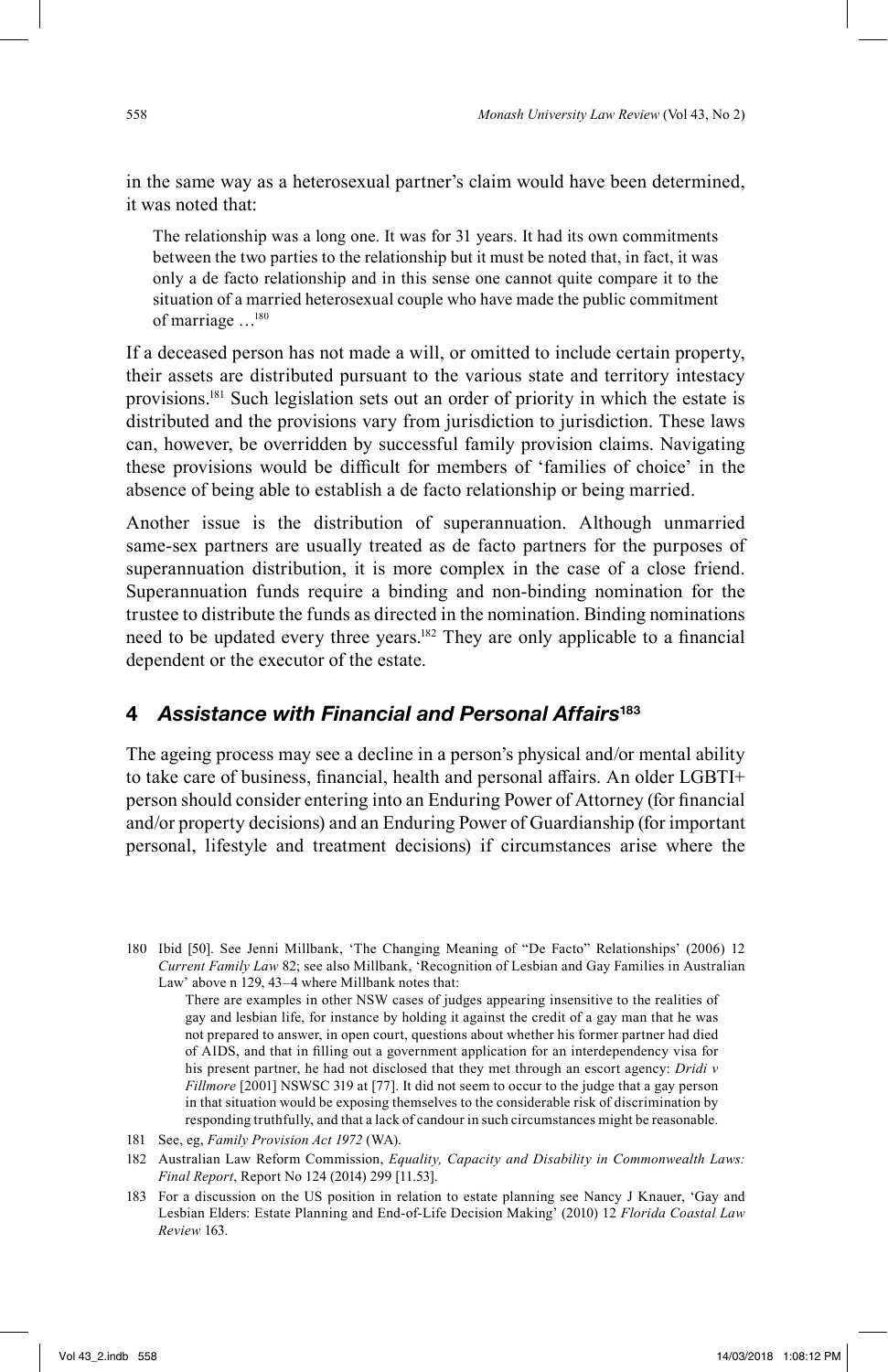older person is incapable of making decisions for themselves. 184 Having these documents in place can avoid interference by other people, for example other family members, during periods of incapacity. However, an issue may be finding a trusted, and trustworthy, person to act in these roles. Research finds that social isolation is problematic amongst some older LGBTI+ people, $185$  and thus they may find it difficult to find an appropriate attorney or guardian.

# **E** *Health Care and End of Life Planning*

People often avoid planning for future health needs and end of life decision making. Indeed, there is limited understanding and use of available procedures, especially among older people generally. 186 Despite the existence of legal options to protect the rights of LGBTI+ people, particularly in end of life decision making and care decisions, there is evidence of a limited understanding of these options within the LGBTI+ community.<sup>187</sup>

Older LGBTI+ people who are close to a partner or a family of choice may be concerned that, in the event of a health crisis, lack of capacity or the onset of dementia, other people such as their biological family may interfere. 188 No matter what the circumstances or relationships between the older person and those close to them, it is important to be aware of, and put in place, legally enforceable planning options — including end of life planning. Recent research in New South Wales identified a worrying failure in health care professionals to understand the appropriate person to make decisions in such circumstances, often deferring to the biological family in preference to same-sex partners. 189 Legislation to allow people to direct their affairs prior to or in the event of incapacity and serious illness is state and territory-based, through the appointing of an Enduring Guardian, as discussed above. Part II of the *Guardianship Act 1987* (NSW), for example, provides for the appointment of one or more enduring guardians to make decisions about an adult's health and lifestyle if that person is unable to

- 184 Although in some states and territories Enduring Power of Attorneys extend to medical and other lifestyle decisions, this is not the case in Western Australia: Nick O'Neill and Carmelle Peisah, *Capacity and the Law* (Sydney University Press Law Books, 2011).
- 185 Lienert, Cartwright and Beck, above n 9, 51; Mark Hughes and Sue Kentlyn, 'Older LGBT People's Care Networks and Communities of Practice: A Brief Note' (2011) 54 *International Social Work* 436, 438–9.
- 186 Cartwright C, Phillips J and Rodwell J, 'A Multi-Disciplinary Approach to Advance Care Planning' (Pilot Study Report, Aged Services Learning and Research Collaboration, June 2006) <https:// www.researchgate.net/profile/Colleen\_Cartwright/publication/37358943\_A\_Multi-Disciplinary Approach\_to\_Advance\_Care\_Planning\_Pilot\_Study\_Report/links/09e41511d70a8b85ff 000000. pdf>.
- 187 Deb Rawlings, 'End-of-Life Care Considerations for Gay, Lesbian, Bisexual and Transgender Individuals' (2012) 18 *International Journal of Palliative Nursing* 29; Richard Harding, Eleni Epiphaniou and Jayne Chidgey-Clark, 'Needs, Experiences, and Preferences of Sexual Minorities for End-of-Life Care and Palliative Care: A Systematic Review' (2012) 15 *Journal of Palliative Medicine* 602.
- 188 Cartwright, Hughes and Lienert, above n 8, 543–4.
- 189 Ibid; see also Justine McGovern, 'The Forgotten: Dementia and the Aging LGBT Community' (2014) 57 *Journal of Gerontological Social Work* 845.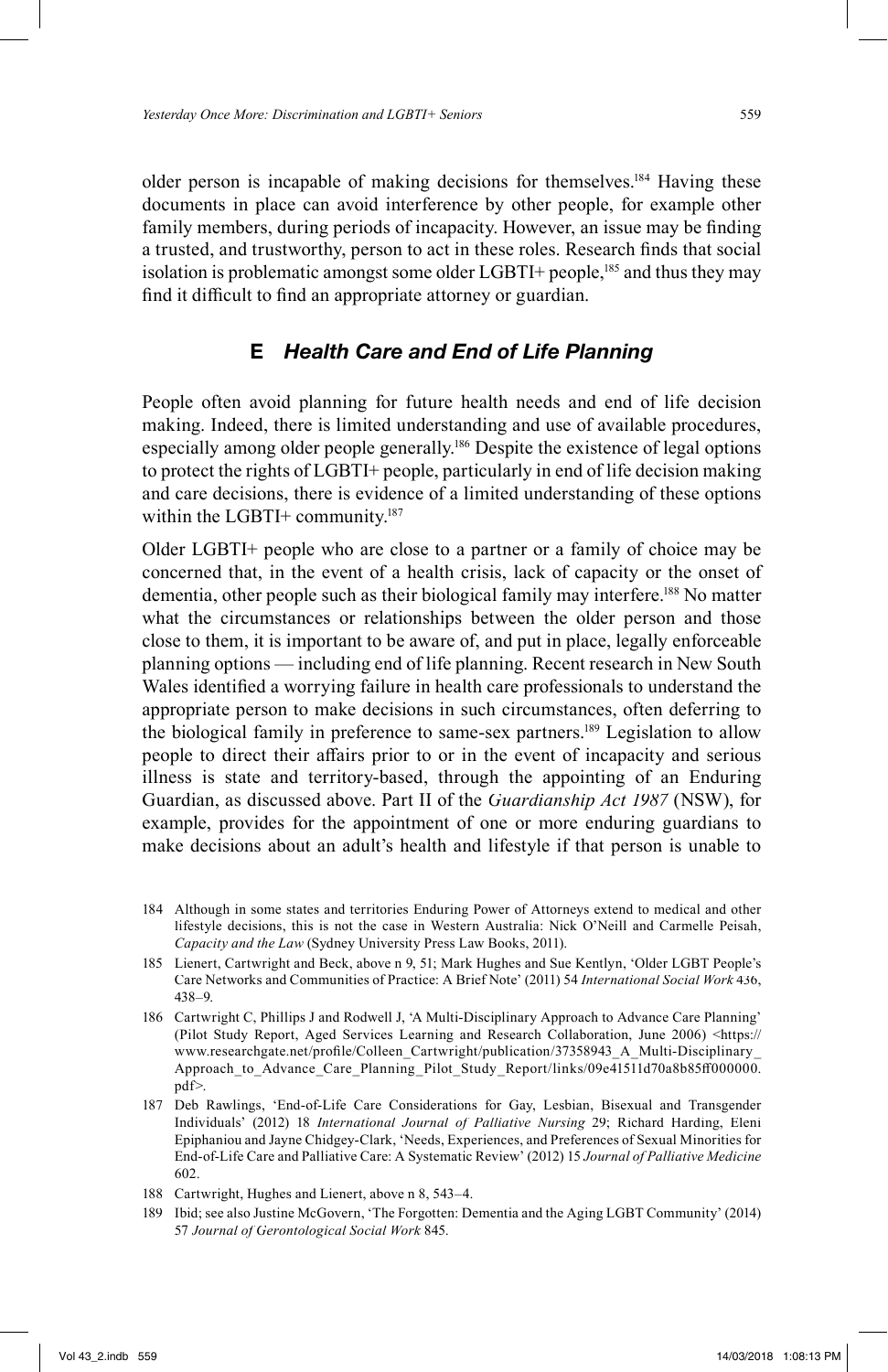do so.190 The appointment must be in the prescribed form. 191 The functions of an enduring guardian include deciding the place where the appointer will live, the health care received, personal services, consent for certain medical and dental treatment, and any other functions stipulated in the document.<sup>192</sup> Therefore, an older LGBTI+ person could appoint a partner, friend or family member as an enduring guardian to make health and accommodation decisions in the event of the person's incapacity.

Where there is no enduring guardian, the position becomes murkier. Under Part V of the *Guardianship Act 1987* (NSW), there is provision for authorisation by a 'person responsible' of medical and dental treatment in a person lacking capacity. A person responsible is defined in terms of a hierarchy: the person's guardian, if any;<sup>193</sup> the spouse of the person;<sup>194</sup> a person who has the care of the person;<sup>195</sup> and a close friend or relative of the person. 196

In the absence of a spouse, a member of a family of choice could argue that they fit within the criteria of having the care of the person.<sup>197</sup> This process is risky, however, and could be subject to competing legal claims. Furthermore, evidence in a study by Southern Cross University revealed a lack of awareness amongst some health practitioners as to the criteria set down in the legislation for identifying a 'person responsible' and that the wishes of families of choice have been overridden in some instances by biological families. 198 It is prudent, therefore, for older LGBTI+ people who wish to ensure that partners, friends or

- 190 See *Guardianship Act 1987* (NSW) s 6, and in relation to the appointment of two or more enduring guardians see s 6D.
- 191 Ibid ss 6, 6C.
- 192 Ibid ss  $6E(1)(a) (e)$ .
- 193 Ibid s 33A(4)(a).
- 194 Ibid s 33A(4)(b): the relationship between the person and the spouse must be close and continuing. The definition of spouse extends to a same-sex partner.
- 195 Ibid s  $33A(4)(c)$ . Having the care of another person is defined in s  $3D$ :
	- (1) For the purposes of this Act, the circumstances in which a person is to be regarded as 'having the care of another person' include (but are not limited to) the case where the person, otherwise than for remuneration (whether from the other person or any other source), on a regular basis:
		- (a) provides domestic services and support to the other person, or
		- (b) arranges for the other person to be provided with such services and support.
	- (2) A person who resides in an institution (such as a hospital, nursing home, group home, boarding-house or hostel) at which he or she is cared for by some other person is not, merely because of that fact, to be regarded as being in the care of that other person, and remains in the care of the person in whose care he or she was immediately before residing in the institution.
- 196 Ibid s  $33A(4)(d)$ . Close friend or relative is defined in s 3E:
	- (1) A person is a 'close friend or relative' of another person for the purposes of this Act if the person maintains both a close personal relationship with the other person through frequent personal contact and a personal interest in the other person's welfare. However, a person is not to be regarded as a close friend or relative if the person is receiving remuneration (whether from the other person or some other source) for, or has a financial interest in, any services that he or she performs for the other person in relation to the person's care.
- 197 Ibid ss 33A, 33A(4).
- 198 Lienert, Cartwright and Beck, above n 9.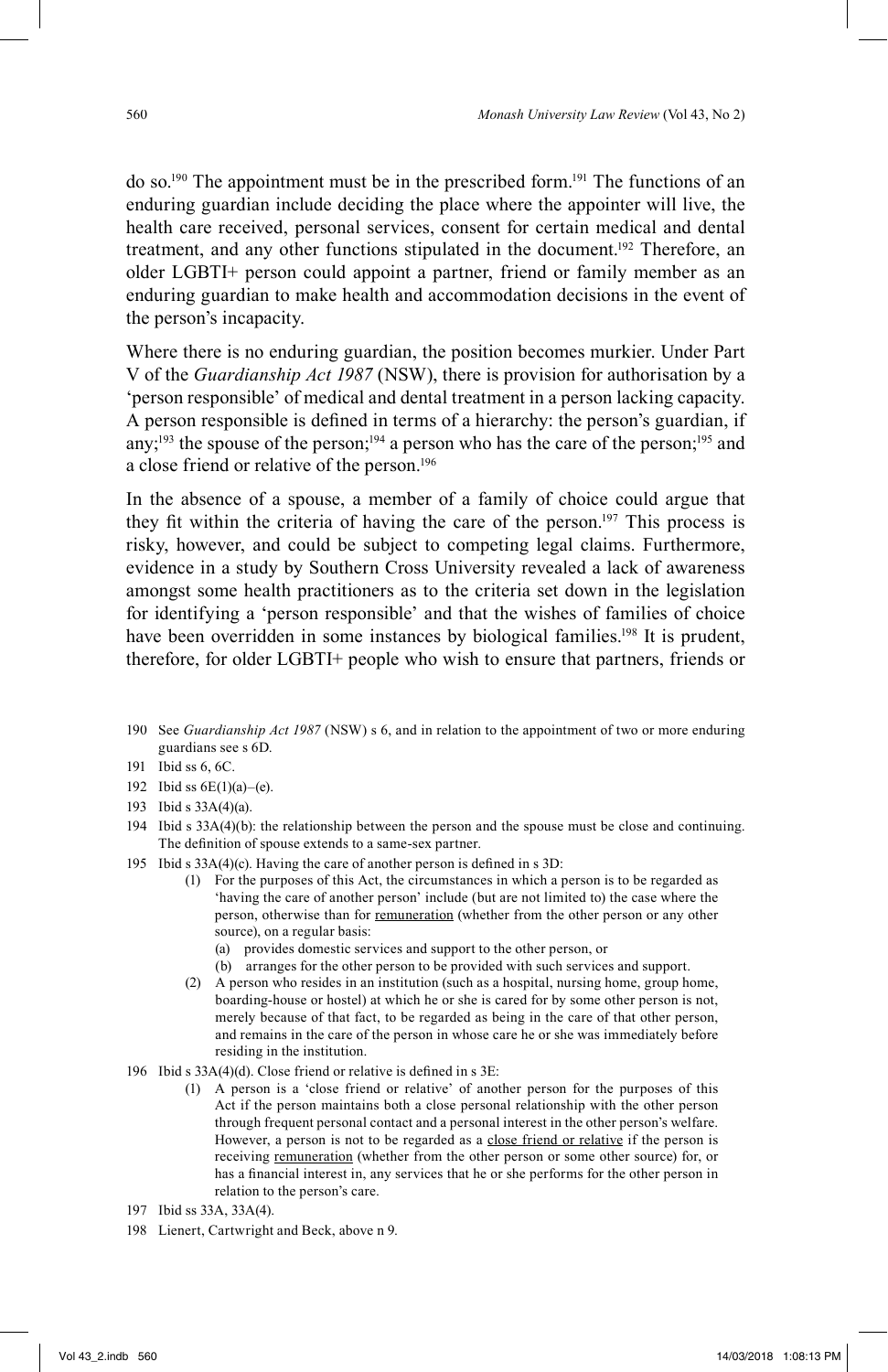specific family members can administer their instructions in the event of illness or incapacity to enter into a formal guardianship arrangement.

Finally, older LGBTI+ people can enter into an Advance Care Directive. This document sets out issues to be considered before medical treatment decisions are made on behalf of a person who is too ill or incapacitated to make such decisions. There is no prescribed form, but an Advance Care Directive will be legally binding where it is made when the person has capacity, the instructions are clear, specific and current, and the document is signed.<sup>199</sup> In the Southern Cross University study, most participants had heard of Enduring Powers of Attorney, Enduring Guardianship and Persons Responsible but few had heard of Advance Care Directives. 200 Few LGBTI+ seniors had done anything about organising such documentation, and respondents said that the issue of end of life planning was rarely raised by health practitioners. 201 The Report noted a dearth of data on end of life planning by transgender seniors. 202

Legal options exist to protect and promote rights of LGBTI+ people towards end of life but there seems to be a gulf between these rights and the understanding and willingness of LGBTI+ people to pursue these options. Unfortunately, it cannot be taken for granted that an older LGBTI+ person's wishes will be adhered to in the absence of such documentation. Assuming that a friend or specific family member will take up the mantle of a 'person responsible' in the absence of a partner is a risky course. Furthermore, uncertainty during a health crisis makes matters more difficult for a close friend or relative, especially if there are competing views on treatment options. 203

# **IV DISCRIMINATION REVISITED — WHERE TO NOW FOR LGBTI+ SENIORS?**

This article has examined the historical discrimination that still affects many older LGBTI+ people today. As a result of such discrimination, many LGBTI+ seniors continue to fear rejection and discrimination, adding to the usual vulnerabilities that are prevalent during the ageing process. These experiences may hinder willingness to engage with the legal system. At issue is whether the law can make a meaningful contribution to ensuring LGBTI+ seniors can live

- 202 Hughes and Cartwright, above n 200, 547.
- 203 Similarly little work has been done on bereavement for LGBTI+ older people: Kathryn Almack, Jane Seymour and Gary Bellamy, 'Exploring the Impact of Sexual Orientation on Experiences and Concerns about End of Life Care and on Bereavement for Lesbian, Gay and Bisexual Older People' (2010) 44 *Sociology* 908; see generally, Lee-Ann Fenge, 'Developing Understanding of Same-Sex Partner Bereavement for Older Lesbian and Gay People: Implications for Social Work Practice' (2014) 57 *Journal of Gerontological Social Work* 288.

<sup>199</sup> Department of Health (NSW), *Using Advance Care Directives — New South Wales* (2004) 7.

<sup>200</sup> Mark Hughes and Colleen Cartwright, 'LGBT People's Knowledge of and Preparedness to Discuss End-of-Life Care Planning Options' (2014) 22 *Health and Social Care in the Community* 545, 545.

<sup>201</sup> Ibid; Cartwright, Hughes and Lienert, above n 8; Andrew J Bezzina, 'Prevalence of Advance Care Directives in Aged Care Facilities of the Northern Illawarra' (2009) 21 *Emergency Medicine Australasia* 379, 379.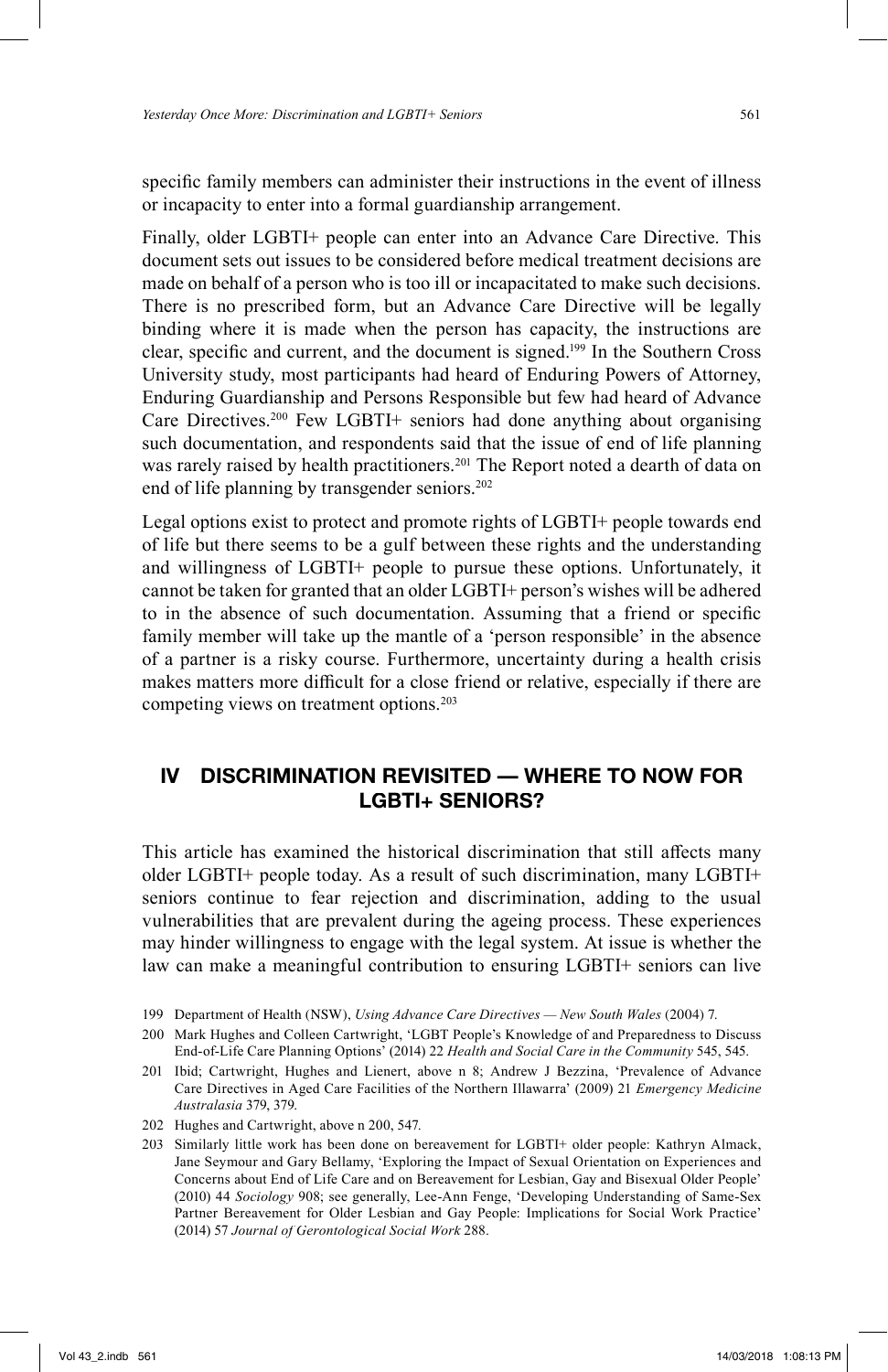openly and confidently in old age. This final Part makes several suggestions as to what could be done across the legal and social spectrum to ensure this occurs.

# A Raising the Profile of LGBTI+ Seniors' Issues

LGBTI+ seniors have been mobilising for some time throughout Australia to ensure that issues of older LGBTI+ people are put on the agenda, including legal issues. Indeed, a major focus has been the treatment of older people in aged care facilities, and these groups were consulted widely in the recent government reforms. One aspect of the LGBTI Aged Care Strategy involves producing information and providing education for management and staff of aged care facilities.204 There has been considerable interest in these programs and most aged care providers have embraced the opportunity to receive LGBTI+ cultural awareness training and be informed of their legal obligations regarding LGBTI+ seniors.<sup>205</sup> It is hoped that this heightened awareness will ensure that 'LGBTI people … experience equitable access to appropriate ageing and aged care services',<sup>206</sup> including preparation of inclusive promotional literature and intake and assessment forms.

However, while first indications are promising, LGBTI+ organisations and advocates must remain vigilant and be mindful that recurrent discrimination is rarely overt. While, no doubt, heightened training programs and awareness will improve the circumstances in aged care considerably, the realities of the industry, its workforce and the unpredictable attitudes of other residents mean that stakeholders must be mindful of the re-emergence of old prejudices. The fact that the Community Visitors Scheme is to be expanded to include LGBTI+ people is welcome.207 It is suggested that LGBTI+ advocates need to have a meaningful presence in aged care facilities and, if necessary, advocate on behalf of older LGBTI+ people if issues involving discrimination arise. As discussed above, the nature of older age is such that some older people may not want to 'rock the boat'. LGBTI+ advocates could assist older people in raising their concerns in a non-confrontational way and working through issues with management before there is a detrimental effect on an older LGBTI+ person. This suggestion fits with the review of the National Aged Care Advocacy Programs guidelines to ensure LGBTI+ inclusion. 208 Few older people may want to pursue an Aged Care Complaints process or take legal action for discrimination. The presence and involvement of LGBTI+ advocates to liaise and work towards solutions would be a sensible compromise.

<sup>204</sup> LGBTI Aged Care Strategy, above n 10, 11.

<sup>205</sup> Such programs have operated successfully elsewhere: Anissa Rogers et al, 'Older LGBT Adult Training Panels: An Opportunity to Educate about Issues Faced by the Older LGBT Community' (2013) 56 *Journal of Gerontological Social Work* 580; Kristen E Porter and Lisa Krinsky 'Do LGBT Aging Trainings Effectuate Positive Change in Mainstream Elder Service Providers?' (2014) 61 *Journal of Homosexuality* 197.

<sup>206</sup> *LGBTI Aged Care Strategy*, above n 10, 12.

<sup>207</sup> Ibid 13.

<sup>208</sup> Ibid.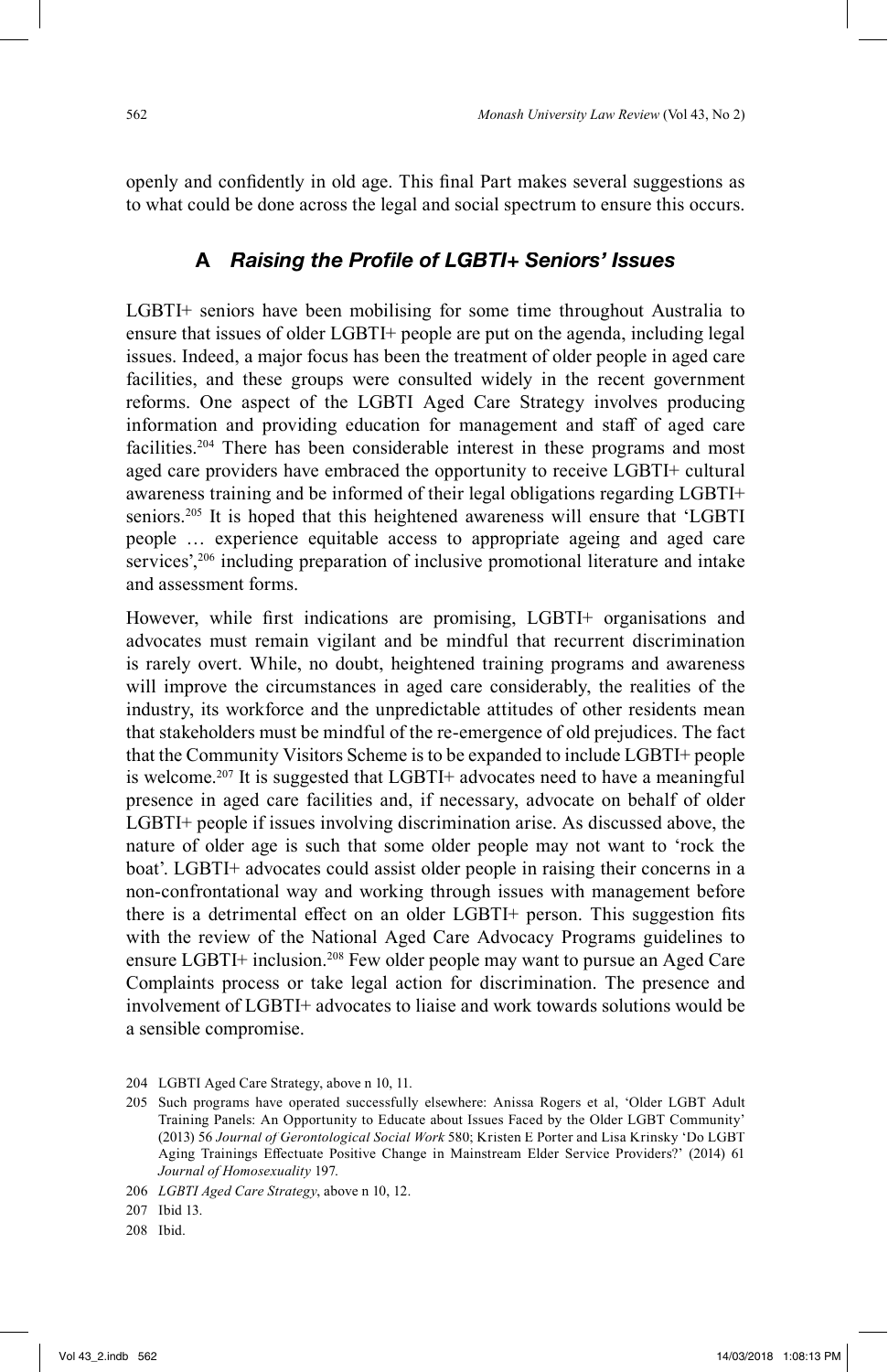# **B** *Utilising Anti-Discrimination Legislation and Complaints Procedures*

Despite the recent amendment of anti-discrimination laws to promote a degree of equality and protection from discrimination, the reality is that statutes are only as good as the willingness and ability to take action on behalf of complainants. Of concern is whether, due to the discrimination of times past and the realities of the ageing process, older LGBTI+ people may take the path of least resistance and not be aware of, or choose not to avail themselves of, legal protection. Indeed, the likelihood of an older person, especially one requiring a significant level of residential care, navigating the Aged Care Complaints Scheme,<sup>209</sup> or commencing legal action against those providing that care, is likely to be small. This is especially the case where other pressing issues associated with ageing, such as assistance with day-to-day tasks and increasing frailty or illness, take precedence over legal proceedings. Certainly, advocates may also be able to assist with this process but the realities of doing so — and the associated stresses on the older person — may tell against such action in all but the most extreme circumstances. 210

For example, interviews with older people regarding accommodation issues have revealed a desire to 'remain invisible' in relation to anything that may cause them to experience harassment or discrimination.<sup>211</sup> The ageing process, with all its challenges, may not be a stage in life where people want to 'make a stand'. There can also be concern that reporting an issue may only make things worse for them. The present housing affordability issues and lengthy waiting lists for suitable retirement and aged care facilities makes many older people fearful of having to move and having 'nowhere to go'. As many LGBTI+ people have at some stage of their lives experienced unlawful discrimination, it is important to ensure that this discrimination does not continue into old age, $212$  and suggestions below are made to this effect.

Having said this, an increased usage of anti-discrimination laws, however minimal, would help to deter against such discriminatory conduct in future. The younger members of the older LGBTI+ cohort may be prepared to shine a light on such practices. A few 'test cases' brought by such persons, or by LGBTI+ advocates acting on their behalf, could focus the industry's attention on their legal obligations and encourage compliance in the future. LGBTI+ advocates from groups such as GRAI could provide support in any such litigation. Most importantly, aged care facilities could also implement and publicise explicit policies that ensure no adverse consequences will arise from a complaint of discrimination. This may encourage the use of anti-discrimination legislation by LGBTI+ seniors in cases

- 210 Lienert, Cartwright and Beck, above n 9.
- 211 See generally the discussions in Freilich et al, above n 5; Robinson, above n 5.

<sup>209</sup> Aged Care Complaints Commissioner, *Aged Care Complaints — About* <https://www. agedcarecomplaints.gov.au/about/>.

<sup>212</sup> Australian Human Rights Commission, *A Human Rights Approach for Ageing and Health* — *The Aged Care Reforms and Human Rights* (2012) 22. <https://www.humanrights.gov.au/sites/default/ files/content/age/ageing/human\_rights\_framework\_for\_ageing\_and\_health.pdf>.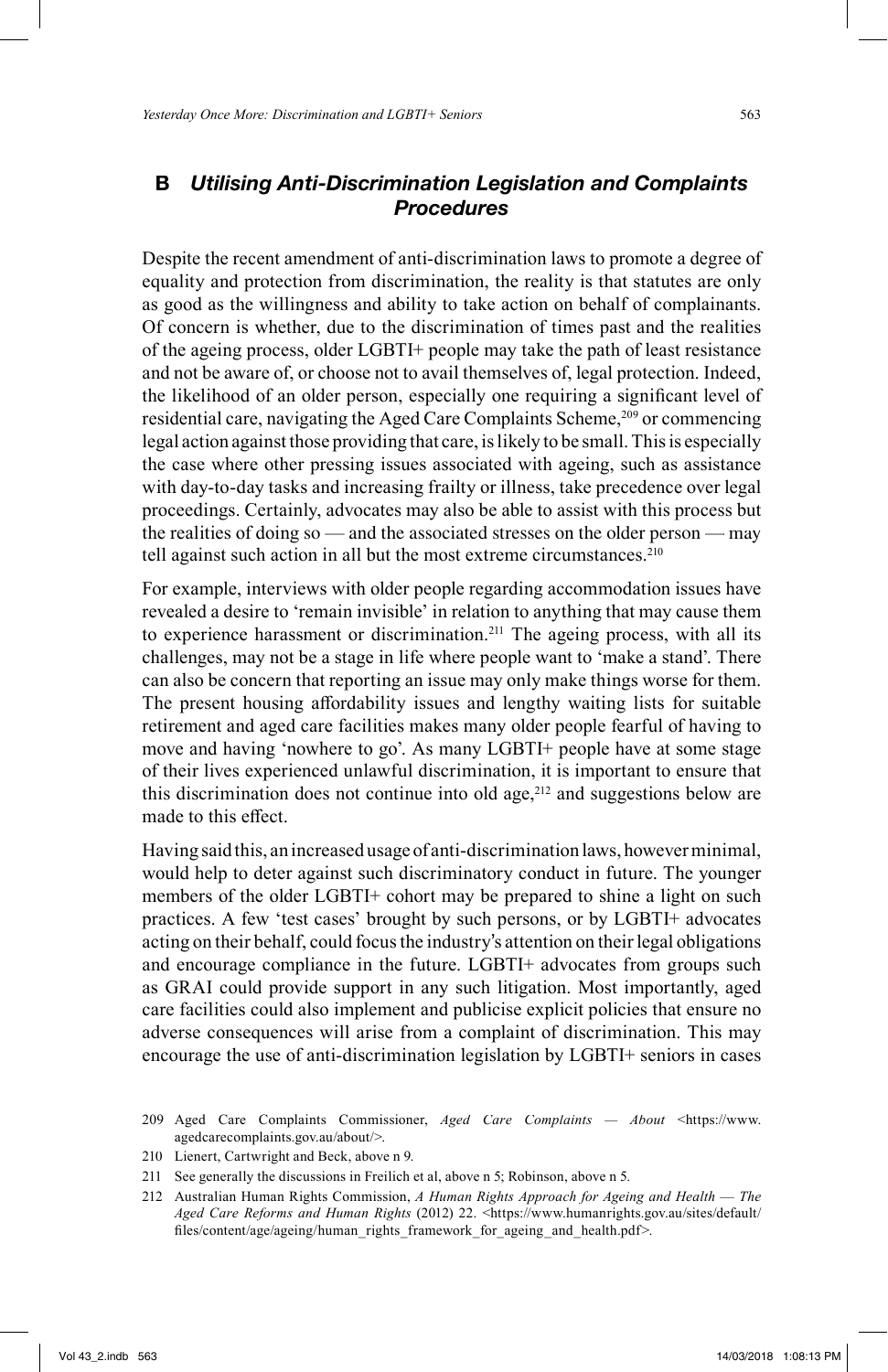of discrimination. Whether such policies would minimise fears of more subtle repercussions from aged care facility staff is unclear though.

# **C** *Ensuring Housing Security*

The provision of stable and safe accommodation is essential for the individual expression and ontological security of LGBTI+ people, and particularly seniors. As discussed, there is evidence of discrimination towards LGBTI+ tenants in both the private and public systems but the realities of pursuing an action under state or territory legislation are likely to tell against taking this course. Furthermore, the financial structure of retirement villages means that if an older LGBTI+ person or couple wanted to leave, it may be financially impossible to do so. Although there are concerns about older LGBTI+ people in purpose built retirement villages, it would be useful to provide more Australian research on experiences within these facilities. More research should also be done on lower income LGBTI+ people in marginal accommodation or experiencing homelessness. It is likely that there are many highly vulnerable people in this predicament with few support services. Research may help to shed a light on their experiences and potential solutions.

It is further suggested that there is a pressing need for education in relation to anti-discrimination laws and LGBTI+ rights on behalf of those who interact with LGBTI+ seniors in housing situations. Education of these issues should be mandatory for those working in accommodation services, particularly real estate agents, property managers and retirement village management. Indeed, components of the LGBTI Aged Care Strategy could be a template for such programs and initiatives.

### **D** *Protecting Friends and Families of Choice*

To ensure the security of a friend or a family of choice, if that is the wish of an older LGBTI+ person, there needs to be engagement with the legal system. In an era where same-sex couples can be legally recognised as married and receive ensuing rights, it must be noted that such protections do not extend to people who may not be a partner but are very close to an older LGBTI+ person. Whatever the situation, the importance of making a will has been emphasised above, together with the need to provide for instructions regarding superannuation. The importance of entering into an Enduring Power of Attorney cannot be underestimated. Furthermore, it cannot be assumed that an older LGBTI+ person's wishes in relation to end of life care will be honoured, even if he or she has discussed the matter with close friends. It is important for older LGBTI+ people to engage with the legal system to the extent of investigating the appointment of an Enduring Guardian or even entering into an Advance Care Directive. Reliance on the 'Person Responsible' provision and similar legislation in other jurisdictions is risky and may lead to uncertainty and confrontation in a time of crisis.

In all cases, it is suggested that education is again the key. A troubling issue is that many older people assume their oral instructions will be honoured, while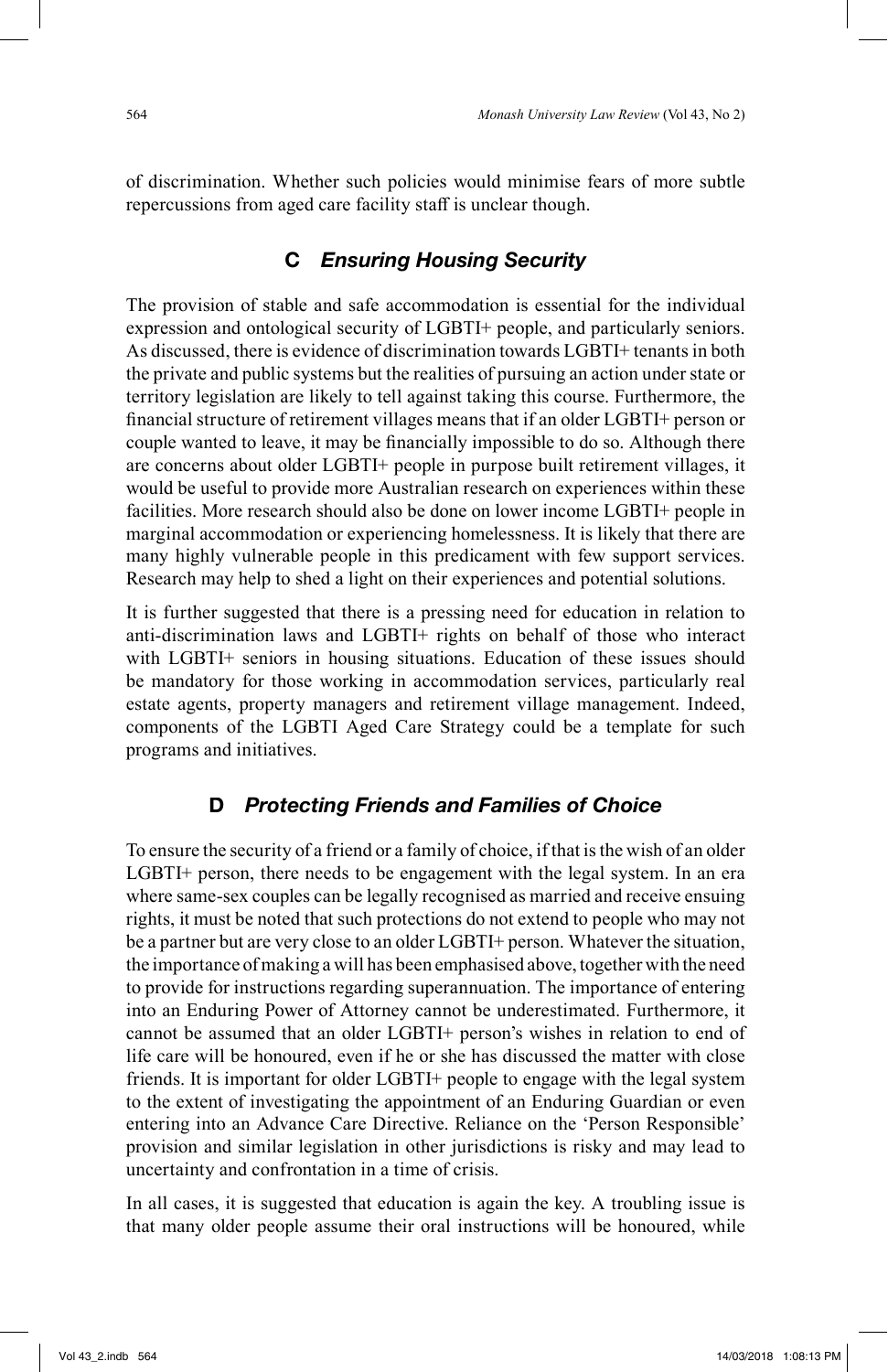healthcare workers seem unaware of the appropriate person to make decisions in times of crisis and tend to err on the side of the biological family. Healthcare workers are often the 'front-line' for older people so it is essential that the issue of advanced care planning is raised and correct advice is given. Information needs to be provided to LGBTI+ seniors themselves and the best way to do this is through properly informed health practitioners and, in some cases, community legal centres and programs organised by LGBTI+ organisations. It is suggested that such an interaction be made customary for all persons upon their first appointment with their doctor after reaching the age of 65. Education could be provided by LGBTI+ organisations to health practitioners, who could then pass on such information to LGBTI+ seniors in a more regular setting. More formalised and direct education of LGBTI+ seniors could also be organised through retirement villages and other means of access.

# **E** *Recognising Minorities and Other Forms of Discrimination*

Some LGBTI+ seniors also experience discrimination associated with age, race, religion, cultural background or illness. This can make one's experience increasingly difficult and result in not only experiencing discrimination due to LGBTI+ status, but in some cases result in being excluded from a cohort to whom one relates and would expect support. Cultural training of staff members working in aged care facilities and retirement villages could help educate relevant persons as to how some LGBTI+ seniors may face multiple and intersectional levels of discrimination. More targeted research into the experience of LGBTI+ seniors who also experience discrimination associated with race, religion or cultural background should also be undertaken.

# **F** *Consideration in Connection with the 2016–2017 ALRC Inquiry into Elder Abuse*

This research is especially important considering a recent inquiry into elder abuse. In February 2016, the Australian Commonwealth Attorney-General announced an inquiry into laws and frameworks to safeguard older Australians from abuse.<sup>213</sup> This Australian Law Reform Commission Inquiry was to 'assist the federal government to identify the best way to protect older Australians, while at the same time promoting respect for their rights. 214 Experiences of abuse of LGBTI+ seniors — many of which have been discussed in this paper — were under consideration; as such the solutions suggested in this paper should be

<sup>213</sup> George Brandis, Attorney-General for Australia, 'Safeguarding Older Australians' (Media Release, 24 February 2016) <https://www.attorneygeneral.gov.au/Mediareleases/Pages/2016/FirstQuarter/24- February-2016-Safeguarding-Older-Australians.aspx>.

<sup>214</sup> Eileen Webb, 'Explainer: What is Elder Abuse and Why Do We Need a National Inquiry into It?', *The Conversation* (online) <https://theconversation.com/explainer-what-is-elder-abuse-and-why-do-weneed-a-national-inquiry-into-it-55374>.